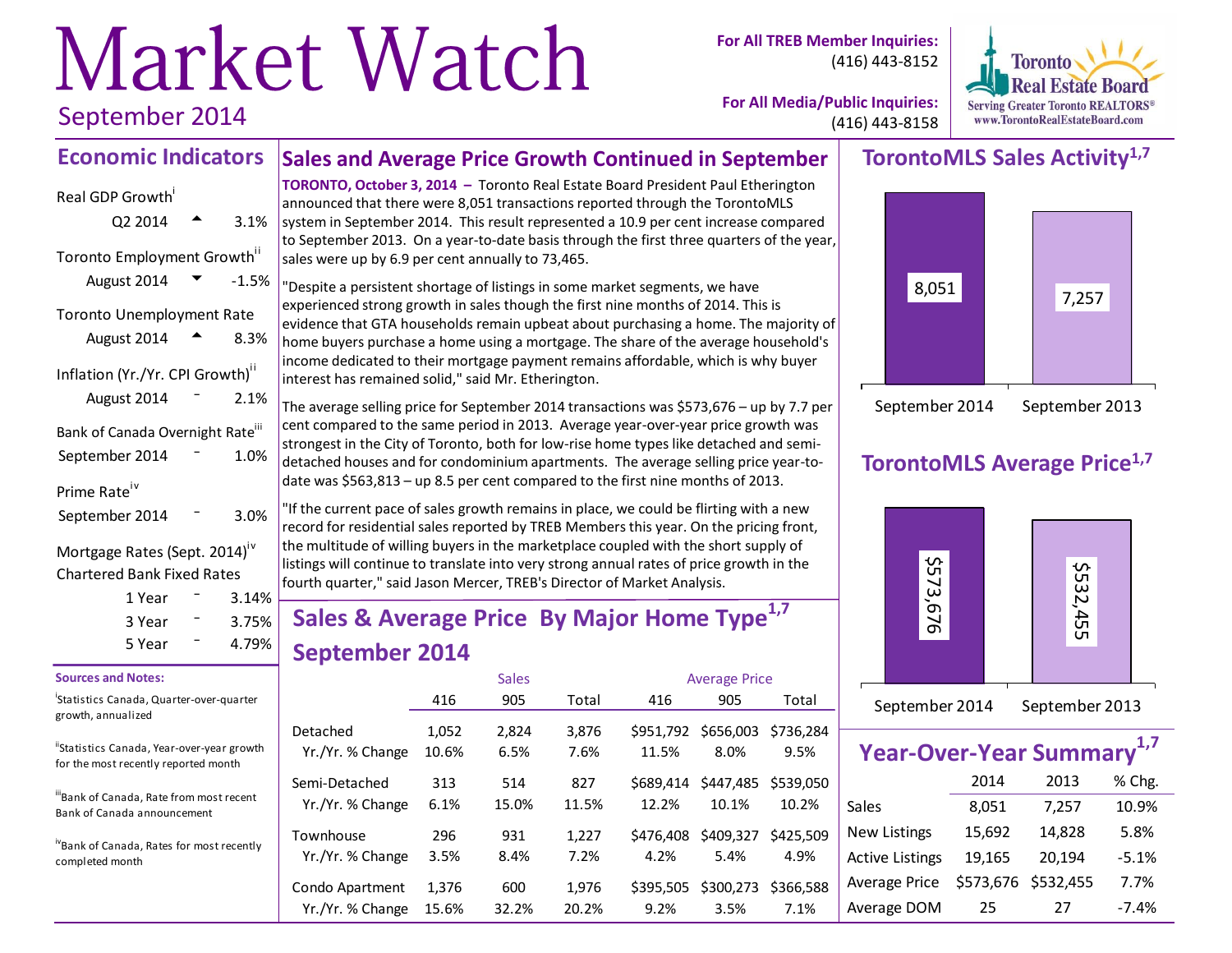# SALES BY PRICE RANGE AND HOUSE TYPE $^{1,7}$  SEPTEMBER 2014

| <b>Price Range</b>          | <b>Detached</b> | Semi-Detached | Att/Row/Twnhouse | <b>Condo Townhouse</b> | <b>Condo Apt</b> | Link           | Co-op Apt      | <b>Det Condo</b> | Co-ownership Apt | <b>Total</b> |
|-----------------------------|-----------------|---------------|------------------|------------------------|------------------|----------------|----------------|------------------|------------------|--------------|
| \$0 to \$99,999             | $\overline{2}$  | $\mathbf 0$   | $\Omega$         | $\overline{2}$         | 9                | $\Omega$       |                | $\Omega$         |                  | 14           |
| \$100,000 to \$199,999      | 32              |               |                  | 35                     | 166              | $\Omega$       |                |                  |                  | 244          |
| \$200,000 to \$299,999      | 140             | 41            | 36               | 141                    | 629              | 11             |                | $\Omega$         |                  | 1,001        |
| \$300,000 to \$399,999      | 385             | 127           | 180              | 213                    | 655              | 27             |                |                  |                  | 1,592        |
| \$400,000 to \$499,999      | 656             | 246           | 190              | 136                    | 254              | 18             | $\overline{0}$ |                  |                  | 1,501        |
| \$500,000 to \$599,999      | 647             | 187           | 113              | 38                     | 112              | 29             | $\Omega$       |                  |                  | 1,132        |
| \$600,000 to \$699,999      | 519             | 95            | 66               | 17                     | 64               | 24             | $\mathbf{0}$   | $\mathbf 0$      |                  | 785          |
| \$700,000 to \$799,999      | 405             | 53            | 21               | 14                     | 35               | 11             | $\Omega$       |                  |                  | 539          |
| \$800,000 to \$899,999      | 290             | 30            |                  | 5                      |                  | $\overline{2}$ | $\overline{0}$ | $\mathbf 0$      |                  | 341          |
| \$900,000 to \$999,999      | 198             | 14            |                  |                        | 14               |                | $\Omega$       |                  |                  | 233          |
| \$1,000,000 to \$1,249,999  | 238             | 14            |                  | $\overline{2}$         | 10               | $\Omega$       | $\overline{0}$ | $\Omega$         |                  | 267          |
| \$1,250,000 to \$1,499,999  | 139             | 5             |                  |                        | 8                |                | $\Omega$       | $\Omega$         |                  | 155          |
| \$1,500,000 to \$1,749,999  | 72              | 6             | $\mathbf 0$      | 0                      | 3                | $\mathbf{0}$   | $\Omega$       | $\mathbf{0}$     |                  | 81           |
| \$1,750,000 to \$1,999,999  | 42              |               |                  | 0                      |                  |                | $\Omega$       |                  |                  | 46           |
| $$2,000,000 +$              | 111             |               |                  | 0                      |                  |                | $\mathbf{0}$   |                  |                  | 120          |
| <b>Total Sales</b>          | 3,876           | 827           | 622              | 605                    | 1,976            | 123            | 8              | 11               | 3                | 8,051        |
| <b>Share of Total Sales</b> | 48.1%           | 10.3%         | 7.7%             | 7.5%                   | 24.5%            | 1.5%           | 0.1%           | 0.1%             | 0.0%             |              |
| <b>Average Price</b>        | \$736,284       | \$539,050     | \$474,552        | \$375,088              | \$366,588        | \$508,292      | \$209,874      | \$668,773        | \$333,133        | \$573,676    |

# SALES BY PRICE RANGE AND HOUSE TYPE $^{1,7}$   $\blacksquare$

| <b>Price Range</b>          | <b>Detached</b> | Semi-Detached | Att/Row/Twnhouse   Condo Townhouse |           | <b>Condo Apt</b> | Link         | Co-op Apt    | <b>Det Condo</b> | <b>Co-ownership Apt</b> | <b>Total</b> |
|-----------------------------|-----------------|---------------|------------------------------------|-----------|------------------|--------------|--------------|------------------|-------------------------|--------------|
| \$0 to \$99,999             | 14              | $\mathbf{0}$  |                                    | 18        | 86               | $\mathbf{0}$ |              | $\mathbf{0}$     |                         | 126          |
| \$100,000 to \$199,999      | 273             | 29            | b                                  | 306       | 1,611            |              | 25           |                  |                         | 2,261        |
| \$200,000 to \$299,999      | 1,397           | 379           | 399                                | 1,384     | 5,450            | 148          | 21           |                  | 22                      | 9,207        |
| \$300,000 to \$399,999      | 3,715           | 1,400         | 1,672                              | 2,038     | 5,271            | 244          | 12           | 25               | 11                      | 14,388       |
| \$400,000 to \$499,999      | 5,868           | 2,450         | 1,808                              | 1,200     | 2,338            | 196          | 14           | 15               |                         | 13,890       |
| \$500,000 to \$599,999      | 6,213           | 1,714         | 1,057                              | 321       | 1,017            | 239          |              | 12               |                         | 10,579       |
| \$600,000 to \$699,999      | 5,180           | 800           | 517                                | 145       | 530              | 241          |              | 8                |                         | 7,428        |
| \$700,000 to \$799,999      | 3,674           | 369           | 239                                | 103       | 235              | 79           |              |                  |                         | 4,702        |
| \$800,000 to \$899,999      | 2,710           | 253           | 85                                 | 40        | 93               | 13           |              |                  |                         | 3,197        |
| \$900,000 to \$999,999      | 1,728           | 157           | 46                                 | 22        | 84               |              |              |                  |                         | 2,042        |
| \$1,000,000 to \$1,249,999  | 2,127           | 96            | 48                                 | 23        | 95               |              |              |                  |                         | 2,392        |
| \$1,250,000 to \$1,499,999  | 1,147           | 42            | 19                                 | 5         | 57               | <sup>0</sup> | <sup>0</sup> | 0                |                         | 1,270        |
| \$1,500,000 to \$1,749,999  | 627             | 29            | $\overline{4}$                     | 5         | 27               | $\mathbf{0}$ | $\mathbf{0}$ | $\mathbf 0$      |                         | 692          |
| \$1,750,000 to \$1,999,999  | 371             | 10            |                                    |           | 17               | $\Omega$     | 0            | 0                |                         | 402          |
| \$2,000,000 +               | 822             | 19            |                                    |           | 42               | $\Omega$     | $\mathbf{0}$ |                  |                         | 889          |
| <b>Total Sales</b>          | 35,866          | 7,747         | 5,905                              | 5,615     | 16,953           | 1,163        | 93           | 75               | 48                      | 73,465       |
| <b>Share of Total Sales</b> | 48.8%           | 10.5%         | 8.0%                               | 7.6%      | 23.1%            | 1.6%         | 0.1%         | 0.1%             | 0.1%                    |              |
| <b>Average Price</b>        | \$716,345       | \$524,178     | \$474,916                          | \$374,634 | \$360,144        | \$492,555    | \$339,703    | \$493,765        | \$258,002               | \$563,813    |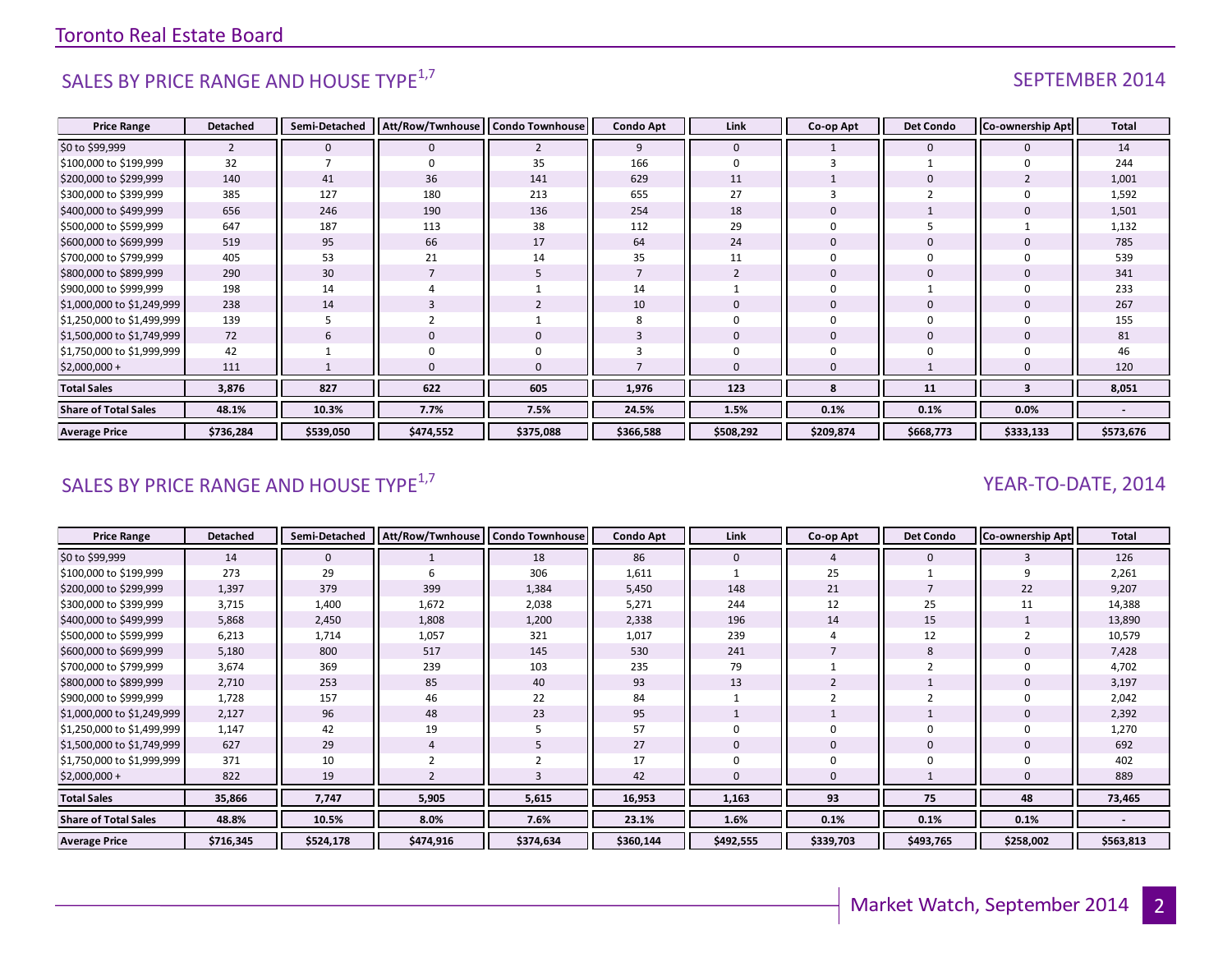### **ALL HOME TYPES, SEPTEMBER 2014** ALL TREB AREAS

|                                  | <b>Number of Sales</b> | Dollar Volume <sup>1</sup> | Average Price <sup>1</sup> | Median Price <sup>1</sup> | New Listings <sup>2</sup> | SNLR (Trend) <sup>8</sup> | Active Listings <sup>3</sup> | Mos. Inv. (Trend) <sup>9</sup> | Avg. SP/LP <sup>4</sup> | Avg. DOM <sup>5</sup> |
|----------------------------------|------------------------|----------------------------|----------------------------|---------------------------|---------------------------|---------------------------|------------------------------|--------------------------------|-------------------------|-----------------------|
| <b>TREB Total</b>                | 8,051                  | \$4,618,663,338            | \$573,676                  | \$475,000                 | 15,692                    | 58.9%                     | 19,165                       | 2.2                            | 99%                     | 25                    |
| <b>Halton Region</b>             | 648                    | \$408,574,328              | \$630,516                  | \$525,000                 | 1,230                     | 64.4%                     | 1,559                        | 2.1                            | 98%                     | 25                    |
| Burlington                       | 152                    | \$84,502,343               | \$555,936                  | \$498,000                 | 243                       | 67.8%                     | 348                          | 2.3                            | 98%                     | 26                    |
| <b>Halton Hills</b>              | 88                     | \$45,327,200               | \$515,082                  | \$466,250                 | 149                       | 65.5%                     | 198                          | 2.3                            | 98%                     | 26                    |
| Milton                           | 172                    | \$83,473,943               | \$485,314                  | \$447,500                 | 300                       | 66.8%                     | 315                          | $1.6\,$                        | 98%                     | 22                    |
| Oakville                         | 236                    | \$195,270,842              | \$827,419                  | \$677,500                 | 538                       | 60.8%                     | 698                          | 2.4                            | 98%                     | 27                    |
| <b>Peel Region</b>               | 1,612                  | \$785,622,638              | \$487,359                  | \$440,000                 | 3,110                     | 57.4%                     | 3,812                        | 2.2                            | 98%                     | 26                    |
| Brampton                         | 665                    | \$299,915,859              | \$451,001                  | \$428,000                 | 1,244                     | 58.8%                     | 1,405                        | 2.0                            | 98%                     | 24                    |
| Caledon                          | $70\,$                 | \$42,630,900               | \$609,013                  | \$549,500                 | 156                       | 55.6%                     | 292                          | 3.6                            | 97%                     | 33                    |
| Mississauga                      | 877                    | \$443,075,879              | \$505,218                  | \$449,000                 | 1,710                     | 56.5%                     | 2,115                        | 2.3                            | 98%                     | 26                    |
| <b>City of Toronto</b>           | 3,063                  | \$1,913,918,373            | \$624,851                  | \$488,900                 | 6,609                     | 55.9%                     | 7,804                        | 2.4                            | 100%                    | 25                    |
| TURN PAGE FOR CITY OF TORONTO    |                        |                            |                            |                           |                           |                           |                              |                                |                         |                       |
| <b>TABLES OR CLICK HERE:</b>     |                        |                            |                            |                           |                           |                           |                              |                                |                         |                       |
|                                  |                        |                            |                            |                           |                           |                           |                              |                                |                         |                       |
| <b>York Region</b>               | 1,477                  | \$1,008,043,512            | \$682,494                  | \$622,000                 | 2,835                     | 59.0%                     | 3,583                        | 2.2                            | 98%                     | 26                    |
| Aurora                           | 89                     | \$57,465,594               | \$645,681                  | \$524,000                 | 172                       | 63.7%                     | 212                          | 2.2                            | 97%                     | 27                    |
| E. Gwillimbury                   | 29                     | \$16,751,500               | \$577,638                  | \$451,000                 | 55                        | 64.6%                     | 90                           | 2.7                            | 98%                     | 36                    |
| Georgina                         | 78                     | \$27,995,050               | \$358,911                  | \$342,450                 | 124                       | 66.4%                     | 190                          | 2.4                            | 98%                     | 35                    |
| King                             | 25                     | \$24,429,000               | \$977,160                  | \$875,000                 | 71                        | 39.5%                     | 201                          | 6.4                            | 95%                     | 53                    |
| Markham                          | 416                    | \$287,376,977              | \$690,810                  | \$650,000                 | 737                       | 61.8%                     | 793                          | 1.8                            | 100%                    | 23                    |
| Newmarket                        | 103                    | \$53,874,838               | \$523,057                  | \$507,500                 | 192                       | 70.6%                     | 189                          | 1.4                            | 98%                     | 28                    |
| <b>Richmond Hill</b>             | 309                    | \$234,892,690              | \$760,171                  | \$665,000                 | 632                       | 55.3%                     | 799                          | 2.3                            | 99%                     | 25                    |
| Vaughan                          | 350                    | \$253,281,619              | \$723,662                  | \$670,500                 | 738                       | 55.0%                     | 923                          | $2.4$                          | 98%                     | 24                    |
| Whitchurch-Stouffville           | 78                     | \$51,976,244               | \$666,362                  | \$603,500                 | 114                       | 60.9%                     | 186                          | 2.8                            | 98%                     | 26                    |
| <b>Durham Region</b>             | 970                    | \$389,661,615              | \$401,713                  | \$380,000                 | 1,471                     | 69.3%                     | 1,523                        | 1.6                            | 99%                     | 21                    |
| Ajax                             | 165                    | \$72,061,250               | \$436,735                  | \$418,000                 | 213                       | 75.0%                     | 157                          | 1.0                            | 100%                    | 14                    |
| <b>Brock</b>                     | 12                     | \$3,176,300                | \$264,692                  | \$239,000                 | 33                        | 53.5%                     | 105                          | 5.4                            | 96%                     | 83                    |
| Clarington                       | 154                    | \$53,826,362               | \$349,522                  | \$335,000                 | 259                       | 67.3%                     | 287                          | 1.6                            | 99%                     | 22                    |
| Oshawa                           | 274                    | \$89,359,698               | \$326,130                  | \$312,500                 | 375                       | 70.0%                     | 312                          | 1.3                            | 99%                     | 19                    |
| Pickering                        | 136                    | \$64,814,800               | \$476,579                  | \$424,125                 | 205                       | 69.6%                     | 182                          | 1.4                            | 99%                     | 16                    |
| Scugog                           | 30                     | \$12,422,300               | \$414,077                  | \$402,750                 | 63                        | 56.0%                     | 137                          | 3.8                            | 98%                     | 41                    |
| Uxbridge                         | 28                     | \$16,553,700               | \$591,204                  | \$468,000                 | 56                        | 61.1%                     | 130                          | 4.1                            | 98%                     | 52                    |
| Whitby                           | 171                    | \$77,447,205               | \$452,908                  | \$413,500                 | 267                       | 71.4%                     | 213                          | $1.2$                          | 99%                     | 20                    |
| <b>Dufferin County</b>           | 49                     | \$17,690,400               | \$361,029                  | \$320,000                 | 97                        | 63.0%                     | 185                          | 3.0                            | 98%                     | 39                    |
| Orangeville                      | 49                     | \$17,690,400               | \$361,029                  | \$320,000                 | 97                        | 63.0%                     | 185                          | 3.0                            | 98%                     | 39                    |
| <b>Simcoe County</b>             | 232                    | \$95,152,472               | \$410,140                  | \$392,350                 | 340                       | 59.3%                     | 699                          | 3.4                            | 97%                     | 40                    |
| Adjala-Tosorontio                | 16                     | \$8,511,499                | \$531,969                  | \$488,750                 | 33                        | 49.3%                     | 84                           | 5.8                            | 97%                     | 59                    |
| <b>Bradford West Gwillimbury</b> | 67                     | \$31,409,490               | \$468,798                  | \$430,000                 | 106                       | 56.9%                     | 159                          | 2.8                            | 97%                     | 30                    |
| Essa                             | 23                     | \$7,582,599                | \$329,678                  | \$300,000                 | 25                        | 67.0%                     | 66                           | 3.1                            | 98%                     | 41                    |
| Innisfil                         | 55                     | \$21,837,500               | \$397,045                  | \$360,000                 | 103                       | 54.7%                     | 222                          | 3.9                            | 98%                     | 43                    |
| New Tecumseth                    | 71                     | \$25,811,384               | \$363,541                  | \$354,000                 | 73                        | 67.0%                     | 168                          | 3.2                            | 98%                     | 42                    |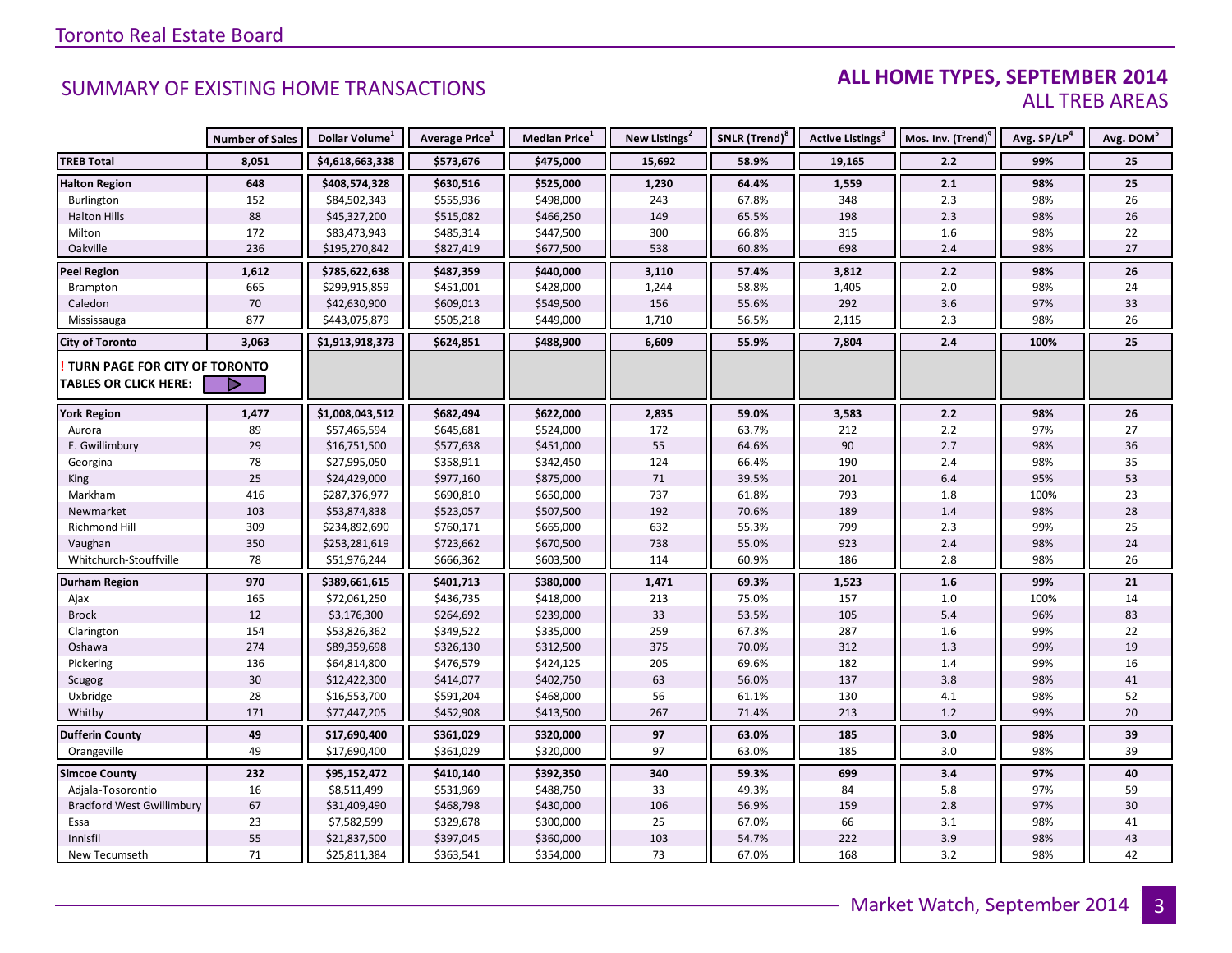### **ALL HOME TYPES, SEPTEMBER 2014** CITY OF TORONTO MUNICIPAL BREAKDOWN

|                              | <b>Number of Sales</b> | Dollar Volume <sup>1</sup> | <b>Average Price</b> <sup>1</sup> | <b>Median Price</b> <sup>1</sup> | New Listings <sup>2</sup> | SNLR (Trend) <sup>8</sup> | Active Listings <sup>3</sup> | Mos. Inv. (Trend) <sup>9</sup> | Avg. SP/LP <sup>4</sup> | Avg. DOM <sup>5</sup> |
|------------------------------|------------------------|----------------------------|-----------------------------------|----------------------------------|---------------------------|---------------------------|------------------------------|--------------------------------|-------------------------|-----------------------|
| <b>TREB Total</b>            | 8,051                  | \$4,618,663,338            | \$573,676                         | \$475,000                        | 15,692                    | 58.9%                     | 19,165                       | 2.2                            | 99%                     | 25                    |
| <b>City of Toronto Total</b> | 3,063                  | \$1,913,918,373            | \$624,851                         | \$488,900                        | 6,609                     | 55.9%                     | 7,804                        | $2.4\,$                        | 100%                    | 25                    |
| <b>Toronto West</b>          | 784                    | \$423,479,296              | \$540,152                         | \$466,750                        | 1,677                     | 56.8%                     | 2,055                        | 2.4                            | 100%                    | 26                    |
| Toronto W01                  | 46                     | \$34,567,718               | \$751,472                         | \$627,000                        | 110                       | 52.1%                     | 143                          | 2.8                            | 106%                    | 22                    |
| Toronto W02                  | 82                     | \$56,691,538               | \$691,360                         | \$660,500                        | 174                       | 67.0%                     | 136                          | $1.3$                          | 104%                    | 16                    |
| Toronto W03                  | 56                     | \$26,602,024               | \$475,036                         | \$465,000                        | 141                       | 58.2%                     | 140                          | 1.7                            | 102%                    | $18\,$                |
| Toronto W04                  | 68                     | \$29,355,650               | \$431,701                         | \$423,000                        | 134                       | 62.1%                     | 175                          | $2.1\,$                        | 99%                     | 26                    |
| Toronto W05                  | 91                     | \$36,234,188               | \$398,178                         | \$408,000                        | 192                       | 59.0%                     | 289                          | $2.6\,$                        | 98%                     | 25                    |
| Toronto W06                  | 111                    | \$57,382,476               | \$516,959                         | \$509,000                        | 271                       | 46.4%                     | 379                          | 3.6                            | 100%                    | 31                    |
| Toronto W07                  | 32                     | \$25,933,427               | \$810,420                         | \$730,000                        | 52                        | 76.2%                     | 39                           | $1.1\,$                        | 102%                    | 15                    |
| Toronto W08                  | 166                    | \$102,606,123              | \$618,109                         | \$384,000                        | 363                       | 53.9%                     | 455                          | 2.7                            | 98%                     | 33                    |
| Toronto W09                  | 42                     | \$20,834,200               | \$496,052                         | \$544,000                        | 99                        | 59.7%                     | 113                          | $2.3$                          | 99%                     | 26                    |
| Toronto W10                  | 90                     | \$33,271,952               | \$369,688                         | \$425,000                        | 141                       | 59.9%                     | 186                          | $2.4$                          | 97%                     | 33                    |
| <b>Toronto Central</b>       | 1,409                  | \$1,042,176,110            | \$739,657                         | \$489,000                        | 3,332                     | 50.4%                     | 4,354                        | 3.0                            | 99%                     | 28                    |
| Toronto C01                  | 431                    | \$209,766,879              | \$486,698                         | \$399,900                        | 919                       | 44.0%                     | 1,385                        | 3.7                            | 99%                     | 33                    |
| Toronto C02                  | 61                     | \$76,967,278               | \$1,261,759                       | \$915,000                        | 177                       | 48.4%                     | 246                          | $3.7$                          | 98%                     | 31                    |
| Toronto C03                  | 47                     | \$60,897,960               | \$1,295,701                       | \$820,500                        | 131                       | 57.9%                     | 137                          | $2.3$                          | 100%                    | 19                    |
| Toronto C04                  | 85                     | \$111,340,318              | \$1,309,886                       | \$1,225,000                      | 214                       | 56.7%                     | 209                          | $2.3$                          | 100%                    | 20                    |
| Toronto C06                  | $30\,$                 | \$18,768,950               | \$625,632                         | \$617,500                        | 86                        | 48.6%                     | 119                          | $3.2\,$                        | 97%                     | $36\,$                |
| Toronto C07                  | 109                    | \$70,336,150               | \$645,286                         | \$468,500                        | 234                       | 51.3%                     | 321                          | 2.9                            | 98%                     | 33                    |
| Toronto C08                  | 142                    | \$69,353,705               | \$488,406                         | \$408,000                        | 317                       | 53.9%                     | 369                          | $2.6\,$                        | 99%                     | 27                    |
| Toronto C09                  | 25                     | \$37,549,000               | \$1,501,960                       | \$1,310,000                      | 85                        | 56.1%                     | 97                           | 2.7                            | 100%                    | 16                    |
| Toronto C10                  | 39                     | \$26,950,508               | \$691,039                         | \$651,000                        | 112                       | 60.4%                     | 123                          | 1.9                            | 103%                    | 26                    |
| Toronto C11                  | 48                     | \$35,906,960               | \$748,062                         | \$517,500                        | 89                        | 68.9%                     | 72                           | 1.4                            | 103%                    | 19                    |
| Toronto C12                  | 37                     | \$76,179,578               | \$2,058,908                       | \$1,460,000                      | 110                       | 47.2%                     | 169                          | 4.0                            | 96%                     | 24                    |
| Toronto C13                  | 81                     | \$62,141,711               | \$767,182                         | \$530,000                        | 152                       | 65.2%                     | 125                          | $1.6\,$                        | 102%                    | 15                    |
| Toronto C14                  | 146                    | \$107,653,849              | \$737,355                         | \$436,000                        | 400                       | 45.4%                     | 593                          | 3.4                            | 98%                     | 34                    |
| Toronto C15                  | 128                    | \$78,363,264               | \$612,213                         | \$449,000                        | 306                       | 55.1%                     | 389                          | 2.4                            | 100%                    | 26                    |
| <b>Toronto East</b>          | 870                    | \$448,262,967              | \$515,245                         | \$502,500                        | 1,600                     | 66.5%                     | 1,395                        | 1.5                            | 102%                    | 20                    |
| Toronto E01                  | 80                     | \$56,146,445               | \$701,831                         | \$684,650                        | 173                       | 68.1%                     | 115                          | $1.2\,$                        | 107%                    | 14                    |
| Toronto E02                  | 64                     | \$46,210,358               | \$722,037                         | \$673,750                        | 143                       | 64.8%                     | 104                          | $1.2\,$                        | 103%                    | 11                    |
| Toronto E03                  | 90                     | \$57,255,729               | \$636,175                         | \$637,500                        | 168                       | 67.8%                     | 102                          | $1.1\,$                        | 105%                    | 16                    |
| Toronto E04                  | 106                    | \$46,175,597               | \$435,619                         | \$484,500                        | 181                       | 68.3%                     | 154                          | 1.4                            | 101%                    | 20                    |
| Toronto E05                  | 94                     | \$45,484,396               | \$483,877                         | \$402,000                        | 160                       | 71.1%                     | 127                          | $1.2\,$                        | 101%                    | 20                    |
| Toronto E06                  | 32                     | \$19,066,440               | \$595,826                         | \$486,200                        | 104                       | 56.9%                     | 78                           | $1.5\,$                        | 101%                    | 11                    |
| Toronto E07                  | 97                     | \$44,797,475               | \$461,830                         | \$488,000                        | 138                       | 63.9%                     | 172                          | 1.8                            | 101%                    | 22                    |
| Toronto E08                  | 57                     | \$27,630,000               | \$484,737                         | \$479,000                        | 119                       | 65.4%                     | 124                          | 1.8                            | 99%                     | 28                    |
| Toronto E09                  | 115                    | \$41,591,151               | \$361,662                         | \$338,400                        | 197                       | 64.9%                     | 211                          | 1.8                            | 100%                    | 28                    |
| Toronto E10                  | 73                     | \$39,774,626               | \$544,858                         | \$546,000                        | 109                       | 65.3%                     | 97                           | $1.7$                          | 100%                    | 21                    |
| Toronto E11                  | 62                     | \$24,130,750               | \$389,206                         | \$376,000                        | 108                       | 70.2%                     | 111                          | 1.5                            | 99%                     | 21                    |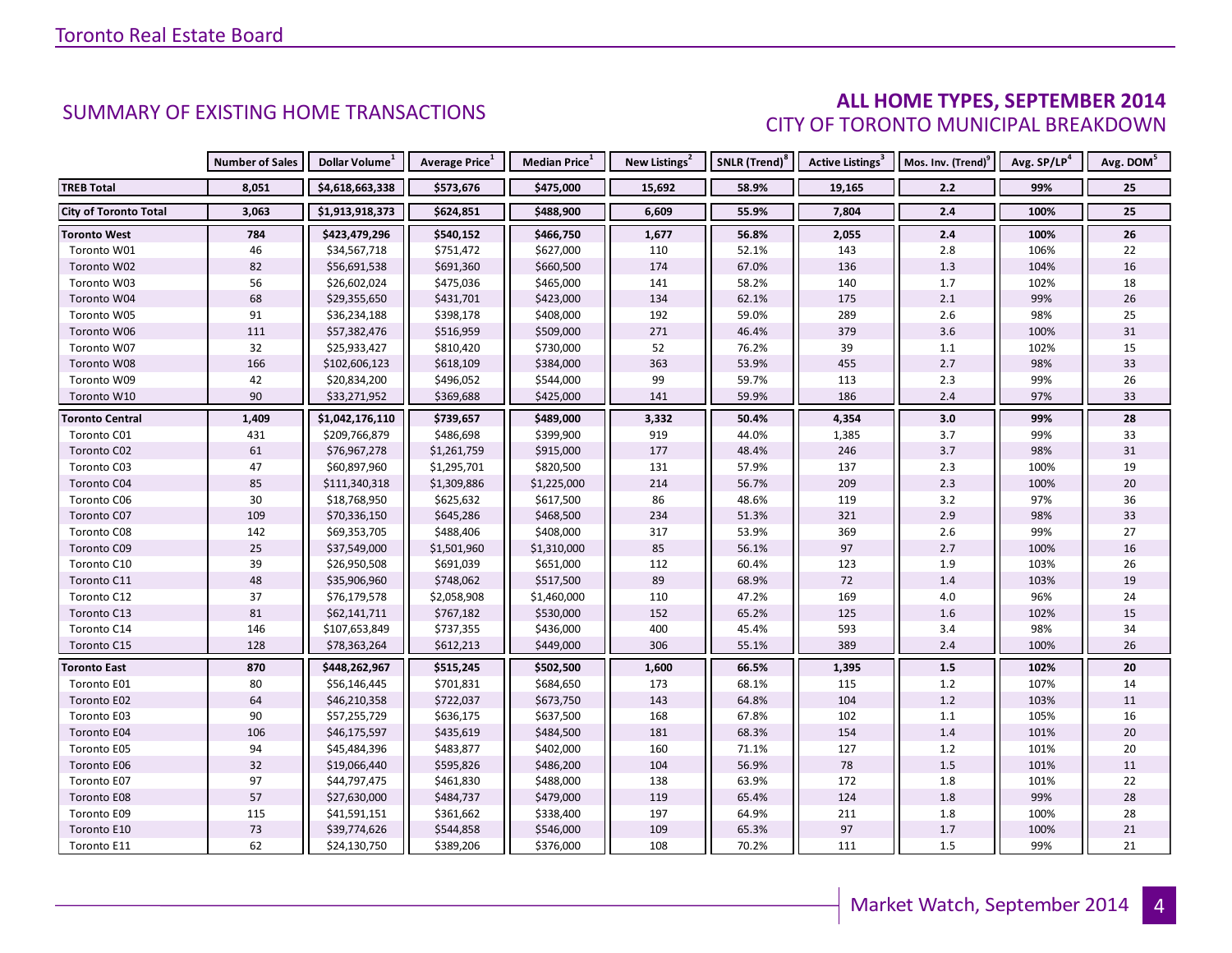#### **ALL HOME TYPES, YEAR-TO-DATE 2014** ALL TREB AREAS

|                                  | <b>Number of Sales</b> | Dollar Volume <sup>1</sup> | Average Price <sup>1</sup> | Median Price <sup>1</sup> | New Listings <sup>2</sup> | Avg. SP/LP <sup>4</sup> | Avg. DOM <sup>5</sup> |
|----------------------------------|------------------------|----------------------------|----------------------------|---------------------------|---------------------------|-------------------------|-----------------------|
| <b>TREB Total</b>                | 73,465                 | \$41,420,553,752           | \$563,813                  | \$475,000                 | 129,478                   | 99%                     | 24                    |
| <b>Halton Region</b>             | 6,295                  | \$3,918,330,731            | \$622,451                  | \$530,000                 | 10,193                    | 98%                     | 24                    |
| Burlington                       | 1,253                  | \$694,958,171              | \$554,635                  | \$492,500                 | 1,921                     | 98%                     | 29                    |
| <b>Halton Hills</b>              | 808                    | \$406,817,537              | \$503,487                  | \$469,700                 | 1,283                     | 98%                     | 24                    |
| Milton                           | 1,804                  | \$883,922,304              | \$489,979                  | \$458,000                 | 2,831                     | 99%                     | 20                    |
| Oakville                         | 2,430                  | \$1,932,632,720            | \$795,322                  | \$681,500                 | 4,158                     | 98%                     | 25                    |
| <b>Peel Region</b>               | 15,558                 | \$7,524,438,188            | \$483,638                  | \$440,000                 | 27,776                    | 98%                     | 23                    |
| Brampton                         | 6,708                  | \$2,978,377,923            | \$444,004                  | \$420,500                 | 11,576                    | 98%                     | 23                    |
| Caledon                          | 751                    | \$457,097,984              | \$608,652                  | \$557,000                 | 1,388                     | 97%                     | 35                    |
| Mississauga                      | 8,099                  | \$4,088,962,281            | \$504,872                  | \$456,100                 | 14,812                    | 98%                     | 23                    |
| <b>City of Toronto</b>           | 27,116                 | \$16,520,796,141           | \$609,264                  | \$481,000                 | 50,635                    | 100%                    | 24                    |
| TURN PAGE FOR CITY OF TORONTO    |                        |                            |                            |                           |                           |                         |                       |
| <b>TABLES OR CLICK HERE:</b>     |                        |                            |                            |                           |                           |                         |                       |
| <b>York Region</b>               | 13,560                 | \$9,186,163,570            | \$677,446                  | \$618,000                 | 24,019                    | 99%                     | 23                    |
| Aurora                           | 733                    | \$474,554,262              | \$647,414                  | \$576,000                 | 1,211                     | 98%                     | 21                    |
| E. Gwillimbury                   | 284                    | \$168,292,902              | \$592,581                  | \$496,500                 | 448                       | 97%                     | 37                    |
| Georgina                         | 710                    | \$261,618,313              | \$368,476                  | \$350,000                 | 1,111                     | 98%                     | 29                    |
| King                             | 249                    | \$231,787,691              | \$930,874                  | \$835,000                 | 652                       | 96%                     | 46                    |
| Markham                          | 3,783                  | \$2,649,354,994            | \$700,332                  | \$648,000                 | 6,363                     | 100%                    | 20                    |
| Newmarket                        | 1,186                  | \$626,668,822              | \$528,389                  | \$506,250                 | 1,746                     | 99%                     | 21                    |
| Richmond Hill                    | 2,804                  | \$2,123,252,329            | \$757,223                  | \$699,000                 | 5,350                     | 99%                     | 21                    |
| Vaughan                          | 3,129                  | \$2,207,446,902            | \$705,480                  | \$649,000                 | 6,009                     | 98%                     | 23                    |
| Whitchurch-Stouffville           | 682                    | \$443,187,357              | \$649,835                  | \$586,300                 | 1,129                     | 98%                     | 27                    |
| Durham Region                    | 8,666                  | \$3,387,440,992            | \$390,889                  | \$365,000                 | 12,928                    | 99%                     | 20                    |
| Ajax                             | 1,617                  | \$689,403,846              | \$426,347                  | \$400,000                 | 2,193                     | 99%                     | 16                    |
| <b>Brock</b>                     | 159                    | \$46,438,963               | \$292,069                  | \$254,000                 | 303                       | 96%                     | 57                    |
| Clarington                       | 1,394                  | \$472,537,474              | \$338,980                  | \$320,000                 | 2,146                     | 99%                     | 21                    |
| Oshawa                           | 2,151                  | \$669,323,829              | \$311,169                  | \$294,800                 | 3,225                     | 99%                     | 18                    |
| Pickering                        | 1,119                  | \$521,658,687              | \$466,183                  | \$432,000                 | 1,669                     | 99%                     | 18                    |
| Scugog                           | 274                    | \$116,234,212              | \$424,212                  | \$392,000                 | 513                       | 98%                     | 40                    |
| Uxbridge                         | 268                    | \$146,554,650              | \$546,846                  | \$484,500                 | 466                       | 97%                     | 42                    |
| Whitby                           | 1,684                  | \$725,289,332              | \$430,694                  | \$400,000                 | 2,413                     | 99%                     | 17                    |
| <b>Dufferin County</b>           | 466                    | \$169,636,083              | \$364,026                  | \$340,000                 | 770                       | 98%                     | 36                    |
| Orangeville                      | 466                    | \$169,636,083              | \$364,026                  | \$340,000                 | 770                       | 98%                     | 36                    |
| <b>Simcoe County</b>             | 1,804                  | \$713,748,047              | \$395,647                  | \$365,000                 | 3,157                     | 98%                     | 39                    |
| Adjala-Tosorontio                | 122                    | \$55,563,143               | \$455,436                  | \$417,500                 | 250                       | 97%                     | 59                    |
| <b>Bradford West Gwillimbury</b> | 489                    | \$226,661,014              | \$463,519                  | \$443,000                 | 892                       | 98%                     | 29                    |
| Essa                             | 234                    | \$76,393,606               | \$326,468                  | \$297,000                 | 356                       | 98%                     | 39                    |
| Innisfil                         | 457                    | \$176,052,116              | \$385,234                  | \$345,000                 | 881                       | 97%                     | 41                    |
| New Tecumseth                    | 502                    | \$179,078,168              | \$356,729                  | \$337,500                 | 778                       | 97%                     | 44                    |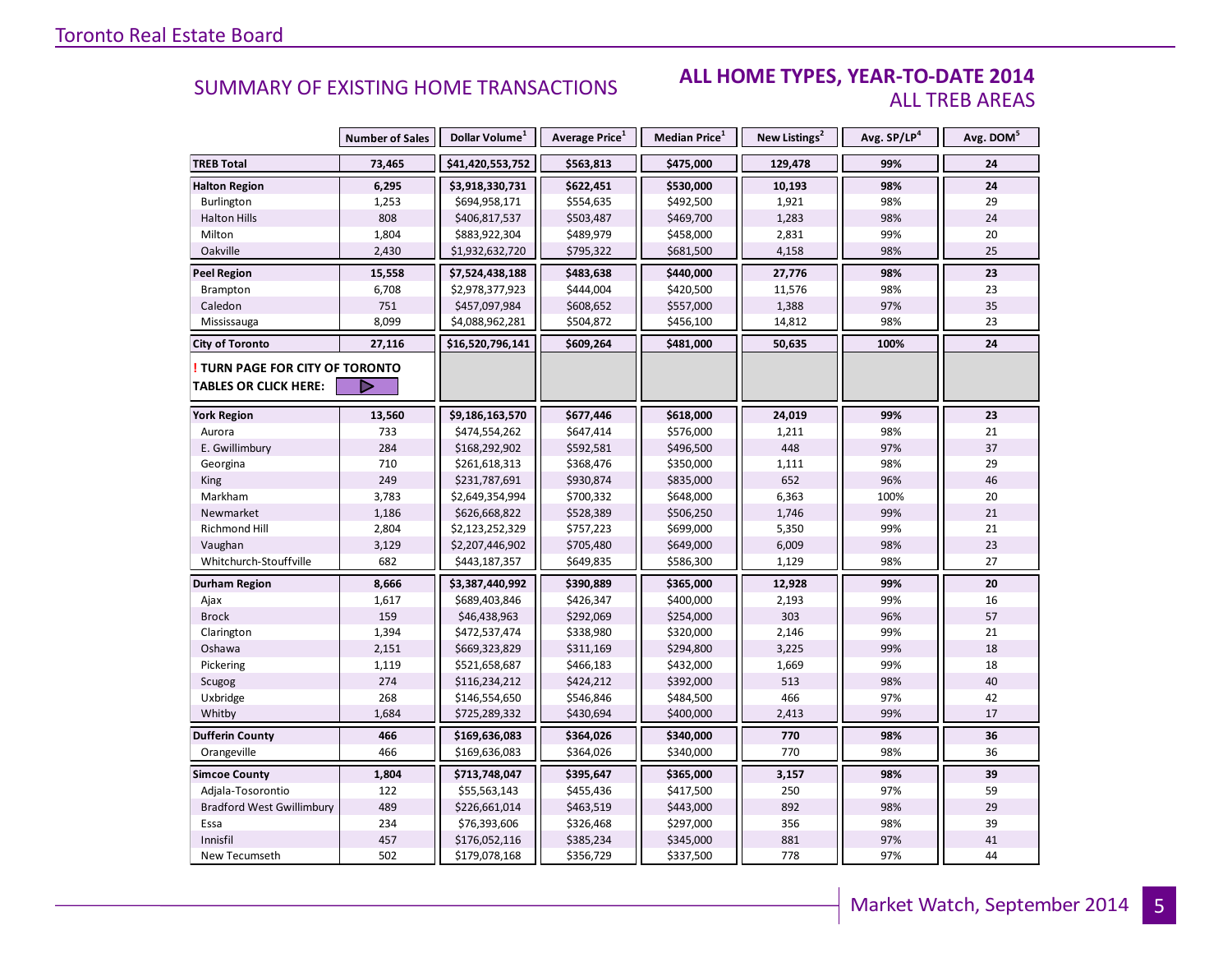#### **ALL HOME TYPES, YEAR-TO-DATE 2014** CITY OF TORONTO MUNICIPAL BREAKDOWN SUMMARY OF EXISTING HOME TRANSACTIONS

|                              | <b>Number of Sales</b> | Dollar Volume <sup>1</sup> | Average Price <sup>1</sup> | Median Price <sup>1</sup> | New Listings <sup>2</sup> | Avg. SP/LP <sup>4</sup> | Avg. DOM <sup>5</sup> |
|------------------------------|------------------------|----------------------------|----------------------------|---------------------------|---------------------------|-------------------------|-----------------------|
| <b>TREB Total</b>            | 73,465                 | \$41,420,553,752           | \$563,813                  | \$475,000                 | 129,478                   | 99%                     | 24                    |
| <b>City of Toronto Total</b> | 27,116                 | \$16,520,796,141           | \$609,264                  | \$481,000                 | 50,635                    | 100%                    | 24                    |
| <b>Toronto West</b>          | 6,729                  | \$3,564,032,823            | \$529,653                  | \$469,900                 | 12,526                    | 100%                    | 25                    |
| Toronto W01                  | 411                    | \$271,277,856              | \$660,043                  | \$575,000                 | 821                       | 103%                    | 24                    |
| Toronto W02                  | 671                    | \$454,232,429              | \$676,948                  | \$650,000                 | 1,031                     | 105%                    | 16                    |
| Toronto W03                  | 525                    | \$250,411,837              | \$476,975                  | \$475,000                 | 955                       | 102%                    | 18                    |
| Toronto W04                  | 586                    | \$252,867,072              | \$431,514                  | \$432,500                 | 1,020                     | 100%                    | 24                    |
| Toronto W05                  | 892                    | \$355,988,917              | \$399,091                  | \$425,250                 | 1,571                     | 98%                     | 30                    |
| Toronto W06                  | 916                    | \$447,479,403              | \$488,515                  | \$462,012                 | 2,137                     | 100%                    | 31                    |
| Toronto W07                  | 235                    | \$194,787,151              | \$828,881                  | \$775,000                 | 330                       | 102%                    | 15                    |
| Toronto W08                  | 1,395                  | \$895,071,566              | \$641,628                  | \$515,000                 | 2,730                     | 99%                     | 28                    |
| Toronto W09                  | 386                    | \$191,486,862              | \$496,080                  | \$536,000                 | 691                       | 99%                     | 24                    |
| Toronto W10                  | 712                    | \$250,429,731              | \$351,727                  | \$399,400                 | 1,240                     | 98%                     | 29                    |
| <b>Toronto Central</b>       | 12,477                 | \$9,001,910,980            | \$721,480                  | \$485,000                 | 25,792                    | 99%                     | 26                    |
| Toronto C01                  | 3,373                  | \$1,645,960,549            | \$487,981                  | \$408,000                 | 7,952                     | 99%                     | 30                    |
| Toronto C02                  | 554                    | \$613,735,184              | \$1,107,825                | \$850,000                 | 1,213                     | 100%                    | 25                    |
| Toronto C03                  | 439                    | \$496,778,941              | \$1,131,615                | \$769,000                 | 807                       | 100%                    | 22                    |
| Toronto C04                  | 805                    | \$1,030,628,727            | \$1,280,284                | \$1,200,000               | 1,476                     | 100%                    | 21                    |
| Toronto C06                  | 269                    | \$163,182,890              | \$606,628                  | \$635,000                 | 570                       | 99%                     | 26                    |
| Toronto C07                  | 934                    | \$602,552,230              | \$645,131                  | \$459,000                 | 1,921                     | 98%                     | 28                    |
| Toronto C08                  | 1,238                  | \$588,007,728              | \$474,966                  | \$415,000                 | 2,405                     | 99%                     | 27                    |
| Toronto C09                  | 268                    | \$435,402,462              | \$1,624,636                | \$1,387,500               | 513                       | 98%                     | 23                    |
| Toronto C10                  | 474                    | \$355,518,651              | \$750,039                  | \$666,250                 | 809                       | 102%                    | 19                    |
| Toronto C11                  | 435                    | \$322,494,089              | \$741,366                  | \$426,500                 | 625                       | 102%                    | 20                    |
| Toronto C12                  | 346                    | \$641,401,664              | \$1,853,762                | \$1,485,000               | 746                       | 97%                     | 30                    |
| Toronto C13                  | 644                    | \$450,292,720              | \$699,212                  | \$525,000                 | 1,013                     | 102%                    | 19                    |
| Toronto C14                  | 1,448                  | \$941,582,743              | \$650,264                  | \$435,000                 | 3,363                     | 98%                     | 29                    |
| Toronto C15                  | 1,250                  | \$714,372,402              | \$571,498                  | \$443,500                 | 2,379                     | 100%                    | 24                    |
| Toronto East                 | 7,910                  | \$3,954,852,338            | \$499,981                  | \$489,900                 | 12,317                    | 102%                    | 18                    |
| Toronto E01                  | 705                    | \$464,242,294              | \$658,500                  | \$648,888                 | 1,095                     | 107%                    | 13                    |
| Toronto E02                  | 622                    | \$465,665,727              | \$748,659                  | \$668,950                 | 980                       | 103%                    | 13                    |
| Toronto E03                  | 812                    | \$504,689,548              | \$621,539                  | \$600,000                 | 1,234                     | 105%                    | 14                    |
| Toronto E04                  | 957                    | \$407,193,305              | \$425,489                  | \$463,400                 | 1,449                     | 102%                    | 19                    |
| Toronto E05                  | 848                    | \$400,272,442              | \$472,019                  | \$395,500                 | 1,237                     | 102%                    | 17                    |
| Toronto E06                  | 351                    | \$195,044,630              | \$555,683                  | \$505,000                 | 643                       | 101%                    | 14                    |
| Toronto E07                  | 794                    | \$355,178,657              | \$447,328                  | \$435,000                 | 1,321                     | 102%                    | 21                    |
| Toronto E08                  | 509                    | \$233,565,644              | \$458,872                  | \$460,000                 | 817                       | 99%                     | 22                    |
| Toronto E09                  | 1,026                  | \$382,123,147              | \$372,440                  | \$345,000                 | 1,613                     | 100%                    | 23                    |
| Toronto E10                  | 555                    | \$277,405,669              | \$499,830                  | \$487,000                 | 868                       | 101%                    | 20                    |
| Toronto E11                  | 731                    | \$269,471,276              | \$368,634                  | \$367,500                 | 1,060                     | 100%                    | 20                    |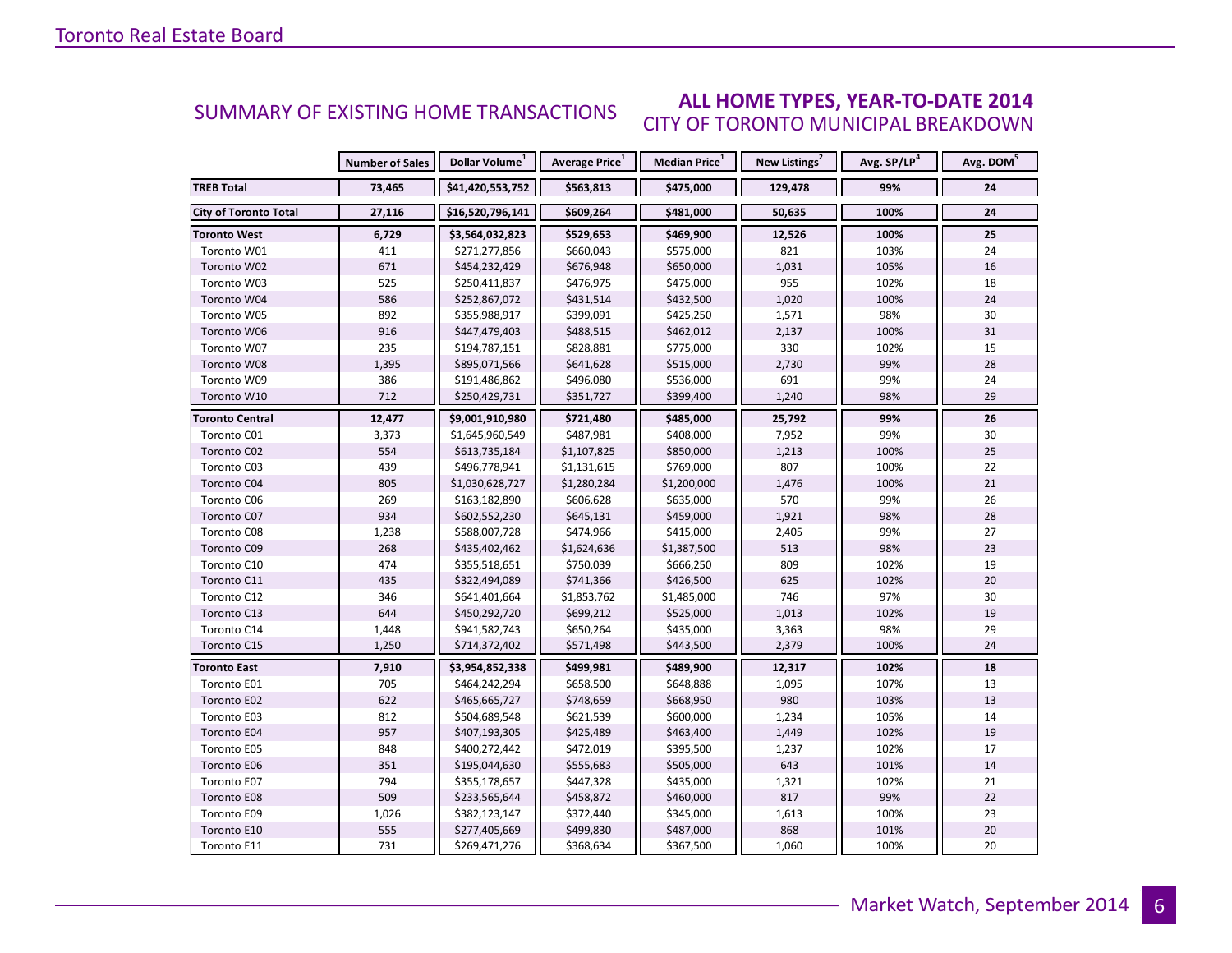#### **Industrial Leasing SUMMARY OF EXISTING HOME TRANSACTIONS DETACHED HOUSES, SEPTEMBER 2014** ALL TREB AREAS

|                                  | Sales <sup>1</sup> | Dollar Volume <sup>1</sup> | Average Price <sup>1</sup> | Median Price <sup>1</sup> | New Listings <sup>2</sup> | Active Listings <sup>3</sup> | Avg. SP/LP <sup>4</sup> | Avg. DOM <sup>5</sup> |
|----------------------------------|--------------------|----------------------------|----------------------------|---------------------------|---------------------------|------------------------------|-------------------------|-----------------------|
| <b>TREB Total</b>                | 3,876              | \$2,853,836,116            | \$736,284                  | \$615,000                 | 7,758                     | 9,309                        | 99%                     | 24                    |
| <b>Halton Region</b>             | 375                | \$298,947,006              | \$797,192                  | \$665,000                 | 771                       | 1,066                        | 98%                     | 27                    |
| Burlington                       | 83                 | \$59,609,518               | \$718,187                  | \$620,750                 | 152                       | 238                          | 98%                     | 27                    |
| <b>Halton Hills</b>              | 62                 | \$35,956,750               | \$579,948                  | \$537,500                 | 123                       | 178                          | 97%                     | 28                    |
| Milton                           | 75                 | \$44,602,986               | \$594,706                  | \$559,900                 | 144                       | 190                          | 98%                     | 26                    |
| Oakville                         | 155                | \$158,777,752              | \$1,024,373                | \$816,000                 | 352                       | 460                          | 97%                     | 27                    |
| <b>Peel Region</b>               | 708                | \$456,077,562              | \$644,177                  | \$585,000                 | 1,530                     | 1,906                        | 98%                     | 25                    |
| Brampton                         | 361                | \$191,695,252              | \$531,012                  | \$510,000                 | 714                       | 860                          | 98%                     | 25                    |
| Caledon                          | 55                 | \$36,115,000               | \$656,636                  | \$600,000                 | 131                       | 273                          | 97%                     | 38                    |
| Mississauga                      | 292                | \$228,267,310              | \$781,737                  | \$666,363                 | 685                       | 773                          | 98%                     | 22                    |
| <b>City of Toronto</b>           | 1,052              | \$1,001,284,855            | \$951,792                  | \$730,000                 | 2,291                     | 2,091                        | 100%                    | 20                    |
| TURN PAGE FOR CITY OF TORONTO    |                    |                            |                            |                           |                           |                              |                         |                       |
| <b>TABLES OR CLICK HERE:</b>     |                    |                            |                            |                           |                           |                              |                         |                       |
| <b>York Region</b>               | 833                | \$698,712,996              | \$838,791                  | \$779,000                 | 1,697                     | 2,206                        | 98%                     | 25                    |
| Aurora                           | 46                 | \$38,091,594               | \$828,078                  | \$710,000                 | 120                       | 153                          | 96%                     | 28                    |
| E. Gwillimbury                   | 23                 | \$14,449,100               | \$628,222                  | \$493,500                 | 49                        | 85                           | 98%                     | 40                    |
| Georgina                         | 72                 | \$26,240,550               | \$364,452                  | \$345,000                 | 109                       | 170                          | 98%                     | 36                    |
| <b>King</b>                      | 21                 | \$22,441,500               | \$1,068,643                | \$915,000                 | 63                        | 169                          | 95%                     | 56                    |
| Markham                          | 186                | \$173,354,845              | \$932,015                  | \$849,500                 | 326                       | 346                          | 99%                     | 20                    |
| Newmarket                        | 65                 | \$38,210,100               | \$587,848                  | \$564,000                 | 124                       | 133                          | 98%                     | 31                    |
| Richmond Hill                    | 168                | \$167,926,362              | \$999,562                  | \$861,500                 | 363                       | 443                          | 99%                     | 21                    |
| Vaughan                          | 193                | \$174,591,701              | \$904,620                  | \$805,000                 | 449                       | 532                          | 98%                     | 21                    |
| Whitchurch-Stouffville           | 59                 | \$43,407,244               | \$735,716                  | \$630,000                 | 94                        | 175                          | 98%                     | 30                    |
| Durham Region                    | 685                | \$304,160,415              | \$444,030                  | \$415,000                 | 1,094                     | 1,240                        | 99%                     | 23                    |
| Ajax                             | 102                | \$50,466,200               | \$494,767                  | \$471,500                 | 135                       | 106                          | 99%                     | 15                    |
| <b>Brock</b>                     | 11                 | \$2,968,300                | \$269,845                  | \$249,000                 | 30                        | 101                          | 96%                     | 78                    |
| Clarington                       | 117                | \$44,000,662               | \$376,074                  | \$362,000                 | 199                       | 236                          | 99%                     | 25                    |
| Oshawa                           | 203                | \$73,003,198               | \$359,622                  | \$343,000                 | 283                       | 230                          | 99%                     | 19                    |
| Pickering                        | 83                 | \$46,988,450               | \$566,126                  | \$492,000                 | 133                       | 131                          | 98%                     | 18                    |
| Scugog                           | 29                 | \$12,107,300               | \$417,493                  | \$417,500                 | 63                        | 137                          | 98%                     | 41                    |
| Uxbridge                         | 25                 | \$15,643,700               | \$625,748                  | \$500,000                 | 51                        | 122                          | 98%                     | 53                    |
| Whitby                           | 115                | \$58,982,605               | \$512,892                  | \$450,000                 | 200                       | 177                          | 99%                     | 23                    |
| <b>Dufferin County</b>           | 34                 | \$13,728,400               | \$403,776                  | \$359,500                 | 77                        | 156                          | 98%                     | 35                    |
| Orangeville                      | 34                 | \$13,728,400               | \$403,776                  | \$359,500                 | 77                        | 156                          | 98%                     | 35                    |
| <b>Simcoe County</b>             | 189                | \$80,924,882               | \$428,174                  | \$407,000                 | 298                       | 644                          | 97%                     | 43                    |
| Adjala-Tosorontio                | 16                 | \$8,511,499                | \$531,969                  | \$488,750                 | 33                        | 84                           | 97%                     | 59                    |
| <b>Bradford West Gwillimbury</b> | 49                 | \$24,721,400               | \$504,518                  | \$460,000                 | 87                        | 142                          | 96%                     | 33                    |
| Essa                             | 17                 | \$5,977,099                | \$351,594                  | \$347,000                 | 20                        | 64                           | 97%                     | 49                    |
| Innisfil                         | 53                 | \$21,317,500               | \$402,217                  | \$372,000                 | 99                        | 215                          | 98%                     | 44                    |
| New Tecumseth                    | 54                 | \$20,397,384               | \$377,729                  | \$377,088                 | 59                        | 139                          | 97%                     | 43                    |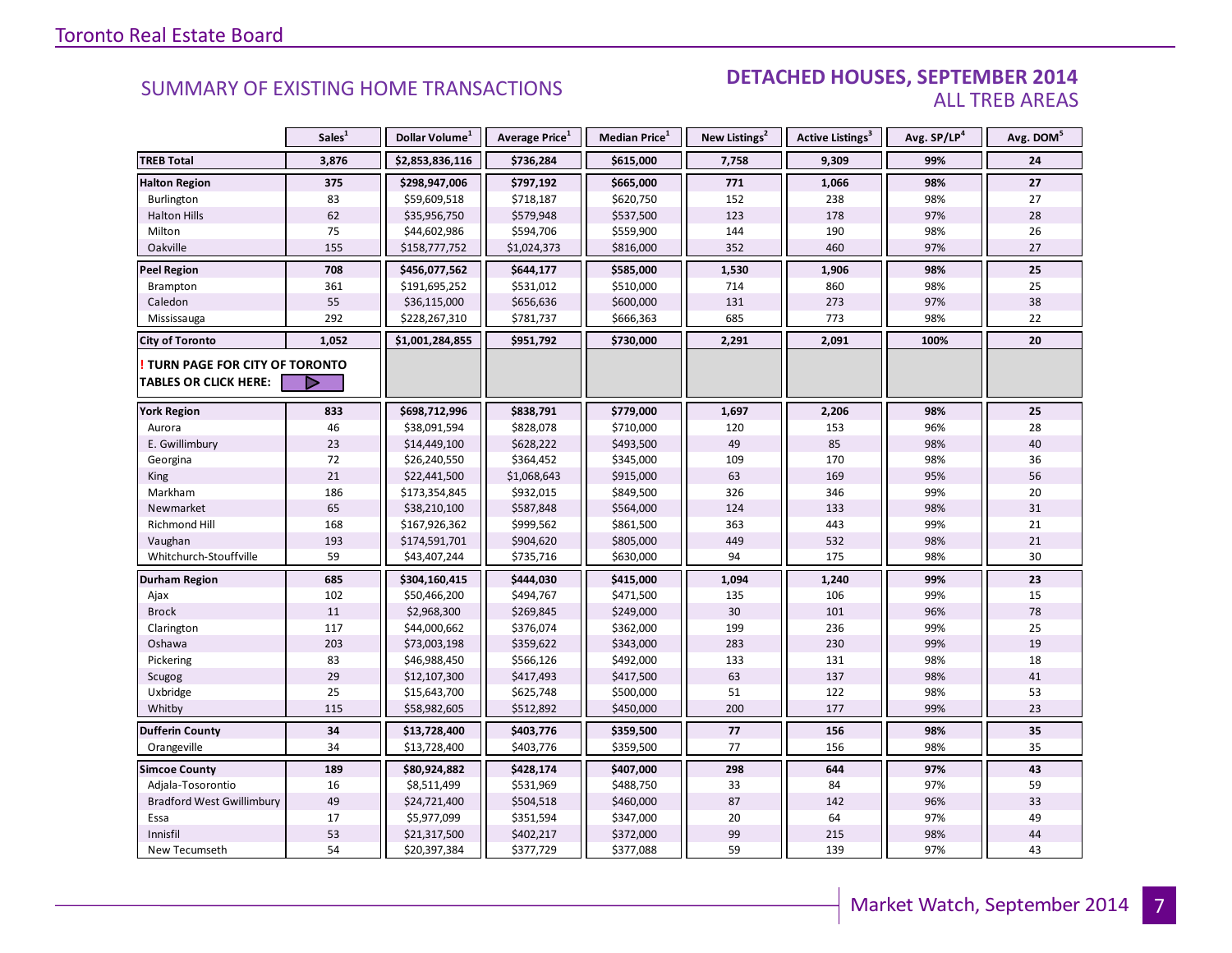### DETACHED HOUSES, SEPTEMBER 2014 CITY OF TORONTO MUNICIPAL BREAKDOWN

<span id="page-7-0"></span>

|                              | Sales <sup>1</sup> | Dollar Volume <sup>1</sup> | Average Price <sup>1</sup> | Median Price <sup>1</sup> | New Listings <sup>2</sup> | Active Listings <sup>3</sup> | Avg. SP/LP <sup>4</sup> | Avg. DOM <sup>5</sup> |
|------------------------------|--------------------|----------------------------|----------------------------|---------------------------|---------------------------|------------------------------|-------------------------|-----------------------|
| <b>TREB Total</b>            | 3,876              | \$2,853,836,116            | \$736,284                  | \$615,000                 | 7,758                     | 9,309                        | 99%                     | 24                    |
| <b>City of Toronto Total</b> | 1,052              | \$1,001,284,855            | \$951,792                  | \$730,000                 | 2,291                     | 2,091                        | 100%                    | 20                    |
| Toronto West                 | 331                | \$249,545,593              | \$753,914                  | \$628,888                 | 710                       | 702                          | 100%                    | 21                    |
| Toronto W01                  | 17                 | \$20,806,140               | \$1,223,891                | \$1,021,000               | 30                        | 17                           | 107%                    | 11                    |
| Toronto W02                  | $21\,$             | \$20,748,700               | \$988,033                  | \$811,500                 | 52                        | 41                           | 103%                    | 15                    |
| Toronto W03                  | 39                 | \$18,746,000               | \$480,667                  | \$467,000                 | 79                        | 76                           | 101%                    | 18                    |
| Toronto W04                  | 38                 | \$22,100,900               | \$581,603                  | \$547,500                 | 82                        | 81                           | 99%                     | 17                    |
| Toronto W05                  | 19                 | \$12,581,788               | \$662,199                  | \$628,888                 | 49                        | 69                           | 97%                     | 22                    |
| Toronto W06                  | 43                 | \$28,269,273               | \$657,425                  | \$622,000                 | 78                        | 62                           | 102%                    | 20                    |
| Toronto W07                  | 25                 | \$22,344,427               | \$893,777                  | \$800,000                 | 42                        | 27                           | 102%                    | 14                    |
| Toronto W08                  | 60                 | \$66,583,513               | \$1,109,725                | \$993,500                 | 179                       | 205                          | 99%                     | 26                    |
| Toronto W09                  | 23                 | \$14,711,900               | \$639,648                  | \$639,900                 | 55                        | 57                           | 100%                    | 22                    |
| Toronto W10                  | 46                 | \$22,652,952               | \$492,455                  | \$465,000                 | 64                        | 67                           | 98%                     | 28                    |
| Toronto Central              | 334                | \$500,595,304              | \$1,498,788                | \$1,227,500               | 839                       | 854                          | 99%                     | 23                    |
| Toronto C01                  | 6                  | \$5,533,500                | \$922,250                  | \$1,009,250               | 20                        | 16                           | 102%                    | 13                    |
| Toronto C02                  | 14                 | \$25,243,388               | \$1,803,099                | \$1,432,500               | 36                        | 41                           | 97%                     | 22                    |
| Toronto C03                  | 31                 | \$51,139,360               | \$1,649,657                | \$1,251,000               | 77                        | 68                           | 99%                     | 23                    |
| Toronto C04                  | 63                 | \$96,280,318               | \$1,528,259                | \$1,361,000               | 176                       | 169                          | 100%                    | 21                    |
| Toronto C06                  | 15                 | \$13,865,050               | \$924,337                  | \$780,000                 | 39                        | 42                           | 97%                     | 27                    |
| Toronto C07                  | 41                 | \$43,105,000               | \$1,051,341                | \$960,000                 | 97                        | 103                          | 98%                     | 29                    |
| Toronto C08                  | $\mathbf{1}$       | \$695,000                  | \$695,000                  | \$695,000                 | $\mathbf{1}$              | $\mathbf{1}$                 | 99%                     | 8                     |
| Toronto C09                  | 12                 | \$26,254,000               | \$2,187,833                | \$2,125,000               | 46                        | 55                           | 99%                     | 23                    |
| Toronto C10                  | 6                  | \$7,764,798                | \$1,294,133                | \$1,310,000               | 22                        | 19                           | 99%                     | 21                    |
| Toronto C11                  | 16                 | \$22,946,030               | \$1,434,127                | \$1,223,515               | 42                        | 28                           | 104%                    | 9                     |
| Toronto C12                  | 24                 | \$64,987,800               | \$2,707,825                | \$2,291,500               | 70                        | 119                          | 96%                     | 28                    |
| Toronto C13                  | 30                 | \$41,537,411               | \$1,384,580                | \$1,101,056               | 62                        | 42                           | 103%                    | 11                    |
| Toronto C14                  | 41                 | \$63,998,149               | \$1,560,930                | \$1,361,100               | 90                        | 103                          | 97%                     | 36                    |
| Toronto C15                  | 34                 | \$37,245,500               | \$1,095,456                | \$1,013,650               | 61                        | 48                           | 101%                    | 16                    |
| <b>Toronto East</b>          | 387                | \$251,143,958              | \$648,951                  | \$595,000                 | 742                       | 535                          | 102%                    | 17                    |
| Toronto E01                  | 20                 | \$15,796,990               | \$789,850                  | \$770,750                 | 36                        | 24                           | 105%                    | 14                    |
| Toronto E02                  | 24                 | \$20,892,329               | \$870,514                  | \$819,000                 | 61                        | 39                           | 102%                    | 12                    |
| Toronto E03                  | 55                 | \$37,436,787               | \$680,669                  | \$640,000                 | 113                       | 65                           | 103%                    | 15                    |
| Toronto E04                  | 62                 | \$33,845,511               | \$545,895                  | \$528,500                 | 106                       | 72                           | 103%                    | 16                    |
| Toronto E05                  | 28                 | \$21,539,350               | \$769,263                  | \$770,175                 | 46                        | 33                           | 103%                    | 14                    |
| Toronto E06                  | 21                 | \$14,422,640               | \$686,792                  | \$595,000                 | 77                        | 56                           | 99%                     | 11                    |
| Toronto E07                  | 34                 | \$23,548,875               | \$692,614                  | \$680,500                 | 38                        | 28                           | 102%                    | 15                    |
| Toronto E08                  | 32                 | \$20,500,800               | \$640,650                  | \$576,500                 | 70                        | 65                           | 99%                     | 34                    |
| Toronto E09                  | 41                 | \$21,014,500               | \$512,549                  | \$512,500                 | 89                        | 68                           | 102%                    | 15                    |
| Toronto E10                  | 51                 | \$31,967,226               | \$626,808                  | \$630,000                 | 73                        | 53                           | 100%                    | 19                    |
| Toronto E11                  | 19                 | \$10,178,950               | \$535,734                  | \$548,250                 | 33                        | 32                           | 98%                     | 18                    |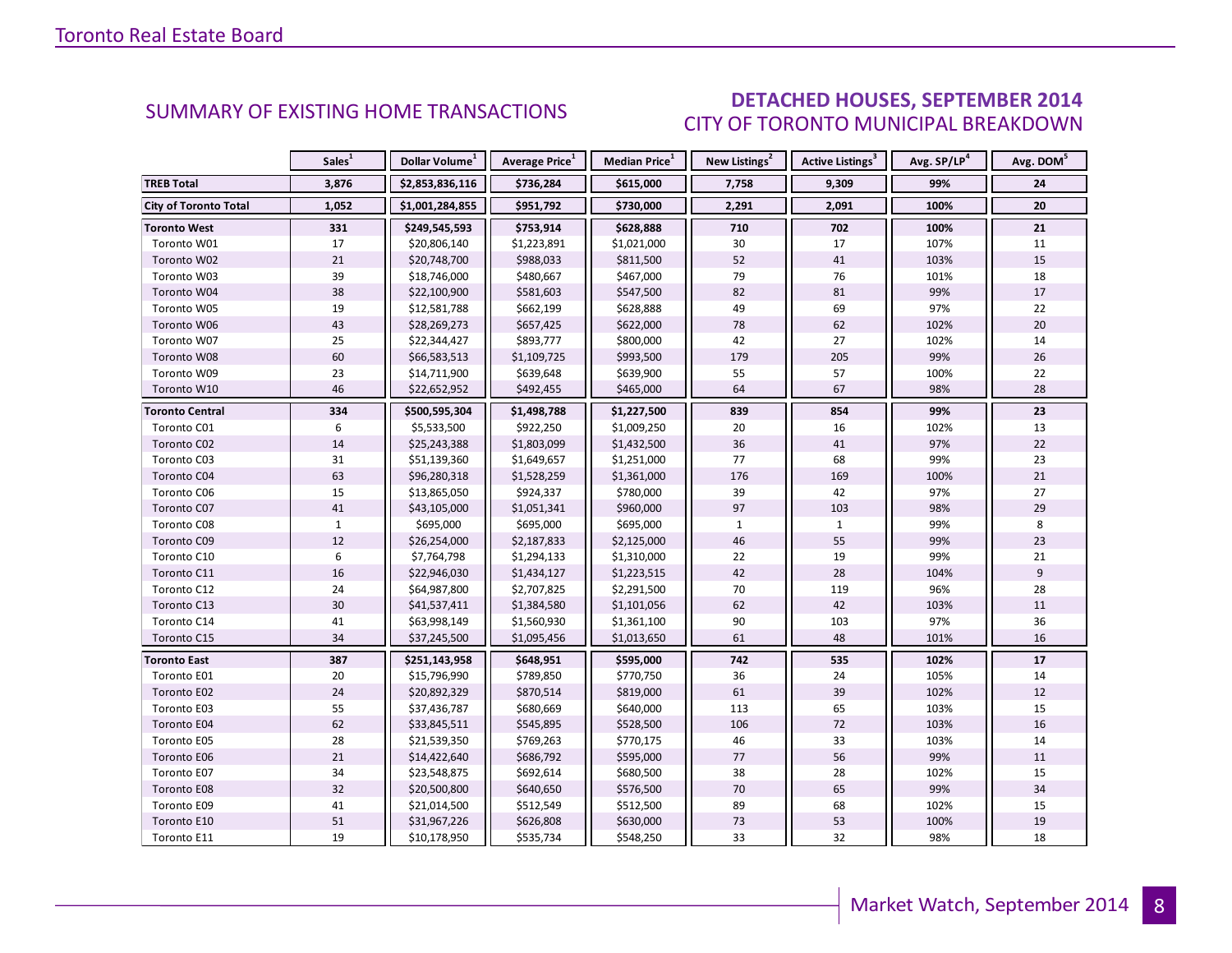### **Industrial Leasing SEMI-DETACHED HOUSES, SEPTEMBER 2014**<br>ALL TREB AREAS ALL TREB AREAS

|                                  | Sales <sup>1</sup>      | Dollar Volume <sup>1</sup> | Average Price <sup>1</sup> | <b>Median Price</b> <sup>1</sup> | New Listings <sup>2</sup> | Active Listings <sup>3</sup> | Avg. SP/LP <sup>4</sup> | Avg. DOM <sup>5</sup> |
|----------------------------------|-------------------------|----------------------------|----------------------------|----------------------------------|---------------------------|------------------------------|-------------------------|-----------------------|
| <b>TREB Total</b>                | 827                     | \$445,793,948              | \$539,050                  | \$495,000                        | 1,403                     | 1,065                        | 102%                    | 16                    |
| <b>Halton Region</b>             | 36                      | \$16,246,100               | \$451,281                  | \$448,000                        | 62                        | 53                           | 99%                     | 15                    |
| Burlington                       | 6                       | \$2,681,000                | \$446,833                  | \$435,500                        | 8                         | 5                            | 99%                     | 9                     |
| <b>Halton Hills</b>              | $\sqrt{4}$              | \$1,559,000                | \$389,750                  | \$397,000                        | $\overline{4}$            | $\overline{4}$               | 100%                    | 12                    |
| Milton                           | 23                      | \$10,441,100               | \$453,961                  | \$448,000                        | 33                        | 26                           | 99%                     | 18                    |
| Oakville                         | $\overline{3}$          | \$1,565,000                | \$521,667                  | \$520,000                        | 17                        | 18                           | 99%                     | 9                     |
| <b>Peel Region</b>               | 270                     | \$121,519,318              | \$450,072                  | \$445,150                        | 471                       | 398                          | 99%                     | 18                    |
| Brampton                         | 124                     | \$49,703,191               | \$400,832                  | \$390,000                        | 234                       | 215                          | 98%                     | 19                    |
| Caledon                          | 5                       | \$2,215,000                | \$443,000                  | \$445,000                        | 9                         | 6                            | 102%                    | 20                    |
| Mississauga                      | 141                     | \$69,601,127               | \$493,625                  | \$500,000                        | 228                       | 177                          | 99%                     | 17                    |
| <b>City of Toronto</b>           | 313                     | \$215,786,666              | \$689,414                  | \$640,000                        | 595                       | 419                          | 105%                    | 14                    |
| TURN PAGE FOR CITY OF TORONTO    |                         |                            |                            |                                  |                           |                              |                         |                       |
| <b>TABLES OR CLICK HERE:</b>     | D                       |                            |                            |                                  |                           |                              |                         |                       |
| <b>York Region</b>               | 126                     | \$67,339,064               | \$534,437                  | \$547,000                        | 175                       | 125                          | 99%                     | $17\,$                |
| Aurora                           | 12                      | \$5,505,000                | \$458,750                  | \$480,250                        | 14                        | $\overline{7}$               | 99%                     | 11                    |
| E. Gwillimbury                   | $\overline{2}$          | \$911,000                  | \$455,500                  | \$455,500                        |                           |                              | 98%                     | 34                    |
| Georgina                         | $\overline{2}$          | \$514,000                  | \$257,000                  | \$257,000                        | 5                         | 6                            | 97%                     | 33                    |
| King                             | $\mathbf{1}$            | \$305,000                  | \$305,000                  | \$305,000                        | $\overline{\phantom{a}}$  | $\overline{\phantom{a}}$     | 98%                     | 67                    |
| Markham                          | 31                      | \$18,193,176               | \$586,877                  | \$577,000                        | 46                        | 29                           | 101%                    | 16                    |
| Newmarket                        | 17                      | \$7,447,700                | \$438,100                  | \$449,500                        | 23                        | 17                           | 99%                     | 20                    |
| Richmond Hill                    | 13                      | \$7,262,188                | \$558,630                  | \$568,000                        | 24                        | 25                           | 98%                     | 21                    |
| Vaughan                          | 43                      | \$24,805,500               | \$576,872                  | \$565,000                        | 58                        | 39                           | 99%                     | 16                    |
| Whitchurch-Stouffville           | 5                       | \$2,395,500                | \$479,100                  | \$493,500                        | 5                         | $\overline{2}$               | 100%                    | $\overline{7}$        |
| Durham Region                    | 66                      | \$19,752,300               | \$299,277                  | \$259,000                        | 83                        | 55                           | 100%                    | 15                    |
| Ajax                             | 12                      | \$4,870,900                | \$405,908                  | \$398,000                        | 16                        | 8                            | 100%                    | 14                    |
| <b>Brock</b>                     |                         |                            |                            |                                  |                           |                              |                         |                       |
| Clarington                       | $\overline{4}$          | \$938,000                  | \$234,500                  | \$238,000                        | 4                         | $\overline{4}$               | 97%                     | 16                    |
| Oshawa                           | 37                      | \$8,652,500                | \$233,851                  | \$240,000                        | 46                        | 31                           | 100%                    | 15                    |
| Pickering                        | 10                      | \$4,178,400                | \$417,840                  | \$422,450                        | 10                        | $\overline{7}$               | 102%                    | 14                    |
| Scugog                           |                         |                            |                            |                                  |                           |                              |                         |                       |
| Uxbridge                         |                         |                            |                            |                                  |                           | $\mathbf{1}$                 |                         |                       |
| Whitby                           | $\overline{3}$          | \$1,112,500                | \$370,833                  | \$377,000                        | $7\overline{ }$           | $\overline{4}$               | 100%                    | 8                     |
| <b>Dufferin County</b>           | $\overline{\mathbf{z}}$ | \$1,951,500                | \$278,786                  | \$292,500                        | $\overline{\mathbf{z}}$   | 8                            | 98%                     | 40                    |
| Orangeville                      | $\overline{7}$          | \$1,951,500                | \$278,786                  | \$292,500                        | $\overline{7}$            | 8                            | 98%                     | 40                    |
| <b>Simcoe County</b>             | $\overline{9}$          | \$3,199,000                | \$355,444                  | \$321,000                        | 10                        | $\overline{7}$               | 99%                     | 21                    |
| Adjala-Tosorontio                |                         |                            |                            |                                  |                           |                              |                         |                       |
| <b>Bradford West Gwillimbury</b> | $\overline{7}$          | \$2,626,500                | \$375,214                  | \$408,000                        | $6\,$                     | $\overline{3}$               | 99%                     | 16                    |
| Essa                             | $\overline{2}$          | \$572,500                  | \$286,250                  | \$286,250                        | $\overline{2}$            | $\overline{2}$               | 100%                    | 38                    |
| Innisfil                         |                         |                            |                            |                                  |                           |                              |                         |                       |
| New Tecumseth                    |                         |                            |                            |                                  | $\overline{2}$            | $\overline{2}$               |                         |                       |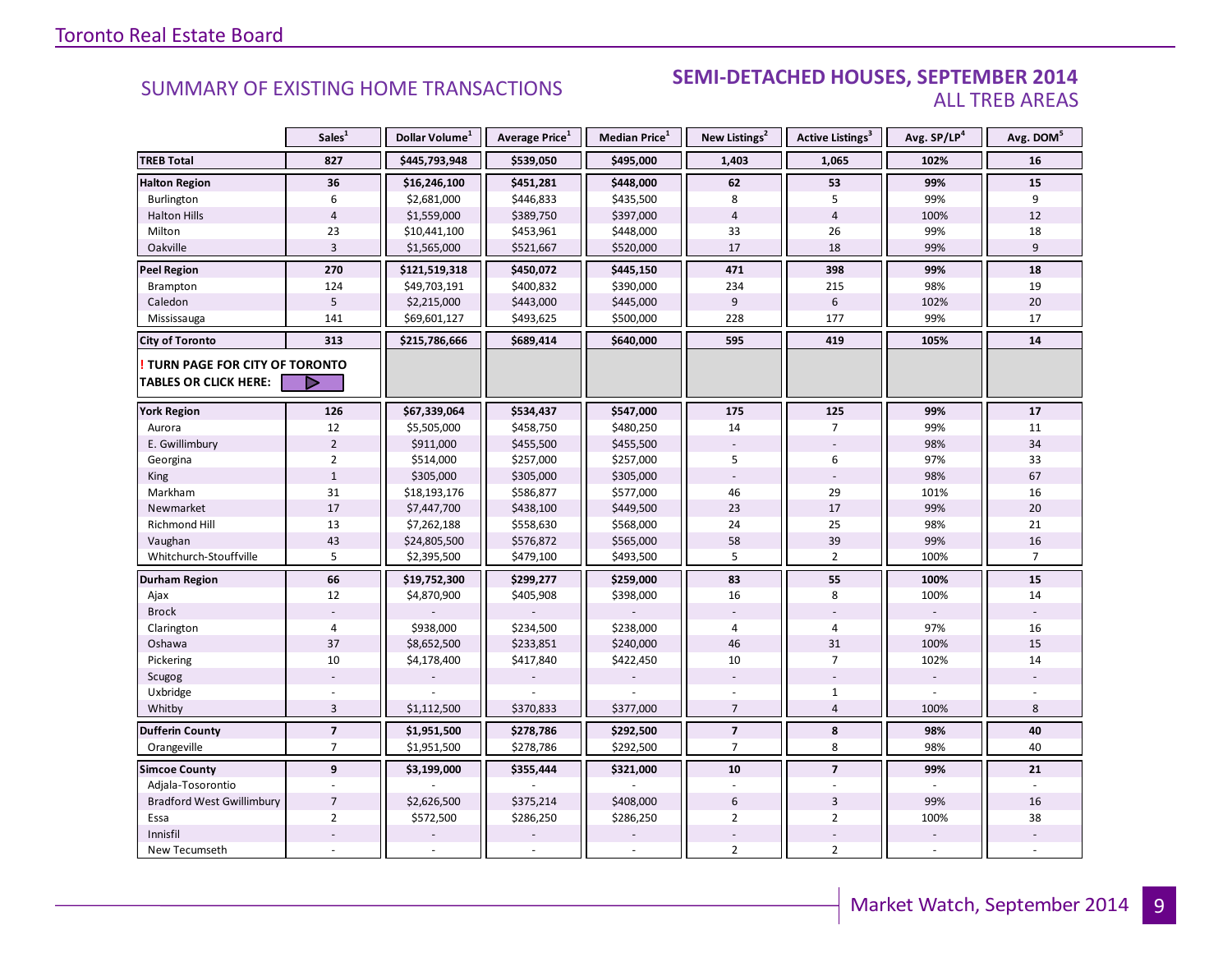#### DTEMRED 2014 CITY OF TORONTO MUNICIPAL BREAKDOWN **SUMMARY OF EXISTING HOME TRANSACTIONS**<br>CITY OF TOPONTO MUNICIPAL REFAXOOMN

<span id="page-9-0"></span>

|                              | Sales <sup>1</sup> | Dollar Volume <sup>1</sup> | Average Price <sup>1</sup> | Median Price <sup>1</sup> | New Listings <sup>2</sup> | <b>Active Listings<sup>3</sup></b> | Avg. SP/LP <sup>4</sup> | Avg. DOM <sup>5</sup> |
|------------------------------|--------------------|----------------------------|----------------------------|---------------------------|---------------------------|------------------------------------|-------------------------|-----------------------|
| <b>TREB Total</b>            | 827                | \$445,793,948              | \$539,050                  | \$495,000                 | 1,403                     | 1,065                              | 102%                    | 16                    |
| <b>City of Toronto Total</b> | 313                | \$215,786,666              | \$689,414                  | \$640,000                 | 595                       | 419                                | 105%                    | 14                    |
| <b>Toronto West</b>          | 90                 | \$52,376,548               | \$581,962                  | \$579,500                 | 189                       | 161                                | 103%                    | 16                    |
| Toronto W01                  | $\overline{2}$     | \$1,334,000                | \$667,000                  | \$667,000                 | 6                         | 4                                  | 107%                    | 9                     |
| Toronto W02                  | 32                 | \$22,441,048               | \$701,283                  | \$685,000                 | 62                        | 30                                 | 107%                    | 9                     |
| Toronto W03                  | 12                 | \$6,449,000                | \$537,417                  | \$550,000                 | 48                        | 47                                 | 104%                    | 10                    |
| Toronto W04                  | $\overline{2}$     | \$882,000                  | \$441,000                  | \$441,000                 | 5                         | 9                                  | 102%                    | 37                    |
| Toronto W05                  | 25                 | \$12,269,700               | \$490,788                  | \$455,000                 | 48                        | 54                                 | 99%                     | 20                    |
| Toronto W06                  | 5                  | \$3,165,000                | \$633,000                  | \$630,000                 | $\overline{4}$            | $\overline{4}$                     | 99%                     | 24                    |
| Toronto W07                  | $\mathbf{1}$       | \$482,000                  | \$482,000                  | \$482,000                 |                           |                                    | 111%                    | 6                     |
| Toronto W08                  | $\mathbf{1}$       | \$553,000                  | \$553,000                  | \$553,000                 | 3                         | $\mathbf{1}$                       | 99%                     | 12                    |
| Toronto W09                  | $\overline{3}$     | \$1,623,800                | \$541,267                  | \$480,000                 | 7                         | $\overline{4}$                     | 98%                     | 24                    |
| Toronto W10                  | $\overline{7}$     | \$3,177,000                | \$453,857                  | \$436,000                 | $6\phantom{1}$            | 8                                  | 97%                     | 30                    |
| <b>Toronto Central</b>       | 92                 | \$80,474,180               | \$874,719                  | \$778,500                 | 173                       | 113                                | 106%                    | $12$                  |
| Toronto C01                  | 18                 | \$18,873,970               | \$1,048,554                | \$1,003,000               | 35                        | 22                                 | 107%                    | 14                    |
| Toronto C02                  | $12\,$             | \$13,692,500               | \$1,141,042                | \$911,500                 | 33                        | 25                                 | 104%                    | 18                    |
| Toronto C03                  | 9                  | \$5,427,600                | \$603,067                  | \$610,000                 | 19                        | 10                                 | 105%                    | 11                    |
| Toronto C04                  | $6\phantom{a}$     | \$5,855,000                | \$975,833                  | \$982,500                 | $\overline{7}$            | $\mathbf{1}$                       | 110%                    | $\overline{7}$        |
| Toronto C06                  | $\mathbf{1}$       | \$600,000                  | \$600,000                  | \$600,000                 | $\mathbf{1}$              | $\overline{2}$                     | 100%                    | 15                    |
| Toronto C07                  | $\overline{2}$     | \$1,215,700                | \$607,850                  | \$607,850                 | $\overline{7}$            | 8                                  | 102%                    | $\overline{4}$        |
| Toronto C08                  | 5                  | \$4,406,500                | \$881,300                  | \$749,000                 | 8                         | $\overline{7}$                     | 101%                    | 12                    |
| Toronto C09                  | $\mathbf 2$        | \$3,399,000                | \$1,699,500                | \$1,699,500               | 5                         | $\overline{2}$                     | 100%                    | $\overline{4}$        |
| Toronto C10                  | 8                  | \$7,126,010                | \$890,751                  | \$905,000                 | 13                        | 5                                  | 114%                    | 6                     |
| Toronto C11                  | $6\overline{6}$    | \$4,872,500                | \$812,083                  | \$725,500                 | $\overline{7}$            | $\mathbf{1}$                       | 108%                    | $\overline{4}$        |
| Toronto C12                  | $\mathbf{1}$       | \$1,225,000                | \$1,225,000                | \$1,225,000               | $\overline{2}$            | $\mathbf{1}$                       | 102%                    | 8                     |
| Toronto C13                  | $\overline{7}$     | \$4,164,800                | \$594,971                  | \$561,000                 | 11                        | $9\,$                              | 102%                    | 15                    |
| Toronto C14                  |                    |                            |                            |                           |                           |                                    |                         |                       |
| Toronto C15                  | 15                 | \$9,615,600                | \$641,040                  | \$646,000                 | 25                        | 20                                 | 104%                    | 18                    |
| <b>Toronto East</b>          | 131                | \$82,935,938               | \$633,099                  | \$605,500                 | 233                       | 145                                | 106%                    | 13                    |
| Toronto E01                  | 38                 | \$27,872,067               | \$733,475                  | \$722,500                 | 77                        | 42                                 | 109%                    | 14                    |
| Toronto E02                  | 26                 | \$17,978,129               | \$691,467                  | \$640,115                 | 56                        | 35                                 | 104%                    | $8\phantom{1}$        |
| Toronto E03                  | 25                 | \$16,895,542               | \$675,822                  | \$666,000                 | 39                        | 23                                 | 110%                    | 11                    |
| Toronto E04                  | $\overline{4}$     | \$1,783,000                | \$445,750                  | \$456,500                 | $\overline{7}$            | 8                                  | 106%                    | 10                    |
| Toronto E05                  | 6                  | \$3,182,500                | \$530,417                  | \$517,450                 | 10                        | $\overline{7}$                     | 100%                    | 29                    |
| Toronto E06                  | $1\,$              | \$458,000                  | \$458,000                  | \$458,000                 | $\overline{2}$            | $\overline{3}$                     | 98%                     | $\overline{2}$        |
| Toronto E07                  | 10                 | \$5,328,300                | \$532,830                  | \$529,000                 | 15                        | 11                                 | 103%                    | 12                    |
| Toronto E08                  | $\overline{2}$     | \$953,000                  | \$476,500                  | \$476,500                 | $\mathbf{1}$              | $\mathbf{1}$                       | 99%                     | 13                    |
| Toronto E09                  | $\mathbf{1}$       | \$471,000                  | \$471,000                  | \$471,000                 | 5                         | 4                                  | 105%                    | 4                     |
| Toronto E10                  | $\overline{7}$     | \$2,987,900                | \$426,843                  | \$368,000                 | $\overline{7}$            | $\sqrt{4}$                         | 102%                    | 23                    |
| Toronto E11                  | 11                 | \$5,026,500                | \$456,955                  | \$445,000                 | 14                        | $\overline{7}$                     | 101%                    | 18                    |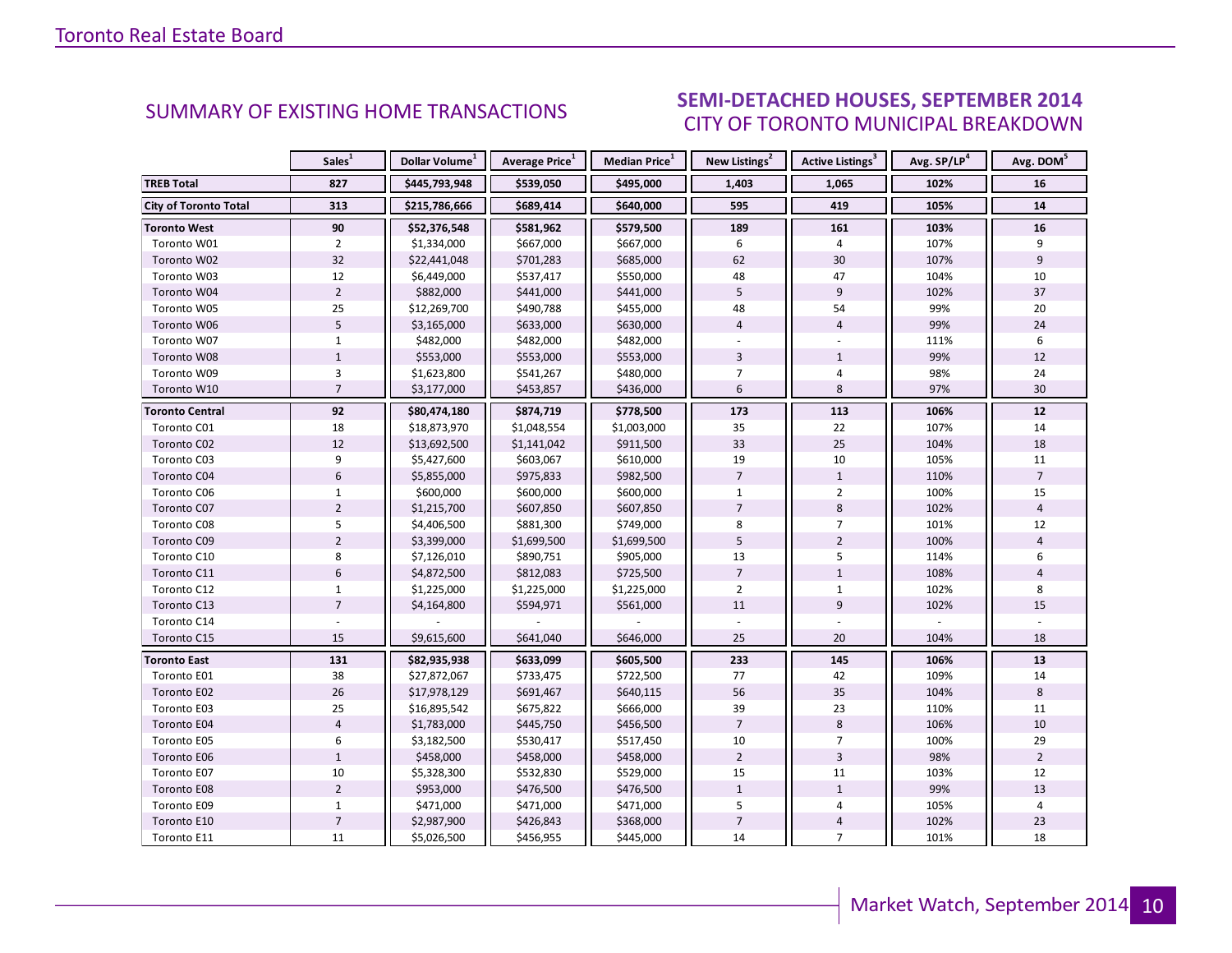#### SUMMARY OF EXISTING HOME TRANSACTIONS **CONDOMINIUM TOWNHOUSES, SEPTEMBER 2014** ALL TREB AREAS

|                                                                      | Sales <sup>1</sup> | Dollar Volume <sup>1</sup> | Average Price <sup>1</sup> | Median Price <sup>1</sup> | New Listings <sup>2</sup> | Active Listings <sup>3</sup> | Avg. SP/LP <sup>4</sup> | Avg. DOM <sup>5</sup> |
|----------------------------------------------------------------------|--------------------|----------------------------|----------------------------|---------------------------|---------------------------|------------------------------|-------------------------|-----------------------|
| <b>TREB Total</b>                                                    | 605                | \$226,928,353              | \$375,088                  | \$359,000                 | 1,017                     | 1,148                        | 99%                     | 25                    |
| <b>Halton Region</b>                                                 | 46                 | \$16,693,500               | \$362,902                  | \$354,500                 | 74                        | 88                           | 98%                     | 23                    |
| Burlington                                                           | 19                 | \$6,654,800                | \$350,253                  | \$340,000                 | 29                        | 31                           | 98%                     | 19                    |
| <b>Halton Hills</b>                                                  | $\overline{2}$     | \$488,900                  | \$244,450                  | \$244,450                 | $\overline{7}$            | $\overline{7}$               | 98%                     | 25                    |
| Milton                                                               | $\overline{4}$     | \$1,133,000                | \$283,250                  | \$285,000                 | 5                         | 10                           | 97%                     | 38                    |
| Oakville                                                             | 21                 | \$8,416,800                | \$400,800                  | \$404,500                 | 33                        | 40                           | 98%                     | 25                    |
| <b>Peel Region</b>                                                   | 234                | \$80,885,647               | \$345,665                  | \$336,250                 | 329                       | 370                          | 98%                     | 28                    |
| Brampton                                                             | 67                 | \$19,579,358               | \$292,229                  | \$292,000                 | 85                        | 98                           | 98%                     | 31                    |
| Caledon                                                              |                    |                            |                            |                           | $\overline{2}$            | $\overline{2}$               |                         |                       |
| Mississauga                                                          | 167                | \$61,306,289               | \$367,104                  | \$370,000                 | 242                       | 270                          | 98%                     | 27                    |
| <b>City of Toronto</b>                                               | 208                | \$86,337,956               | \$415,086                  | \$387,000                 | 403                       | 478                          | 99%                     | 24                    |
| <b>TURN PAGE FOR CITY OF TORONTO</b><br><b>TABLES OR CLICK HERE:</b> | D                  |                            |                            |                           |                           |                              |                         |                       |
|                                                                      |                    |                            |                            |                           |                           |                              |                         |                       |
| <b>York Region</b>                                                   | 64                 | \$29,663,750               | \$463,496                  | \$428,000                 | 135                       | 143                          | 99%                     | 22                    |
| Aurora                                                               | 8                  | \$4,232,500                | \$529,063                  | \$430,300                 | 9                         | 19                           | 98%                     | 51                    |
| E. Gwillimbury                                                       |                    |                            |                            |                           |                           |                              |                         |                       |
| Georgina                                                             | $\mathbf{1}$       | \$255,000                  | \$255,000                  | \$255,000                 |                           |                              | 98%                     | 22                    |
| King                                                                 |                    |                            |                            |                           |                           |                              |                         |                       |
| Markham                                                              | 36                 | \$17,163,500               | \$476,764                  | \$429,400                 | 68                        | 62                           | 99%                     | 18                    |
| Newmarket                                                            | 5                  | \$1,668,150                | \$333,630                  | \$317,500                 | 16                        | 13                           | 98%                     | 15                    |
| Richmond Hill                                                        | $\overline{7}$     | \$3,227,100                | \$461,014                  | \$460,000                 | 19                        | 21                           | 100%                    | 20                    |
| Vaughan                                                              | 6                  | \$2,852,500                | \$475,417                  | \$463,500                 | 22                        | 27                           | 98%                     | 20                    |
| Whitchurch-Stouffville                                               | $\mathbf{1}$       | \$265,000                  | \$265,000                  | \$265,000                 | $\mathbf{1}$              | $\mathbf{1}$                 | 99%                     | 26                    |
| <b>Durham Region</b>                                                 | 47                 | \$11,930,500               | \$253,840                  | \$260,000                 | 70                        | 62                           | 99%                     | 21                    |
| Ajax                                                                 | 8                  | \$2,249,500                | \$281,188                  | \$288,000                 | 8                         | 8                            | 99%                     | 21                    |
| <b>Brock</b>                                                         | $1\,$              | \$208,000                  | \$208,000                  | \$208,000                 | $\overline{3}$            | $\overline{4}$               | 90%                     | 137                   |
| Clarington                                                           | $\overline{2}$     | \$609,900                  | \$304,950                  | \$304,950                 | 8                         | 14                           | 98%                     | 15                    |
| Oshawa                                                               | 11                 | \$1,832,900                | \$166,627                  | \$185,000                 | 13                        | 10                           | 97%                     | 25                    |
| Pickering                                                            | 16                 | \$4,855,900                | \$303,494                  | \$285,500                 | 27                        | 18                           | 100%                    | 12                    |
| Scugog                                                               |                    |                            |                            |                           |                           |                              |                         |                       |
| Uxbridge                                                             | $\mathbf{1}$       | \$342,000                  | \$342,000                  | \$342,000                 | $\overline{2}$            | $\overline{4}$               | 98%                     | 78                    |
| Whitby                                                               | 8                  | \$1,832,300                | \$229,038                  | \$233,200                 | $\overline{9}$            | $\overline{4}$               | 101%                    | 13                    |
| <b>Dufferin County</b>                                               | $\overline{2}$     | \$397,000                  | \$198,500                  | \$198,500                 | 3                         | $\overline{\mathbf{3}}$      | 98%                     | 89                    |
| Orangeville                                                          | $\overline{2}$     | \$397,000                  | \$198,500                  | \$198,500                 | 3                         | $\overline{3}$               | 98%                     | 89                    |
| <b>Simcoe County</b>                                                 | $\overline{4}$     | \$1,020,000                | \$255,000                  | \$253,500                 | $\overline{\mathbf{3}}$   | $\overline{4}$               | 98%                     | 21                    |
| Adjala-Tosorontio                                                    | $\sim$             |                            |                            |                           |                           |                              |                         | u,                    |
| <b>Bradford West Gwillimbury</b>                                     | $\overline{2}$     | \$560,000                  | \$280,000                  | \$280,000                 | $\overline{2}$            | $\mathbf{1}$                 | 98%                     | 16                    |
| Essa                                                                 |                    |                            |                            |                           |                           |                              |                         |                       |
| Innisfil                                                             |                    |                            |                            |                           |                           |                              |                         |                       |
| New Tecumseth                                                        | $\overline{2}$     | \$460,000                  | \$230,000                  | \$230,000                 | $\mathbf{1}$              | $\overline{3}$               | 98%                     | 27                    |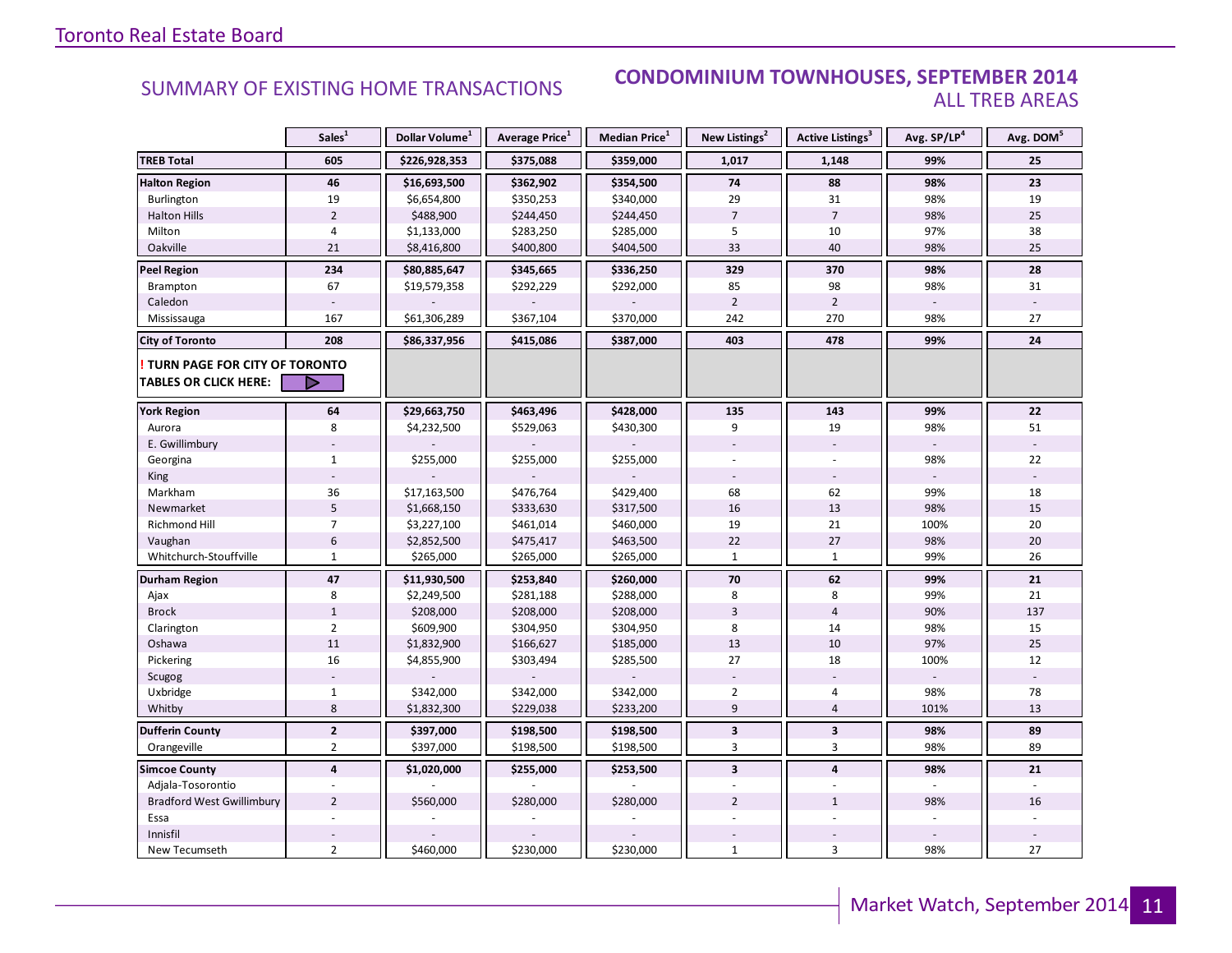#### DTEMRED 2014 CITY OF TORONTO MUNICIPAL BREAKDOWN SUMMARY OF EXISTING HOME TRANSACTIONS **CONDOMINIUM TOWNHOUSES, SEPTEMBER 2014**

<span id="page-11-0"></span>

|                              | Sales <sup>1</sup> | Dollar Volume <sup>1</sup> | <b>Average Price</b> <sup>1</sup> | Median Price <sup>1</sup> | New Listings <sup>2</sup> | Active Listings <sup>3</sup> | Avg. SP/LP <sup>4</sup> | Avg. DOM <sup>5</sup> |
|------------------------------|--------------------|----------------------------|-----------------------------------|---------------------------|---------------------------|------------------------------|-------------------------|-----------------------|
| <b>TREB Total</b>            | 605                | \$226,928,353              | \$375,088                         | \$359,000                 | 1,017                     | 1,148                        | 99%                     | 25                    |
| <b>City of Toronto Total</b> | 208                | \$86,337,956               | \$415,086                         | \$387,000                 | 403                       | 478                          | 99%                     | 24                    |
| <b>Toronto West</b>          | 60                 | \$21,936,979               | \$365,616                         | \$349,125                 | 97                        | 135                          | 98%                     | 28                    |
| Toronto W01                  | 5                  | \$2,482,079                | \$496,416                         | \$475,000                 | $\overline{7}$            | 5                            | 101%                    | 22                    |
| Toronto W02                  | 10                 | \$4,702,400                | \$470,240                         | \$425,000                 | 15                        | 13                           | 99%                     | 29                    |
| Toronto W03                  | $\mathbf{1}$       | \$268,000                  | \$268,000                         | \$268,000                 | $\overline{2}$            | 3                            | 98%                     | 60                    |
| Toronto W04                  | $\overline{3}$     | \$1,105,000                | \$368,333                         | \$415,000                 | 8                         | 12                           | 100%                    | 30                    |
| Toronto W05                  | $20\,$             | \$4,941,250                | \$247,063                         | \$253,500                 | 23                        | 36                           | 97%                     | 23                    |
| Toronto W06                  | $\overline{4}$     | \$2,037,000                | \$509,250                         | \$527,000                 | 12                        | 17                           | 99%                     | 16                    |
| Toronto W07                  |                    |                            |                                   |                           | $\mathbf{r}$              |                              |                         |                       |
| Toronto W08                  | $\overline{7}$     | \$3,043,250                | \$434,750                         | \$445,000                 | 15                        | 20                           | 98%                     | 30                    |
| Toronto W09                  | 3                  | \$1,563,000                | \$521,000                         | \$471,000                 | 6                         | 5                            | 98%                     | 35                    |
| Toronto W10                  | $\overline{7}$     | \$1,795,000                | \$256,429                         | \$300,000                 | $\overline{9}$            | 24                           | 96%                     | 39                    |
| <b>Toronto Central</b>       | 78                 | \$40,831,746               | \$523,484                         | \$459,500                 | 171                       | 203                          | 99%                     | 25                    |
| Toronto C01                  | 26                 | \$15,780,558               | \$606,945                         | \$590,500                 | 44                        | 40                           | 99%                     | 26                    |
| Toronto C02                  |                    |                            |                                   |                           | $\overline{2}$            | $6\phantom{1}6$              |                         |                       |
| Toronto C03                  |                    |                            |                                   |                           | 3                         | 5                            |                         |                       |
| Toronto C04                  |                    |                            |                                   |                           |                           | $\overline{2}$               |                         |                       |
| Toronto C06                  |                    |                            |                                   |                           | $\overline{2}$            | 6                            |                         |                       |
| Toronto C07                  | 11                 | \$5,486,900                | \$498,809                         | \$445,000                 | 12                        | 15                           | 98%                     | 30                    |
| Toronto C08                  | $\overline{4}$     | \$1,936,900                | \$484,225                         | \$422,450                 | 8                         | 12                           | 99%                     | 17                    |
| Toronto C09                  | $1\,$              | \$769,000                  | \$769,000                         | \$769,000                 | $\overline{2}$            | $\overline{2}$               | 96%                     | 53                    |
| Toronto C10                  | $\mathbf{1}$       | \$440,000                  | \$440,000                         | \$440,000                 | 4                         | 5                            | 98%                     | 55                    |
| Toronto C11                  | $\overline{3}$     | \$1,110,000                | \$370,000                         | \$415,000                 | 6                         | $\overline{4}$               | 98%                     | 31                    |
| Toronto C12                  | $\overline{2}$     | \$1,801,888                | \$900,944                         | \$900,944                 | 10                        | 19                           | 101%                    | 11                    |
| Toronto C13                  | $\mathsf 3$        | \$1,300,000                | \$433,333                         | \$365,000                 | $\overline{7}$            | $\sqrt{4}$                   | 99%                     | 14                    |
| Toronto C14                  | 10                 | \$5,111,000                | \$511,100                         | \$450,000                 | 25                        | 35                           | 99%                     | 33                    |
| Toronto C15                  | 17                 | \$7,095,500                | \$417,382                         | \$413,000                 | 46                        | 48                           | 100%                    | 14                    |
| <b>Toronto East</b>          | 70                 | \$23,569,231               | \$336,703                         | \$341,750                 | 135                       | 140                          | 100%                    | 21                    |
| Toronto E01                  | $\overline{3}$     | \$1,190,700                | \$396,900                         | \$445,800                 | 11                        | 8                            | 101%                    | 6                     |
| Toronto E02                  | $\overline{3}$     | \$1,518,900                | \$506,300                         | \$529,000                 | $\overline{4}$            | $\overline{4}$               | 99%                     | 18                    |
| Toronto E03                  |                    |                            |                                   |                           |                           |                              |                         |                       |
| Toronto E04                  | $\overline{4}$     | \$1,500,000                | \$375,000                         | \$414,000                 | $\overline{9}$            | 14                           | 100%                    | 14                    |
| Toronto E05                  | 22                 | \$8,398,468                | \$381,749                         | \$380,750                 | 28                        | 18                           | 101%                    | 17                    |
| Toronto E06                  | $1\,$              | \$299,900                  | \$299,900                         | \$299,900                 | 5                         | $\overline{4}$               | 100%                    | $\overline{2}$        |
| Toronto E07                  | $\overline{7}$     | \$2,576,300                | \$368,043                         | \$371,500                 | 20                        | 17                           | 98%                     | 18                    |
| <b>Toronto E08</b>           | $\overline{2}$     | \$557,000                  | \$278,500                         | \$278,500                 | 11                        | 17                           | 98%                     | 27                    |
| Toronto E09                  | 8                  | \$2,268,963                | \$283,620                         | \$290,500                 | 17                        | 17                           | 98%                     | 27                    |
| Toronto E10                  | $\overline{7}$     | \$1,852,000                | \$264,571                         | \$290,000                 | 12                        | 16                           | 98%                     | 35                    |
| Toronto E11                  | 13                 | \$3,407,000                | \$262,077                         | \$265,000                 | 18                        | 25                           | 101%                    | 25                    |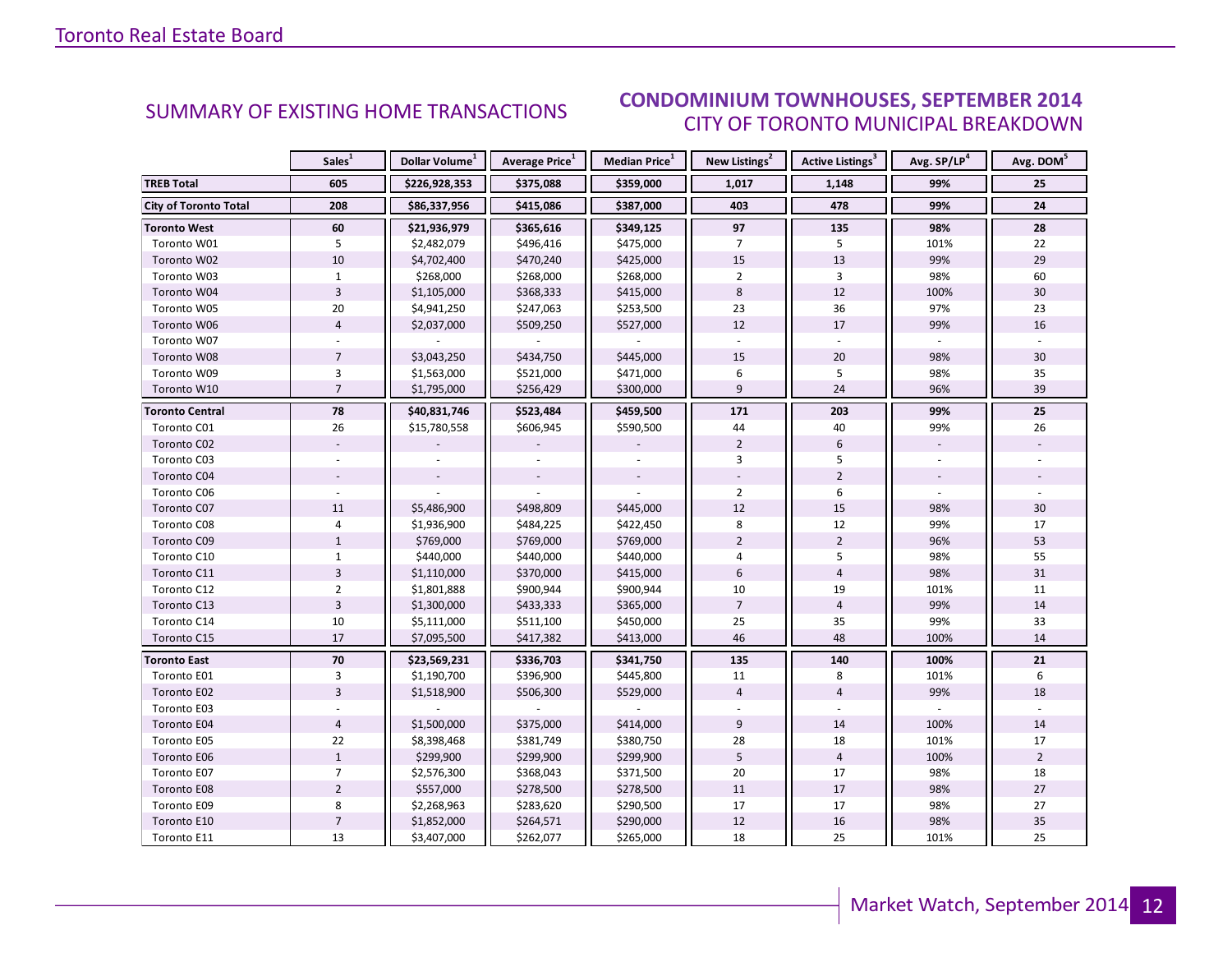#### **Industrial Leasing SUMMARY OF EXISTING HOME TRANSACTIONS CONDOMINIUM APARTMENT, SEPTEMBER 2014** ALL TREB AREAS

|                                  | Sales <sup>1</sup>      | Dollar Volume <sup>1</sup> | <b>Average Price</b> <sup>1</sup> | Median Price <sup>1</sup> | New Listings <sup>2</sup> | Active Listings <sup>3</sup> | Avg. SP/LP <sup>4</sup> | Avg. DOM <sup>5</sup> |
|----------------------------------|-------------------------|----------------------------|-----------------------------------|---------------------------|---------------------------|------------------------------|-------------------------|-----------------------|
| <b>TREB Total</b>                | 1,976                   | \$724,378,503              | \$366,588                         | \$323,950                 | 4,296                     | 6,620                        | 98%                     | 34                    |
| <b>Halton Region</b>             | 75                      | \$24,845,705               | \$331,276                         | \$305,000                 | 112                       | 184                          | 99%                     | 35                    |
| Burlington                       | 30                      | \$8,991,425                | \$299,714                         | \$268,500                 | 36                        | 59                           | 98%                     | 38                    |
| <b>Halton Hills</b>              | 5                       | \$1,410,900                | \$282,180                         | \$313,500                 | $\overline{\mathbf{3}}$   | $\overline{3}$               | 98%                     | 17                    |
| Milton                           | 12                      | \$3,631,880                | \$302,657                         | \$302,500                 | 21                        | 22                           | 99%                     | 26                    |
| Oakville                         | 28                      | \$10,811,500               | \$386,125                         | \$376,950                 | 52                        | 100                          | 99%                     | 40                    |
| Peel Region                      | 269                     | \$71,756,665               | \$266,753                         | \$254,000                 | 564                       | 933                          | 97%                     | 37                    |
| Brampton                         | 31                      | \$7,218,900                | \$232,868                         | \$224,500                 | 65                        | 91                           | 97%                     | 32                    |
| Caledon                          |                         |                            |                                   |                           | $\mathbf{1}$              | $\overline{2}$               |                         |                       |
| Mississauga                      | 238                     | \$64,537,765               | \$271,167                         | \$256,250                 | 498                       | 840                          | 97%                     | 38                    |
| <b>City of Toronto</b>           | 1,376                   | \$544,214,981              | \$395,505                         | \$343,000                 | 3,082                     | 4,579                        | 98%                     | 33                    |
| TURN PAGE FOR CITY OF TORONTO    |                         |                            |                                   |                           |                           |                              |                         |                       |
| <b>TABLES OR CLICK HERE:</b>     | ▷                       |                            |                                   |                           |                           |                              |                         |                       |
| <b>York Region</b>               | 201                     | \$69,878,562               | \$347,655                         | \$325,000                 | 470                       | 825                          | 98%                     | 43                    |
| Aurora                           | 12                      | \$4,436,600                | \$369,717                         | \$350,000                 | 12                        | 18                           | 97%                     | 38                    |
| E. Gwillimbury                   |                         |                            |                                   |                           |                           |                              | $\sim$                  |                       |
| Georgina                         |                         |                            |                                   |                           | $\mathbf{1}$              | $\mathbf{1}$                 |                         |                       |
| <b>King</b>                      | $\mathbf{1}$            | \$475,000                  | \$475,000                         | \$475,000                 | 5                         | 27                           | 99%                     | 37                    |
| Markham                          | 73                      | \$24,259,068               | \$332,316                         | \$316,000                 | 170                       | 277                          | 97%                     | 45                    |
| Newmarket                        | $\overline{4}$          | \$1,126,000                | \$281,500                         | \$263,500                 | 6                         | 9                            | 98%                     | 33                    |
| Richmond Hill                    | 57                      | \$19,306,676               | \$338,714                         | \$312,000                 | 143                       | 241                          | 97%                     | 45                    |
| Vaughan                          | 53                      | \$19,857,218               | \$374,664                         | \$370,000                 | 133                       | 247                          | 98%                     | 40                    |
| Whitchurch-Stouffville           | $\mathbf{1}$            | \$418,000                  | \$418,000                         | \$418,000                 |                           | 5                            | 98%                     | 30                    |
| Durham Region                    | 50                      | \$12,590,100               | \$251,802                         | \$242,500                 | 66                        | 79                           | 98%                     | 22                    |
| Ajax                             | 8                       | \$1,911,250                | \$238,906                         | \$229,000                 | 10                        | 10                           | 98%                     | 15                    |
| <b>Brock</b>                     |                         |                            |                                   |                           |                           |                              |                         |                       |
| Clarington                       | 10                      | \$2,163,500                | \$216,350                         | \$201,750                 | 14                        | 15                           | 96%                     | 20                    |
| Oshawa                           | 8                       | \$1,519,300                | \$189,913                         | \$165,000                 | 13                        | 23                           | 98%                     | 27                    |
| Pickering                        | 15                      | \$4,206,250                | \$280,417                         | \$270,000                 | 20                        | 18                           | 99%                     | 14                    |
| Scugog                           | $\mathbf 1$             | \$315,000                  | \$315,000                         | \$315,000                 |                           |                              | 98%                     | 38                    |
| Uxbridge                         | $\overline{2}$          | \$568,000                  | \$284,000                         | \$284,000                 | 3                         | 3                            | 98%                     | 32                    |
| Whitby                           | $6\,$                   | \$1,906,800                | \$317,800                         | \$291,700                 | 6                         | 10                           | 98%                     | 46                    |
| <b>Dufferin County</b>           | $\overline{2}$          | \$466,000                  | \$233,000                         | \$233,000                 | $\mathbf{2}$              | 9                            | 96%                     | 29                    |
| Orangeville                      | $\overline{2}$          | \$466,000                  | \$233,000                         | \$233,000                 | $\overline{2}$            | 9                            | 96%                     | 29                    |
| <b>Simcoe County</b>             | $\overline{\mathbf{3}}$ | \$626,490                  | \$208,830                         | \$202,500                 | $\blacksquare$            | 11                           | 99%                     | 69                    |
| Adjala-Tosorontio                |                         |                            |                                   |                           |                           |                              |                         |                       |
| <b>Bradford West Gwillimbury</b> | $\mathbf{1}$            | \$234,990                  | \$234,990                         | \$234,990                 |                           | $\overline{4}$               | 100%                    | 119                   |
| Essa                             |                         |                            |                                   |                           |                           |                              |                         |                       |
| Innisfil                         |                         |                            |                                   |                           |                           |                              |                         |                       |
| New Tecumseth                    | $\overline{2}$          | \$391,500                  | \$195,750                         | \$195,750                 |                           | $\overline{7}$               | 98%                     | 44                    |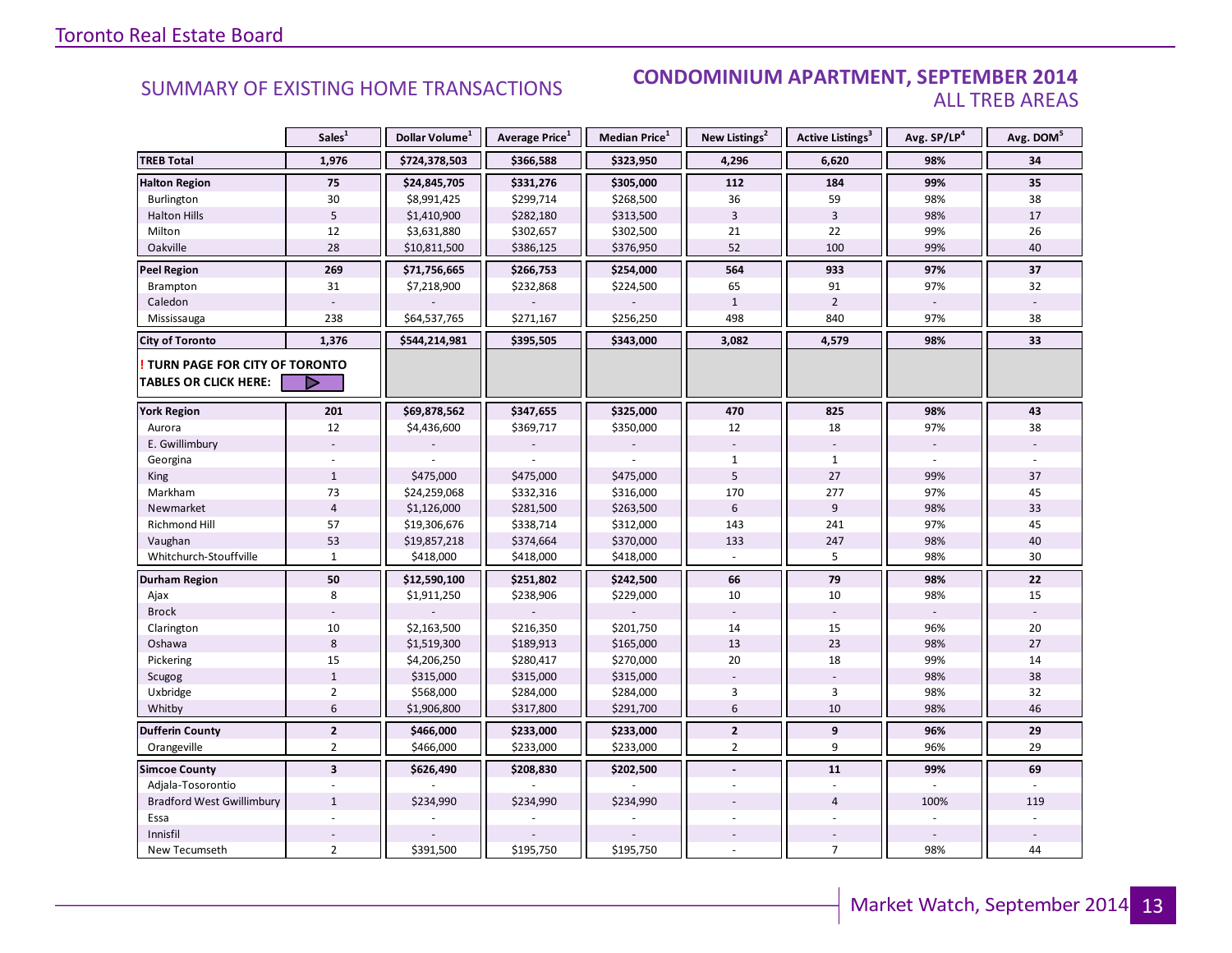#### DTEMRED 2014 CITY OF TORONTO MUNICIPAL BREAKDOWN SUMMARY OF EXISTING HOME TRANSACTIONS **CONDOMINIUM APARTMENT, SEPTEMBER 2014**

<span id="page-13-0"></span>

|                              | Sales <sup>1</sup> | Dollar Volume <sup>1</sup> | Average Price <sup>1</sup> | Median Price <sup>1</sup> | New Listings <sup>2</sup> | <b>Active Listings<sup>3</sup></b> | Avg. SP/LP <sup>4</sup> | Avg. DOM <sup>5</sup> |
|------------------------------|--------------------|----------------------------|----------------------------|---------------------------|---------------------------|------------------------------------|-------------------------|-----------------------|
| <b>TREB Total</b>            | 1,976              | \$724,378,503              | \$366,588                  | \$323,950                 | 4,296                     | 6,620                              | 98%                     | 34                    |
| <b>City of Toronto Total</b> | 1,376              | \$544,214,981              | \$395,505                  | \$343,000                 | 3,082                     | 4,579                              | 98%                     | $\overline{33}$       |
| <b>Toronto West</b>          | 272                | \$83,566,952               | \$307,231                  | \$297,000                 | 616                       | 997                                | 98%                     | 38                    |
| Toronto W01                  | 19                 | \$7,610,499                | \$400,553                  | \$351,000                 | 61                        | 112                                | 100%                    | 36                    |
| Toronto W02                  | 14                 | \$5,917,890                | \$422,706                  | \$388,500                 | 33                        | 44                                 | 99%                     | 25                    |
| Toronto W03                  | 3                  | \$710,000                  | \$236,667                  | \$229,000                 | $\overline{7}$            | 10                                 | 92%                     | 28                    |
| Toronto W04                  | 23                 | \$4,408,750                | \$191,685                  | \$163,250                 | 32                        | 66                                 | 96%                     | 40                    |
| Toronto W05                  | 23                 | \$4,940,250                | \$214,793                  | \$184,000                 | 61                        | 111                                | 97%                     | 35                    |
| Toronto W06                  | 50                 | \$19,078,203               | \$381,564                  | \$341,500                 | 166                       | 289                                | 97%                     | 44                    |
| Toronto W07                  | $\overline{4}$     | \$2,153,000                | \$538,250                  | \$536,000                 | 5                         | 8                                  | 99%                     | 27                    |
| Toronto W08                  | 95                 | \$30,768,360               | \$323,877                  | \$305,000                 | 161                       | 226                                | 98%                     | 37                    |
| Toronto W09                  | 13                 | \$2,935,500                | \$225,808                  | \$233,000                 | 29                        | 45                                 | 96%                     | 31                    |
| Toronto W10                  | 28                 | \$5,044,500                | \$180,161                  | \$191,750                 | 61                        | 86                                 | 97%                     | 41                    |
| <b>Toronto Central</b>       | 876                | \$397,635,677              | \$453,922                  | \$379,950                 | 2,058                     | 3,064                              | 98%                     | 32                    |
| Toronto C01                  | 374                | \$164,700,148              | \$440,375                  | \$381,500                 | 802                       | 1,288                              | 98%                     | 35                    |
| Toronto C02                  | 32                 | \$36,376,890               | \$1,136,778                | \$677,000                 | 94                        | 156                                | 97%                     | 37                    |
| Toronto C03                  | $\overline{7}$     | \$4,331,000                | \$618,714                  | \$625,000                 | 31                        | 49                                 | 102%                    | 14                    |
| Toronto C04                  | 14                 | \$7,985,100                | \$570,364                  | \$485,500                 | 23                        | 22                                 | 98%                     | 20                    |
| Toronto C06                  | 14                 | \$4,303,900                | \$307,421                  | \$311,450                 | 44                        | 69                                 | 97%                     | 47                    |
| Toronto C07                  | 53                 | \$19,214,550               | \$362,539                  | \$334,500                 | 109                       | 183                                | 98%                     | 38                    |
| Toronto C08                  | 126                | \$57,826,205               | \$458,938                  | \$397,000                 | 287                       | 340                                | 99%                     | 29                    |
| Toronto C09                  | $9\,$              | \$5,817,000                | \$646,333                  | \$549,000                 | 27                        | 29                                 | 104%                    | 8                     |
| Toronto C10                  | 23                 | \$10,809,700               | \$469,987                  | \$402,000                 | 69                        | 90                                 | 99%                     | 34                    |
| Toronto C11                  | 22                 | \$5,628,430                | \$255,838                  | \$239,250                 | 32                        | 35                                 | 99%                     | 29                    |
| Toronto C12                  | 9                  | \$5,844,890                | \$649,432                  | \$579,000                 | 27                        | 29                                 | 98%                     | 19                    |
| Toronto C13                  | 40                 | \$14,399,500               | \$359,988                  | \$313,000                 | 67                        | 66                                 | 99%                     | 18                    |
| Toronto C14                  | 92                 | \$36,664,700               | \$398,529                  | \$376,900                 | 276                       | 439                                | 98%                     | 31                    |
| Toronto C15                  | 61                 | \$23,733,664               | \$389,076                  | \$322,500                 | 170                       | 269                                | 97%                     | 36                    |
| <b>Toronto East</b>          | 228                | \$63,012,352               | \$276,370                  | \$250,250                 | 408                       | 518                                | 99%                     | 30                    |
| Toronto E01                  | 11                 | \$5,502,200                | \$500,200                  | \$525,000                 | 33                        | 32                                 | 100%                    | 19                    |
| Toronto E02                  | $6\phantom{a}$     | \$2,899,000                | \$483,167                  | \$415,000                 | 16                        | 22                                 | 105%                    | 17                    |
| Toronto E03                  | 8                  | \$2,133,400                | \$266,675                  | \$159,950                 | 14                        | 13                                 | 96%                     | 39                    |
| Toronto E04                  | 30                 | \$5,845,086                | \$194,836                  | \$189,500                 | 50                        | 51                                 | 96%                     | 27                    |
| Toronto E05                  | 33                 | \$9,736,778                | \$295,054                  | \$287,990                 | 60                        | 57                                 | 98%                     | 25                    |
| Toronto E06                  | $\overline{9}$     | \$3,885,900                | \$431,767                  | \$439,900                 | 19                        | 15                                 | 105%                    | 13                    |
| Toronto E07                  | 39                 | \$9,684,700                | \$248,326                  | \$255,000                 | 55                        | 108                                | 97%                     | 34                    |
| Toronto E08                  | 18                 | \$4,175,200                | \$231,956                  | \$199,500                 | 33                        | 38                                 | 98%                     | 18                    |
| Toronto E09                  | 64                 | \$17,379,688               | \$271,558                  | \$258,400                 | 86                        | 121                                | 98%                     | 36                    |
| Toronto E10                  | $\mathbf{1}$       | \$200,000                  | \$200,000                  | \$200,000                 | 12                        | 20                                 | 98%                     | 61                    |
| Toronto E11                  | 9                  | \$1,570,400                | \$174,489                  | \$192,500                 | 30                        | 41                                 | 98%                     | 32                    |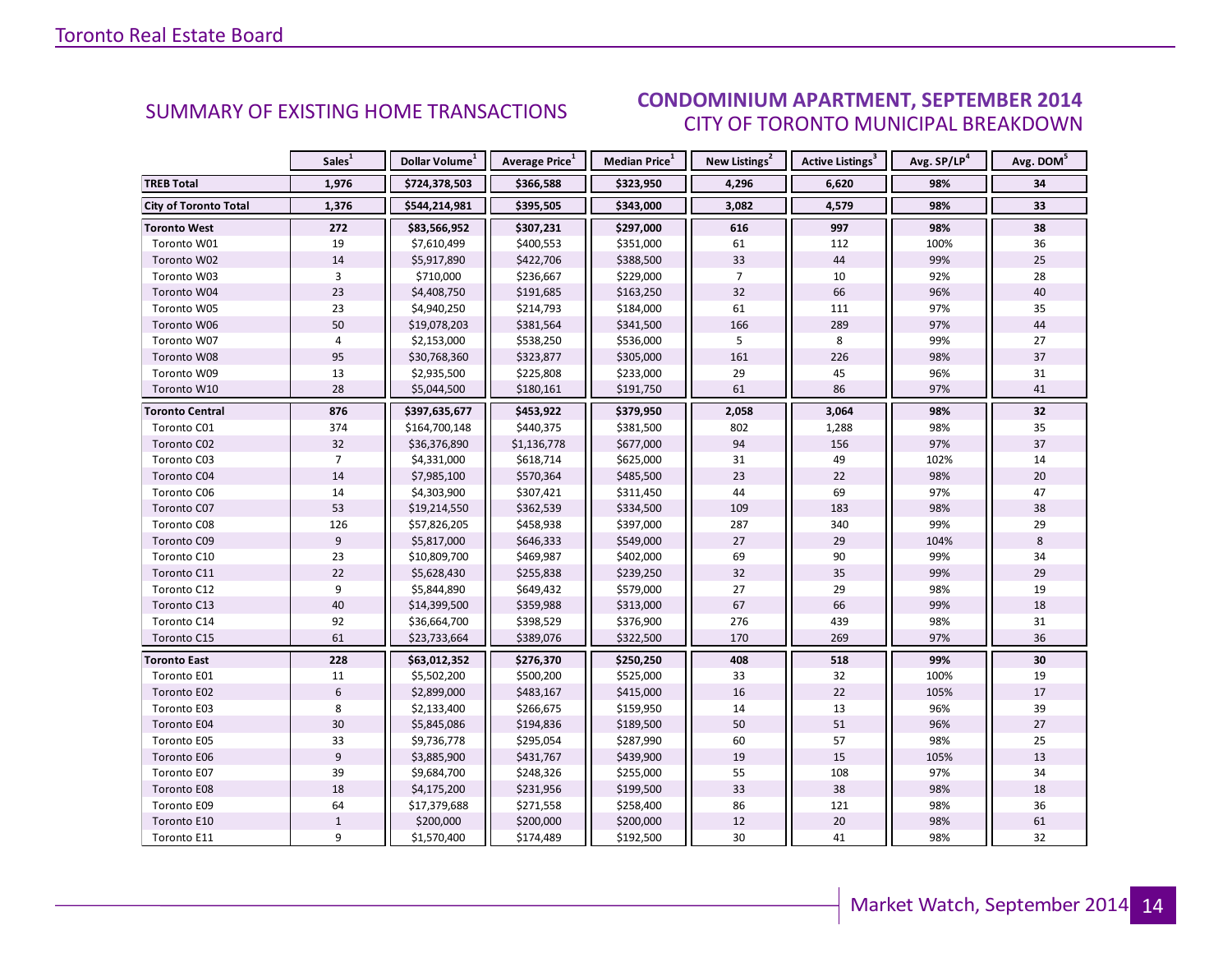### LINK, SEPTEMBER 2014 ALL TREB AREAS

|                                                               | Sales <sup>1</sup>      | Dollar Volume <sup>1</sup> | Average Price <sup>1</sup> | Median Price <sup>1</sup> | New Listings <sup>2</sup> | Active Listings <sup>3</sup> | Avg. SP/LP <sup>4</sup>  | Avg. DOM <sup>5</sup> |
|---------------------------------------------------------------|-------------------------|----------------------------|----------------------------|---------------------------|---------------------------|------------------------------|--------------------------|-----------------------|
| <b>TREB Total</b>                                             | 123                     | \$62,519,906               | \$508,292                  | \$525,000                 | 168                       | 121                          | 100%                     | 19                    |
| <b>Halton Region</b>                                          | $\overline{\mathbf{4}}$ | \$1,723,500                | \$430,875                  | \$406,750                 | 10                        | 10                           | 99%                      | 34                    |
| Burlington                                                    | $\overline{2}$          | \$770,000                  | \$385,000                  | \$385,000                 | $\mathbf{1}$              | $\mathbf{1}$                 | 98%                      | 39                    |
| <b>Halton Hills</b>                                           |                         |                            |                            |                           |                           |                              |                          |                       |
| Milton                                                        | $\mathbf{1}$            | \$428,500                  | \$428,500                  | \$428,500                 | 6                         | 5                            | 99%                      | 30                    |
| Oakville                                                      | $\mathbf{1}$            | \$525,000                  | \$525,000                  | \$525,000                 | 3                         | $\overline{4}$               | 100%                     | 27                    |
| <b>Peel Region</b>                                            | 16                      | \$7,055,918                | \$440,995                  | \$449,000                 | 11                        | 14                           | 98%                      | 24                    |
| <b>Brampton</b>                                               | 10                      | \$3,986,418                | \$398,642                  | \$380,250                 | $\overline{7}$            | 6                            | 98%                      | 21                    |
| Caledon                                                       | $\mathbf{1}$            | \$615,000                  | \$615,000                  | \$615,000                 |                           |                              | 99%                      | 15                    |
| Mississauga                                                   | 5                       | \$2,454,500                | \$490,900                  | \$484,000                 | $\overline{4}$            | 8                            | 98%                      | 32                    |
| <b>City of Toronto</b>                                        | 13                      | \$6,480,700                | \$498,515                  | \$538,500                 | 23                        | 23                           | 101%                     | 15                    |
| TURN PAGE FOR CITY OF TORONTO<br><b>TABLES OR CLICK HERE:</b> | D                       |                            |                            |                           |                           |                              |                          |                       |
| <b>York Region</b>                                            | 57                      | \$36,179,588               | \$634,730                  | \$626,800                 | 80                        | 47                           | 101%                     | 16                    |
| Aurora                                                        | $\mathbf{1}$            | \$520,000                  | \$520,000                  | \$520,000                 | $\mathbf{1}$              | $\mathbf{1}$                 | 98%                      | 27                    |
| E. Gwillimbury                                                |                         |                            |                            |                           |                           |                              | $\overline{\phantom{a}}$ |                       |
| Georgina                                                      |                         |                            |                            |                           |                           | $\mathbf{1}$                 |                          |                       |
| King                                                          | $\mathbf{1}$            | \$493,500                  | \$493,500                  | \$493,500                 | $\mathbf{1}$              | $1\,$                        | 101%                     | $\overline{7}$        |
| Markham                                                       | 37                      | \$23,917,400               | \$646,416                  | \$626,800                 | 57                        | 32                           | 102%                     | 16                    |
| Newmarket                                                     |                         |                            |                            |                           |                           |                              |                          |                       |
| <b>Richmond Hill</b>                                          | 11                      | \$6,878,188                | \$625,290                  | \$642,000                 | 12                        | 5                            | 99%                      | 16                    |
| Vaughan                                                       | 5                       | \$3,296,500                | \$659,300                  | \$685,000                 | 8                         | $\overline{7}$               | 100%                     | 10                    |
| Whitchurch-Stouffville                                        | $\overline{2}$          | \$1,074,000                | \$537,000                  | \$537,000                 | $\mathbf{1}$              |                              | 98%                      | 42                    |
| <b>Durham Region</b>                                          | 23                      | \$7,419,300                | \$322,578                  | \$315,500                 | 34                        | ${\bf 20}$                   | 102%                     | ${\bf 17}$            |
| Ajax                                                          | $\overline{4}$          | \$1,521,500                | \$380,375                  | \$386,000                 | 5                         | 3                            | 104%                     | 13                    |
| <b>Brock</b>                                                  |                         |                            |                            |                           |                           |                              |                          |                       |
| Clarington                                                    | $\overline{7}$          | \$2,195,500                | \$313,643                  | \$315,000                 | 12                        | 8                            | 102%                     | 9                     |
| Oshawa                                                        | $\overline{7}$          | \$1,879,300                | \$268,471                  | \$260,000                 | $\overline{7}$            | $\overline{3}$               | 100%                     | 26                    |
| Pickering                                                     | ÷.                      |                            |                            |                           | $\mathbf{1}$              | $\mathbf{1}$                 |                          |                       |
| Scugog                                                        |                         |                            |                            |                           |                           |                              |                          |                       |
| Uxbridge                                                      |                         |                            |                            |                           |                           |                              |                          |                       |
| Whitby                                                        | 5                       | \$1,823,000                | \$364,600                  | \$354,500                 | 9                         | 5                            | 101%                     | 17                    |
| <b>Dufferin County</b>                                        | $\mathbf{2}$            | \$614,500                  | \$307,250                  | \$307,250                 | $\blacksquare$            | $\mathbf{1}$                 | 98%                      | 72                    |
| Orangeville                                                   | $\overline{2}$          | \$614,500                  | \$307,250                  | \$307,250                 |                           | $\mathbf{1}$                 | 98%                      | 72                    |
| <b>Simcoe County</b>                                          | 8                       | \$3,046,400                | \$380,800                  | \$397,500                 | 10                        | 6                            | 99%                      | 14                    |
| Adjala-Tosorontio                                             |                         |                            |                            |                           |                           |                              |                          |                       |
| <b>Bradford West Gwillimbury</b>                              | $6\phantom{1}$          | \$2,474,900                | \$412,483                  | \$415,000                 | $\overline{7}$            | $\overline{4}$               | 99%                      | 15                    |
| Essa                                                          | $\mathbf{1}$            | \$289,000                  | \$289,000                  | \$289,000                 | $\mathbf{1}$              |                              | 99%                      | 9                     |
| Innisfil                                                      |                         |                            |                            |                           | $\overline{2}$            | $\overline{2}$               |                          |                       |
| New Tecumseth                                                 | $\mathbf{1}$            | \$282,500                  | \$282,500                  | \$282,500                 |                           |                              | 99%                      | 15                    |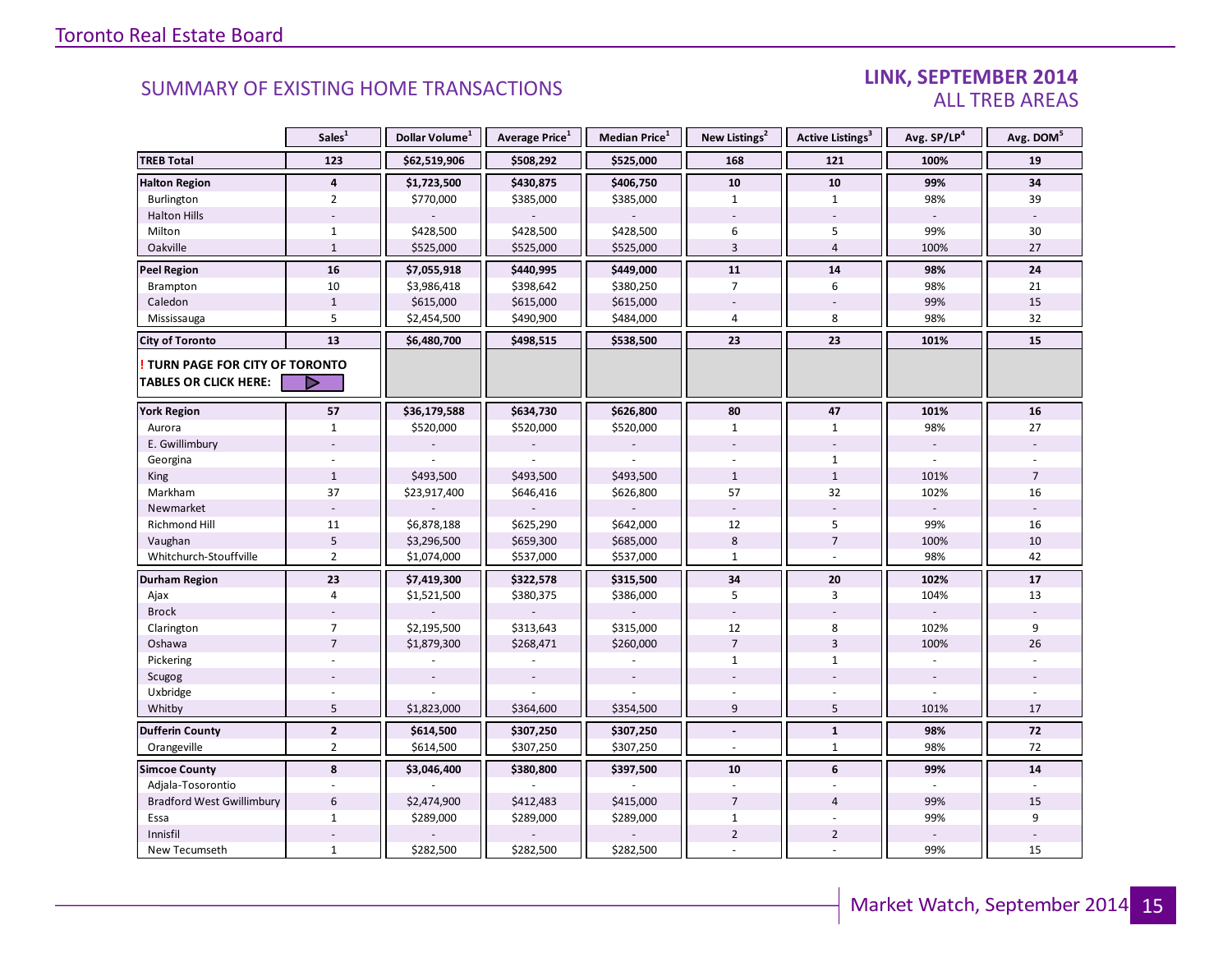### LINK, SEPTEMBER 2014 CITY OF TORONTO MUNICIPAL BREAKDOWN

<span id="page-15-0"></span>

|                              | Sales <sup>1</sup>       | Dollar Volume <sup>1</sup> | Average Price <sup>1</sup> | Median Price <sup>1</sup> | New Listings <sup>2</sup> | Active Listings <sup>3</sup> | Avg. SP/LP <sup>4</sup>  | Avg. DOM <sup>5</sup> |
|------------------------------|--------------------------|----------------------------|----------------------------|---------------------------|---------------------------|------------------------------|--------------------------|-----------------------|
| <b>TREB Total</b>            | 123                      | \$62,519,906               | \$508,292                  | \$525,000                 | 168                       | 121                          | 100%                     | 19                    |
| <b>City of Toronto Total</b> | 13                       | \$6,480,700                | \$498,515                  | \$538,500                 | 23                        | 23                           | 101%                     | 15                    |
| <b>Toronto West</b>          | $\overline{\phantom{a}}$ |                            | $\overline{\phantom{a}}$   | $\overline{\phantom{a}}$  | $\mathbf{3}$              | 5                            |                          |                       |
| Toronto W01                  |                          |                            |                            |                           |                           |                              |                          |                       |
| Toronto W02                  |                          |                            |                            |                           |                           |                              |                          |                       |
| Toronto W03                  |                          |                            |                            |                           |                           |                              |                          |                       |
| Toronto W04                  |                          |                            |                            |                           |                           |                              |                          |                       |
| Toronto W05                  |                          |                            |                            | ÷.                        | $\overline{2}$            | 3                            |                          |                       |
| Toronto W06                  |                          |                            |                            |                           |                           |                              |                          |                       |
| Toronto W07                  |                          |                            |                            |                           |                           |                              |                          |                       |
| Toronto W08                  |                          |                            |                            |                           |                           |                              |                          |                       |
| Toronto W09                  |                          |                            |                            |                           | $\mathbf{1}$              | $\mathbf{1}$                 |                          |                       |
| Toronto W10                  |                          |                            |                            |                           |                           | $\mathbf{1}$                 |                          |                       |
| <b>Toronto Central</b>       | $\overline{2}$           | \$1,279,000                | \$639,500                  | \$639,500                 | $\overline{4}$            | $\overline{\mathbf{4}}$      | 107%                     | 5                     |
| Toronto C01                  |                          |                            |                            |                           |                           |                              |                          |                       |
| Toronto C02                  |                          |                            |                            |                           |                           |                              |                          |                       |
| Toronto C03                  |                          |                            |                            |                           |                           |                              |                          |                       |
| Toronto C04                  |                          |                            |                            |                           |                           |                              |                          |                       |
| Toronto C06                  |                          |                            |                            |                           |                           |                              |                          |                       |
| Toronto C07                  | $\mathbf{1}$             | \$606,000                  | \$606,000                  | \$606,000                 | $\overline{2}$            | $\overline{3}$               | 101%                     | 6                     |
| Toronto C08                  |                          |                            |                            |                           |                           |                              |                          |                       |
| Toronto C09                  |                          |                            |                            |                           |                           |                              |                          |                       |
| Toronto C10                  |                          |                            |                            |                           |                           |                              |                          |                       |
| Toronto C11                  |                          |                            |                            |                           |                           |                              |                          |                       |
| Toronto C12                  |                          |                            |                            |                           |                           |                              |                          |                       |
| Toronto C13                  |                          |                            |                            |                           |                           |                              |                          |                       |
| Toronto C14                  |                          |                            |                            |                           |                           |                              |                          |                       |
| Toronto C15                  | $\mathbf{1}$             | \$673,000                  | \$673,000                  | \$673,000                 | $\overline{2}$            | $\mathbf{1}$                 | 112%                     | $\overline{3}$        |
| <b>Toronto East</b>          | 11                       | \$5,201,700                | \$472,882                  | \$519,000                 | 16                        | 14                           | 99%                      | 17                    |
| Toronto E01                  | $\sim$                   |                            |                            |                           | ÷.                        | ÷,                           |                          |                       |
| Toronto E02                  |                          |                            |                            |                           |                           |                              |                          |                       |
| Toronto E03                  |                          |                            |                            |                           |                           |                              |                          |                       |
| Toronto E04                  | $\overline{a}$           |                            |                            |                           |                           |                              | $\bar{z}$                |                       |
| Toronto E05                  | $\overline{2}$           | \$1,083,500                | \$541,750                  | \$541,750                 | 9                         | 8                            | 98%                      | 11                    |
| Toronto E06                  |                          |                            |                            |                           |                           |                              |                          |                       |
| Toronto E07                  | 4                        | \$2,208,300                | \$552,075                  | \$558,650                 | 4                         | 5                            | 100%                     | 14                    |
| Toronto E08                  |                          |                            |                            |                           |                           |                              |                          |                       |
| Toronto E09                  |                          |                            |                            |                           |                           |                              | $\overline{\phantom{a}}$ |                       |
| Toronto E10                  |                          |                            |                            |                           |                           | $\mathbf{1}$                 |                          |                       |
| Toronto E11                  | 5                        | \$1,909,900                | \$381,980                  | \$392,900                 | 3                         |                              | 100%                     | 22                    |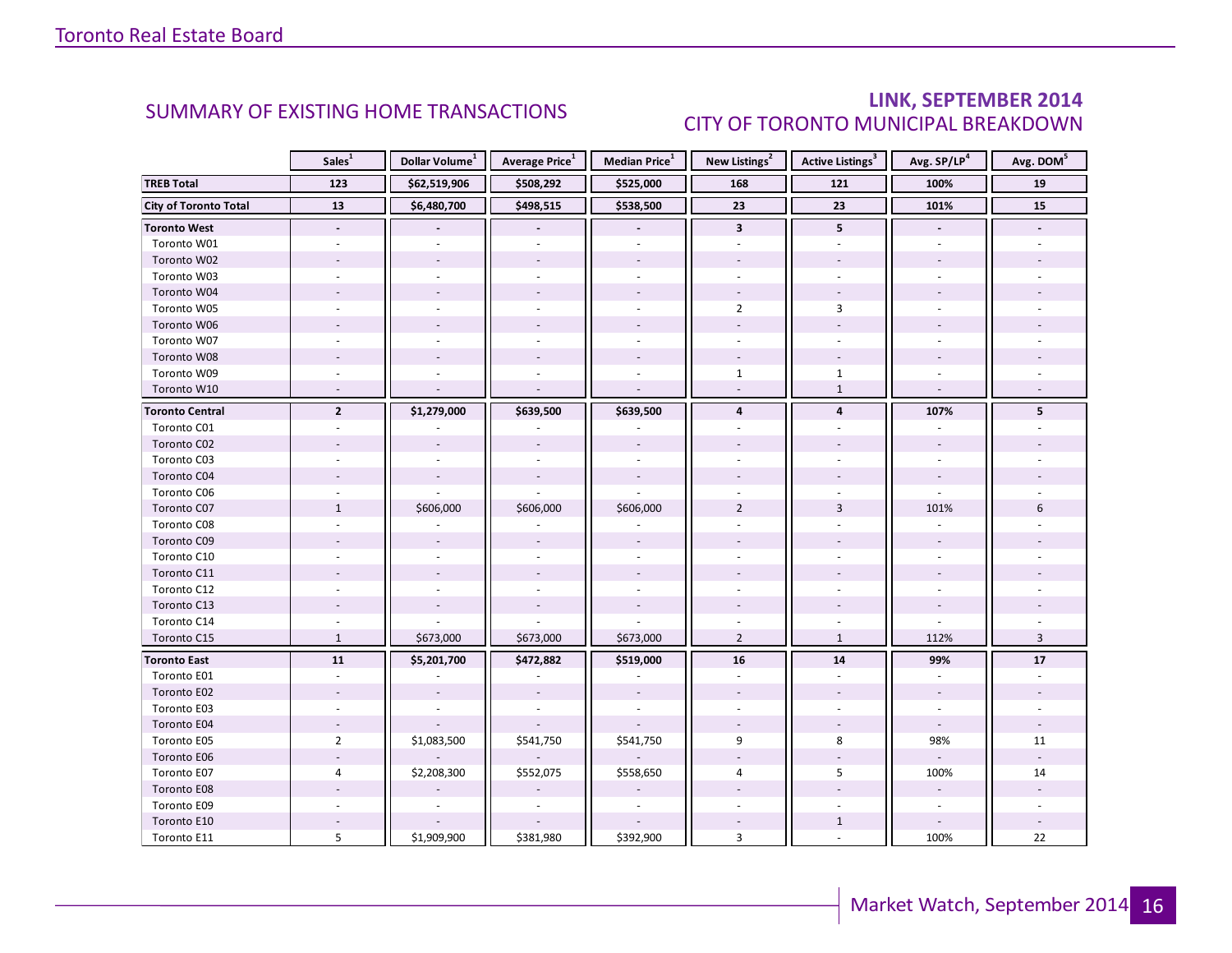### **Industrial Leasing SUMMARY OF EXISTING HOME TRANSACTIONS ATTACHED/ROW/TOWNHOUSE, SEPTEMBER 2014** ALL TREB AREAS

|                                                               | Sales <sup>1</sup> | Dollar Volume <sup>1</sup> | Average Price <sup>1</sup> | <b>Median Price</b> <sup>1</sup> | New Listings <sup>2</sup> | <b>Active Listings</b> <sup>3</sup> | Avg. SP/LP4 | Avg. DOM <sup>5</sup> |
|---------------------------------------------------------------|--------------------|----------------------------|----------------------------|----------------------------------|---------------------------|-------------------------------------|-------------|-----------------------|
| <b>TREB Total</b>                                             | 622                | \$295,171,625              | \$474,552                  | \$442,750                        | 1,004                     | 809                                 | 100%        | 16                    |
| <b>Halton Region</b>                                          | 111                | \$49,539,517               | \$446,302                  | \$423,000                        | 200                       | 155                                 | 99%         | 17                    |
| Burlington                                                    | 11                 | \$5,216,600                | \$474,236                  | \$435,000                        | 17                        | 14                                  | 100%        | 16                    |
| <b>Halton Hills</b>                                           | 15                 | \$5,911,650                | \$394,110                  | \$407,000                        | 12                        | $6\phantom{1}$                      | 99%         | 22                    |
| Milton                                                        | 57                 | \$23,236,477               | \$407,657                  | \$412,500                        | 91                        | 62                                  | 99%         | 15                    |
| Oakville                                                      | 28                 | \$15,174,790               | \$541,957                  | \$496,250                        | 80                        | 73                                  | 99%         | 19                    |
| <b>Peel Region</b>                                            | 112                | \$46,337,028               | \$413,723                  | \$401,750                        | 200                       | 180                                 | 99%         | 17                    |
| Brampton                                                      | 70                 | \$26,685,240               | \$381,218                  | \$382,000                        | 136                       | 127                                 | 99%         | 19                    |
| Caledon                                                       | $\overline{9}$     | \$3,685,900                | \$409,544                  | \$410,000                        | 13                        | 9                                   | 99%         | 10                    |
| Mississauga                                                   | 33                 | \$15,965,888               | \$483,815                  | \$480,000                        | 51                        | 44                                  | 99%         | 14                    |
| <b>City of Toronto</b>                                        | 88                 | \$54,678,828               | \$621,350                  | \$612,500                        | 183                       | 153                                 | 103%        | 15                    |
| TURN PAGE FOR CITY OF TORONTO<br><b>TABLES OR CLICK HERE:</b> | Þ                  |                            |                            |                                  |                           |                                     |             |                       |
| <b>York Region</b>                                            | 196                | \$106,269,552              | \$542,192                  | \$536,250                        | 276                       | 235                                 | 100%        | 19                    |
| Aurora                                                        | 10                 | \$4,679,900                | \$467,990                  | \$469,000                        | 16                        | 14                                  | 100%        | 12                    |
| E. Gwillimbury                                                | $\overline{4}$     | \$1,391,400                | \$347,850                  | \$354,500                        | 6                         | 5                                   | 99%         | 11                    |
| Georgina                                                      | 3                  | \$985,500                  | \$328,500                  | \$337,500                        | 9                         | 12                                  | 99%         | 11                    |
| King                                                          | $1\,$              | \$714,000                  | \$714,000                  | \$714,000                        | $\overline{2}$            | $\overline{4}$                      | 99%         | 23                    |
| Markham                                                       | 53                 | \$30,488,988               | \$575,264                  | \$560,100                        | 69                        | 46                                  | 101%        | 16                    |
| Newmarket                                                     | $12\,$             | \$5,422,888                | \$451,907                  | \$444,944                        | 23                        | 17                                  | 99%         | 25                    |
| Richmond Hill                                                 | 53                 | \$30,292,176               | \$571,550                  | \$566,000                        | 71                        | 64                                  | 100%        | 18                    |
| Vaughan                                                       | 50                 | \$27,878,200               | \$557,564                  | \$547,000                        | 67                        | 70                                  | 99%         | 26                    |
| Whitchurch-Stouffville                                        | 10                 | \$4,416,500                | \$441,650                  | \$445,000                        | 13                        | 3                                   | 100%        | 6                     |
| Durham Region                                                 | 99                 | \$33,809,000               | \$341,505                  | \$343,000                        | 123                       | 66                                  | 101%        | 9                     |
| Ajax                                                          | 31                 | \$11,041,900               | \$356,190                  | \$356,000                        | 39                        | 22                                  | 101%        | 11                    |
| <b>Brock</b>                                                  |                    |                            |                            |                                  |                           |                                     |             |                       |
| Clarington                                                    | 14                 | \$3,918,800                | \$279,914                  | \$287,450                        | 21                        | 9                                   | 101%        | 6                     |
| Oshawa                                                        | 8                  | \$2,472,500                | \$309,063                  | \$311,000                        | 13                        | 15                                  | 100%        | 9                     |
| Pickering                                                     | 12                 | \$4,585,800                | \$382,150                  | \$397,000                        | 14                        | $\overline{7}$                      | 101%        | 8                     |
| Scugog                                                        |                    |                            |                            |                                  |                           |                                     |             |                       |
| Uxbridge                                                      |                    |                            |                            |                                  |                           |                                     |             |                       |
| Whitby                                                        | 34                 | \$11,790,000               | \$346,765                  | \$344,000                        | 36                        | 13                                  | 101%        | 10                    |
| <b>Dufferin County</b>                                        | $\overline{2}$     | \$533,000                  | \$266,500                  | \$266,500                        | 8                         | 8                                   | 99%         | 31                    |
| Orangeville                                                   | $\overline{2}$     | \$533,000                  | \$266,500                  | \$266,500                        | 8                         | 8                                   | 99%         | 31                    |
| <b>Simcoe County</b>                                          | $\overline{14}$    | \$4,004,700                | \$286,050                  | \$275,750                        | 14                        | $12$                                | 98%         | 16                    |
| Adjala-Tosorontio                                             |                    |                            |                            |                                  |                           |                                     |             |                       |
| <b>Bradford West Gwillimbury</b>                              | $\overline{2}$     | \$791,700                  | \$395,850                  | \$395,850                        | $\overline{4}$            | 5                                   | 100%        | 16                    |
| Essa                                                          | 3                  | \$744,000                  | \$248,000                  | \$248,000                        | $\overline{2}$            |                                     | 99%         | 12                    |
| Innisfil                                                      | $\mathbf 2$        | \$520,000                  | \$260,000                  | \$260,000                        | $\overline{2}$            | 5                                   | 97%         | 30                    |
| New Tecumseth                                                 | $\overline{7}$     | \$1,949,000                | \$278,429                  | \$285,000                        | 6                         | $\overline{2}$                      | 98%         | 14                    |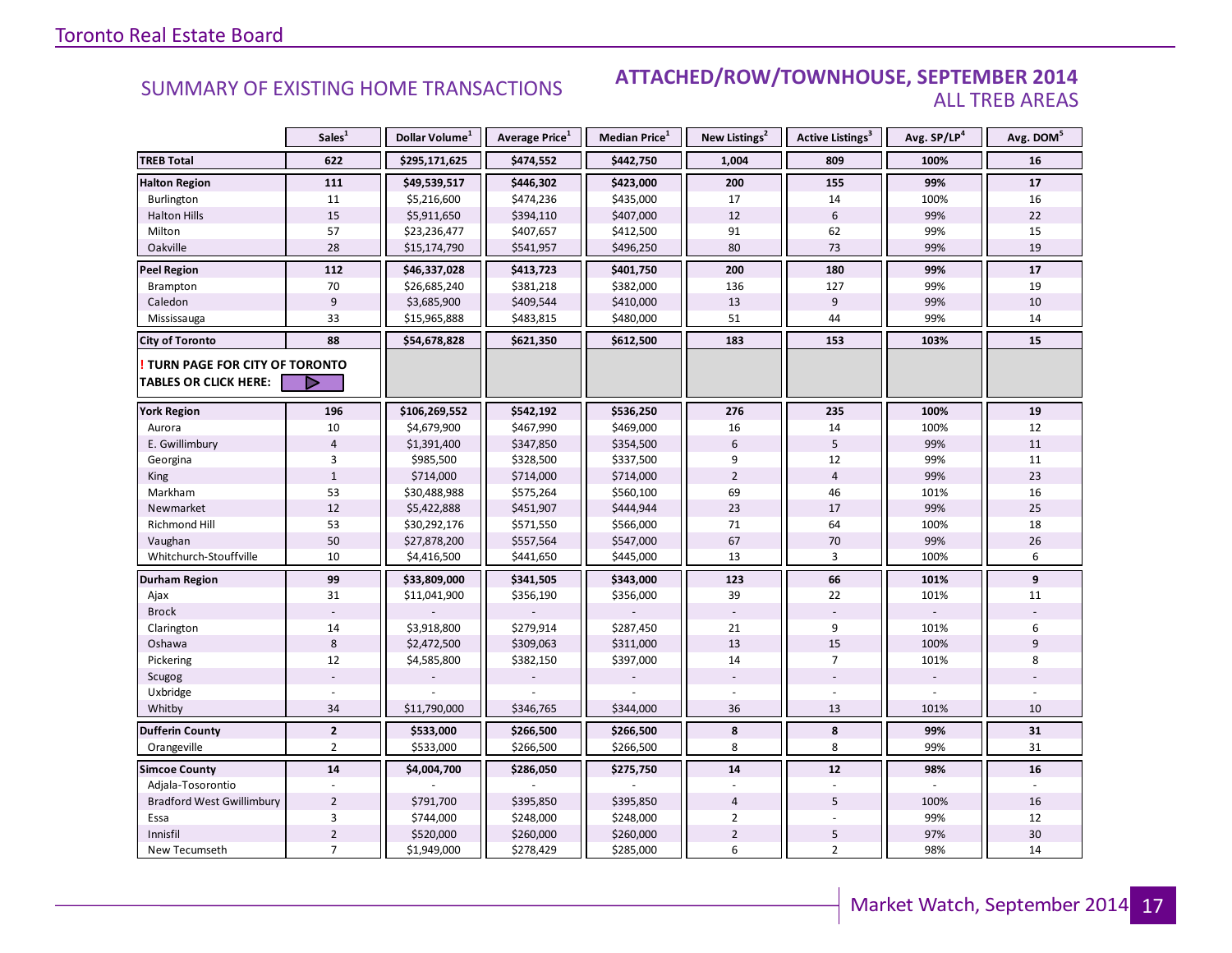#### DTEMRED 2014 CITY OF TORONTO MUNICIPAL BREAKDOWN SUMMARY OF EXISTING HOME TRANSACTIONS **ATTACHED/ROW/TOWNHOUSE, SEPTEMBER 2014**

<span id="page-17-0"></span>

|                              | Sales <sup>1</sup> | Dollar Volume <sup>1</sup> | Average Price <sup>1</sup> | Median Price <sup>1</sup> | New Listings <sup>2</sup> | Active Listings <sup>3</sup> | Avg. SP/LP <sup>4</sup> | Avg. DOM <sup>5</sup> |
|------------------------------|--------------------|----------------------------|----------------------------|---------------------------|---------------------------|------------------------------|-------------------------|-----------------------|
| <b>TREB Total</b>            | 622                | \$295,171,625              | \$474,552                  | \$442,750                 | 1,004                     | 809                          | 100%                    | 16                    |
| <b>City of Toronto Total</b> | 88                 | \$54,678,828               | \$621,350                  | \$612,500                 | 183                       | 153                          | 103%                    | 15                    |
| <b>Toronto West</b>          | 25                 | \$15,006,524               | \$600,261                  | \$580,000                 | 50                        | 38                           | 104%                    | 15                    |
| Toronto W01                  | 3                  | \$2,335,000                | \$778,333                  | \$810,000                 | 5                         | $\overline{4}$               | 113%                    | 5                     |
| Toronto W02                  | $\overline{4}$     | \$2,662,000                | \$665,500                  | \$652,250                 | 12                        | 8                            | 114%                    | 6                     |
| Toronto W03                  | $\mathbf{1}$       | \$429,024                  | \$429,024                  | \$429,024                 | 5                         | 4                            | 102%                    | 16                    |
| Toronto W04                  | $\overline{2}$     | \$859,000                  | \$429,500                  | \$429,500                 | $\overline{7}$            | $\overline{7}$               | 99%                     | 24                    |
| Toronto W05                  | $\overline{3}$     | \$1,393,000                | \$464,333                  | \$460,000                 | 3                         | 4                            | 100%                    | 12                    |
| Toronto W06                  | $\overline{7}$     | \$4,555,000                | \$650,714                  | \$668,000                 | 9                         | 5                            | 100%                    | 19                    |
| Toronto W07                  | $\mathbf{1}$       | \$649,000                  | \$649,000                  | \$649,000                 | 3                         | $\overline{3}$               | 108%                    | 8                     |
| Toronto W08                  | $\overline{3}$     | \$1,658,000                | \$552,667                  | \$570,000                 | 5                         | $\overline{3}$               | 97%                     | 29                    |
| Toronto W09                  |                    |                            |                            |                           |                           |                              |                         |                       |
| Toronto W10                  | $\mathbf{1}$       | \$466,500                  | \$466,500                  | \$466,500                 | $\mathbf{1}$              |                              | 97%                     | $\overline{3}$        |
| <b>Toronto Central</b>       | 21                 | \$17,342,516               | \$825,834                  | \$740,000                 | 67                        | 75                           | 102%                    | 17                    |
| Toronto C01                  | 6                  | \$4,575,416                | \$762,569                  | \$672,550                 | 17                        | 16                           | 105%                    | 17                    |
| Toronto C02                  | $\mathbf{1}$       | \$1,010,000                | \$1,010,000                | \$1,010,000               | $\boldsymbol{9}$          | 12                           | 102%                    | 9                     |
| Toronto C03                  |                    |                            |                            |                           | $\mathbf{1}$              | $\overline{2}$               |                         |                       |
| Toronto C04                  | $\mathbf{1}$       | \$695,000                  | \$695,000                  | \$695,000                 | $\overline{3}$            | $6\phantom{1}$               | 99%                     | 29                    |
| Toronto C06                  |                    |                            |                            |                           |                           |                              |                         |                       |
| Toronto C07                  | $\mathbf{1}$       | \$708,000                  | \$708,000                  | \$708,000                 | $\overline{7}$            | 8                            | 101%                    | $\overline{4}$        |
| Toronto C08                  | 6                  | \$4,489,100                | \$748,183                  | \$739,500                 | 9                         | $\overline{4}$               | 103%                    | 16                    |
| Toronto C09                  | $\mathbf{1}$       | \$1,310,000                | \$1,310,000                | \$1,310,000               | $\overline{2}$            | $\overline{2}$               | 103%                    | $\overline{2}$        |
| Toronto C10                  | $\mathbf{1}$       | \$810,000                  | \$810,000                  | \$810,000                 | 4                         | 3                            | 111%                    | $\overline{7}$        |
| Toronto C11                  | $\mathbf{1}$       | \$1,350,000                | \$1,350,000                | \$1,350,000               | $\overline{2}$            | $\overline{4}$               | 98%                     | 24                    |
| Toronto C12                  |                    |                            |                            |                           |                           | $\mathbf{1}$                 |                         |                       |
| Toronto C13                  | $\mathbf{1}$       | \$740,000                  | \$740,000                  | \$740,000                 | 5                         | $\overline{4}$               | 101%                    | 3                     |
| Toronto C14                  | $\overline{2}$     | \$1,655,000                | \$827,500                  | \$827,500                 | 8                         | 13                           | 98%                     | 43                    |
| Toronto C15                  |                    |                            |                            |                           |                           |                              |                         |                       |
| <b>Toronto East</b>          | 42                 | \$22,329,788               | \$531,662                  | \$526,900                 | 66                        | 40                           | 102%                    | 14                    |
| Toronto E01                  | 8                  | \$5,784,488                | \$723,061                  | \$685,444                 | 16                        | 9                            | 107%                    | 10                    |
| Toronto E02                  | 5                  | \$2,922,000                | \$584,400                  | \$615,000                 | 6                         | $\overline{3}$               | 101%                    | 9                     |
| Toronto E03                  | $\overline{2}$     | \$790,000                  | \$395,000                  | \$395,000                 | $\overline{2}$            | $\mathbf{1}$                 | 96%                     | 21                    |
| Toronto E04                  | $6\phantom{1}6$    | \$3,202,000                | \$533,667                  | \$546,000                 | $\overline{9}$            | $\overline{9}$               | 98%                     | 23                    |
| Toronto E05                  | 3                  | \$1,543,800                | \$514,600                  | \$525,000                 | $\overline{7}$            | 4                            | 105%                    | $\overline{7}$        |
| Toronto E06                  |                    |                            |                            |                           | $\mathbf{1}$              |                              |                         |                       |
| Toronto E07                  | $\overline{3}$     | \$1,451,000                | \$483,667                  | \$490,000                 | 6                         | 3                            | 106%                    | 9                     |
| <b>Toronto E08</b>           | $\overline{3}$     | \$1,444,000                | \$481,333                  | \$479,000                 | $\overline{4}$            | $\overline{3}$               | 103%                    | 27                    |
| Toronto E09                  | $\mathbf{1}$       | \$457,000                  | \$457,000                  | \$457,000                 |                           |                              | 100%                    | 9                     |
| Toronto E10                  | $\boldsymbol{6}$   | \$2,697,500                | \$449,583                  | \$450,500                 | 5                         | $\overline{2}$               | 101%                    | 13                    |
| Toronto E11                  | 5                  | \$2,038,000                | \$407,600                  | \$335,000                 | 10                        | 6                            | 99%                     | 10                    |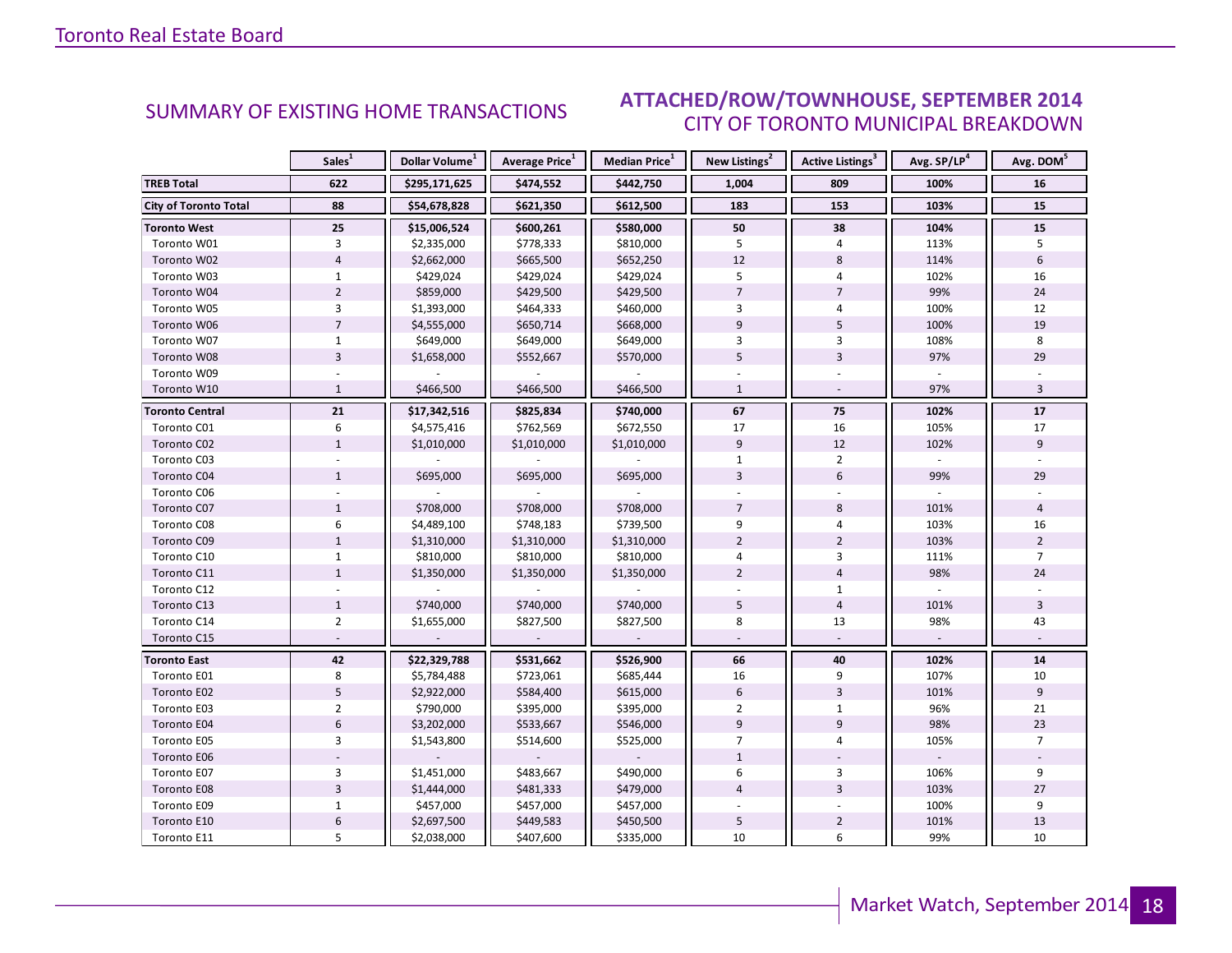### CO-OP APARTMENT, SEPTEMBER 2014 ALL TREB AREAS

|                                  | Sales <sup>1</sup>       | Dollar Volume <sup>1</sup> | Average Price <sup>1</sup> | Median Price $^1$        | New Listings <sup>2</sup> | <b>Active Listings<sup>3</sup></b> | Avg. SP/LP <sup>4</sup>  | Avg. DOM <sup>5</sup>    |
|----------------------------------|--------------------------|----------------------------|----------------------------|--------------------------|---------------------------|------------------------------------|--------------------------|--------------------------|
| <b>TREB Total</b>                | 8                        | \$1,678,988                | \$209,874                  | \$181,000                | 20                        | 40                                 | 98%                      | 36                       |
| <b>Halton Region</b>             | $\overline{\phantom{a}}$ |                            | $\overline{a}$             |                          | $\blacksquare$            | $\sim$                             | $\blacksquare$           |                          |
| Burlington                       |                          |                            |                            |                          |                           |                                    |                          |                          |
| <b>Halton Hills</b>              |                          | $\overline{a}$             | ÷.                         |                          |                           |                                    |                          |                          |
| Milton                           | $\omega$                 | $\overline{\phantom{a}}$   | $\omega$                   | $\omega$                 | $\sim$                    | $\sim$                             | $\overline{a}$           |                          |
| Oakville                         | $\overline{a}$           | $\overline{\phantom{a}}$   | $\overline{\phantom{a}}$   | $\overline{\phantom{a}}$ | $\overline{\phantom{a}}$  | $\overline{\phantom{a}}$           | $\overline{\phantom{a}}$ |                          |
| <b>Peel Region</b>               | $\blacksquare$           | $\tilde{\phantom{a}}$      | $\overline{a}$             | $\blacksquare$           | $\blacksquare$            | $\mathbf{1}$                       | $\blacksquare$           |                          |
| Brampton                         | $\overline{a}$           | $\overline{a}$             | $\overline{a}$             |                          | $\overline{a}$            | $\sim$                             |                          |                          |
| Caledon                          |                          |                            |                            |                          |                           |                                    |                          |                          |
| Mississauga                      |                          |                            |                            |                          |                           | $\mathbf{1}$                       |                          |                          |
| <b>City of Toronto</b>           | 8                        | \$1,678,988                | \$209,874                  | \$181,000                | 18                        | 37                                 | 98%                      | 36                       |
| TURN PAGE FOR CITY OF TORONTO    |                          |                            |                            |                          |                           |                                    |                          |                          |
| <b>TABLES OR CLICK HERE:</b>     | D                        |                            |                            |                          |                           |                                    |                          |                          |
|                                  |                          |                            |                            |                          |                           |                                    |                          |                          |
| <b>York Region</b>               | $\overline{\phantom{a}}$ | $\overline{\phantom{a}}$   | $\overline{\phantom{a}}$   | $\overline{\phantom{a}}$ | $\mathbf{1}$              | $\mathbf{1}$                       | $\blacksquare$           |                          |
| Aurora                           |                          |                            | $\overline{\phantom{a}}$   | ÷.                       | $\sim$                    | $\sim$                             |                          |                          |
| E. Gwillimbury                   |                          |                            |                            |                          |                           |                                    |                          |                          |
| Georgina                         |                          |                            | ÷.                         |                          |                           |                                    |                          |                          |
| King                             |                          |                            |                            |                          |                           |                                    |                          |                          |
| Markham                          | $\sim$                   | ÷,                         | ÷,                         | $\overline{a}$           | $\sim$                    | $\sim$                             | $\overline{a}$           |                          |
| Newmarket                        |                          |                            |                            |                          |                           |                                    |                          |                          |
| Richmond Hill                    | ÷.                       |                            | $\overline{\phantom{a}}$   |                          | ä,                        | ÷.                                 |                          |                          |
| Vaughan                          | $\overline{\phantom{a}}$ | $\sim$                     | $\overline{\phantom{a}}$   | $\overline{\phantom{a}}$ | $\mathbf{1}$              | $\mathbf{1}$                       | $\overline{\phantom{a}}$ |                          |
| Whitchurch-Stouffville           | $\sim$                   | $\omega$                   | $\overline{\phantom{a}}$   | $\omega$                 | $\sim$                    | $\sim$                             | $\overline{\phantom{a}}$ |                          |
| <b>Durham Region</b>             | $\blacksquare$           | $\tilde{\phantom{a}}$      | $\tilde{\phantom{a}}$      | $\blacksquare$           | $\mathbf{1}$              | $\mathbf{1}$                       | $\blacksquare$           |                          |
| Ajax                             | $\overline{a}$           | ÷.                         | $\overline{a}$             | $\sim$                   | $\sim$                    | $\sim$                             |                          |                          |
| <b>Brock</b>                     |                          |                            |                            |                          |                           |                                    |                          |                          |
| Clarington                       | $\sim$                   | $\sim$                     | ÷.                         | ÷.                       | $\mathbf{1}$              | $\mathbf{1}$                       | ÷                        |                          |
| Oshawa                           |                          |                            |                            |                          |                           |                                    |                          |                          |
| Pickering                        |                          |                            | $\overline{a}$             |                          |                           |                                    |                          |                          |
| Scugog                           |                          | $\overline{a}$             | ÷.                         |                          | $\overline{a}$            | $\overline{a}$                     |                          |                          |
| Uxbridge                         | $\omega$                 | $\bar{\phantom{a}}$        | $\overline{\phantom{a}}$   | $\overline{\phantom{a}}$ | $\overline{\phantom{a}}$  | $\overline{\phantom{a}}$           | $\bar{\phantom{a}}$      | ä,                       |
| Whitby                           | $\overline{\phantom{a}}$ | $\overline{\phantom{a}}$   | $\sim$                     | $\overline{\phantom{a}}$ | $\sim$                    | $\sim$                             | $\overline{\phantom{a}}$ | $\overline{\phantom{a}}$ |
| <b>Dufferin County</b>           | $\overline{\phantom{a}}$ | $\overline{\phantom{a}}$   | $\blacksquare$             | $\overline{\phantom{a}}$ | $\overline{\phantom{a}}$  | $\overline{\phantom{a}}$           | $\overline{\phantom{a}}$ | $\blacksquare$           |
| Orangeville                      | $\omega$                 | $\omega$                   | $\omega$                   | $\omega$                 | $\omega$                  | $\sim$                             | $\omega$                 | $\omega$                 |
|                                  |                          |                            |                            |                          |                           |                                    |                          |                          |
| <b>Simcoe County</b>             | $\blacksquare$           | $\overline{a}$             | $\overline{\phantom{a}}$   | $\blacksquare$           | $\blacksquare$            | $\overline{a}$                     | $\blacksquare$           |                          |
| Adjala-Tosorontio                | $\overline{\phantom{a}}$ | ÷,                         | ÷,                         | $\overline{\phantom{a}}$ | $\overline{\phantom{a}}$  | ÷.                                 | ÷.                       |                          |
| <b>Bradford West Gwillimbury</b> |                          |                            |                            |                          |                           |                                    |                          |                          |
| Essa                             |                          |                            |                            |                          |                           |                                    |                          |                          |
| Innisfil                         | $\overline{\phantom{a}}$ | $\overline{\phantom{a}}$   | $\overline{\phantom{a}}$   | $\overline{\phantom{a}}$ | $\overline{\phantom{a}}$  | $\overline{\phantom{a}}$           |                          |                          |
| New Tecumseth                    | $\sim$                   | ÷,                         | ÷,                         | ä,                       | $\mathcal{L}$             | $\sim$                             | $\overline{a}$           |                          |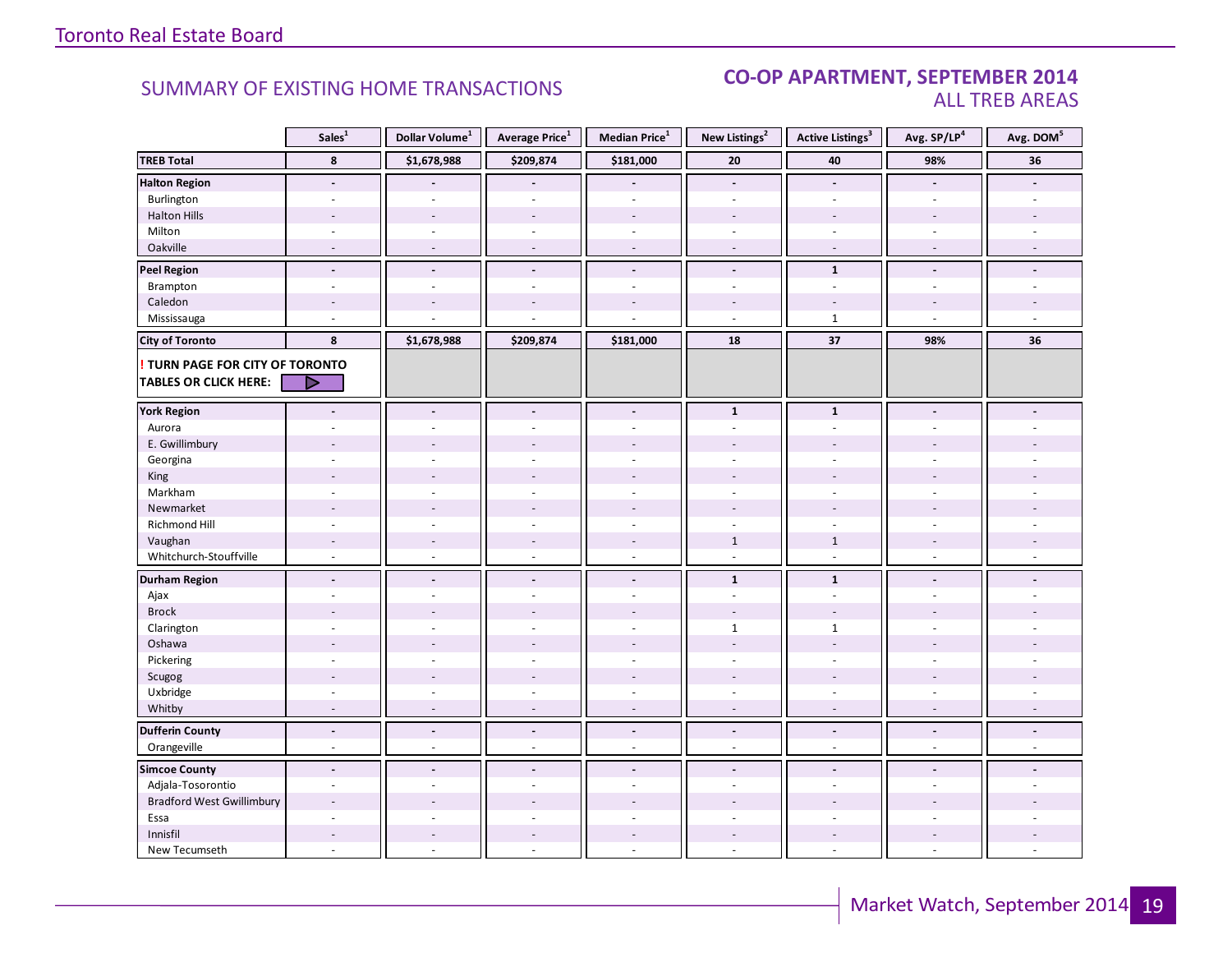### CO-OP APARTMENT, SEPTEMBER 2014 CITY OF TORONTO MUNICIPAL BREAKDOWN

<span id="page-19-0"></span>

|                              | Sales <sup>1</sup>       | Dollar Volume <sup>1</sup> | Average Price <sup>1</sup> | Median Price <sup>1</sup> | New Listings <sup>2</sup> | <b>Active Listings<sup>3</sup></b> | Avg. SP/LP <sup>4</sup> | Avg. DOM <sup>5</sup> |
|------------------------------|--------------------------|----------------------------|----------------------------|---------------------------|---------------------------|------------------------------------|-------------------------|-----------------------|
| <b>TREB Total</b>            | 8                        | \$1,678,988                | \$209,874                  | \$181,000                 | 20                        | 40                                 | 98%                     | 36                    |
| <b>City of Toronto Total</b> | 8                        | \$1,678,988                | \$209,874                  | \$181,000                 | 18                        | $\overline{37}$                    | 98%                     | 36                    |
| <b>Toronto West</b>          | 5                        | \$910,700                  | \$182,140                  | \$142,500                 | 9                         | 10                                 | 99%                     | 32                    |
| Toronto W01                  |                          |                            |                            |                           | $\mathbf{1}$              | $\mathbf{1}$                       |                         |                       |
| Toronto W02                  | $\mathbf{1}$             | \$219,500                  | \$219,500                  | \$219,500                 |                           |                                    | 110%                    | $\overline{7}$        |
| Toronto W03                  |                          |                            |                            |                           |                           |                                    |                         |                       |
| Toronto W04                  |                          |                            |                            |                           |                           |                                    |                         |                       |
| Toronto W05                  | $\mathbf{1}$             | \$108,200                  | \$108,200                  | \$108,200                 | 4                         | 6                                  | 101%                    | 16                    |
| Toronto W06                  | $\overline{2}$           | \$278,000                  | \$139,000                  | \$139,000                 | $\mathbf{1}$              | $\mathbf{1}$                       | 96%                     | 60                    |
| Toronto W07                  | $1\,$                    | \$305,000                  | \$305,000                  | \$305,000                 | $\overline{2}$            | $\mathbf{1}$                       | 94%                     | 15                    |
| Toronto W08                  |                          |                            |                            |                           |                           |                                    | $\overline{a}$          |                       |
| Toronto W09                  |                          |                            |                            |                           | $\mathbf{1}$              | $\mathbf{1}$                       |                         |                       |
| Toronto W10                  |                          |                            | $\sim$                     | $\overline{a}$            |                           | $\overline{a}$                     | $\overline{a}$          |                       |
| <b>Toronto Central</b>       | $\overline{2}$           | \$698,288                  | \$349,144                  | \$349,144                 | 9                         | 25                                 | 98%                     | 45                    |
| Toronto C01                  | $\mathbf{1}$             | \$303,288                  | \$303,288                  | \$303,288                 | $\mathbf{1}$              | 3                                  | 98%                     | 38                    |
| Toronto C02                  | $\mathbf{1}$             | \$395,000                  | \$395,000                  | \$395,000                 | $\overline{2}$            | $\overline{4}$                     | 99%                     | 51                    |
| Toronto C03                  | ÷.                       | $\bar{a}$                  |                            |                           | $\mathbf{r}$              | $\mathbf{1}$                       | ÷.                      |                       |
| Toronto C04                  |                          |                            |                            |                           | $\overline{2}$            | $\overline{4}$                     |                         |                       |
| Toronto C06                  |                          |                            |                            |                           |                           |                                    |                         |                       |
| Toronto C07                  |                          |                            |                            |                           |                           | $\mathbf{1}$                       |                         |                       |
| Toronto C08                  |                          |                            | ÷.                         | ÷.                        |                           |                                    |                         |                       |
| Toronto C09                  |                          |                            |                            |                           | 3                         | $\overline{7}$                     |                         |                       |
| Toronto C10                  |                          |                            |                            |                           |                           | $\mathbf{1}$                       |                         |                       |
| Toronto C11                  |                          |                            |                            |                           |                           |                                    |                         |                       |
| Toronto C12                  |                          |                            |                            |                           |                           |                                    |                         |                       |
| Toronto C13                  |                          |                            |                            |                           |                           |                                    |                         |                       |
| Toronto C14                  |                          |                            |                            |                           |                           | $\overline{2}$                     |                         |                       |
| Toronto C15                  | $\overline{\phantom{a}}$ |                            | ÷,                         | $\sim$                    | $\mathbf{1}$              | $\overline{2}$                     | $\sim$                  |                       |
| <b>Toronto East</b>          | $\mathbf{1}$             | \$70,000                   | \$70,000                   | \$70,000                  |                           | $\overline{2}$                     | 93%                     | 42                    |
| Toronto E01                  |                          |                            |                            |                           |                           |                                    |                         |                       |
| Toronto E02                  |                          |                            |                            |                           |                           |                                    |                         |                       |
| Toronto E03                  |                          |                            |                            |                           |                           |                                    |                         |                       |
| Toronto E04                  |                          |                            |                            |                           |                           |                                    |                         |                       |
| Toronto E05                  |                          |                            |                            |                           |                           |                                    |                         |                       |
| Toronto E06                  |                          |                            |                            |                           |                           |                                    |                         |                       |
| Toronto E07                  |                          |                            |                            |                           |                           |                                    |                         |                       |
| Toronto E08                  |                          |                            |                            |                           |                           |                                    |                         |                       |
| Toronto E09                  |                          |                            |                            |                           |                           | $\mathbf{1}$                       |                         |                       |
| Toronto E10                  | $\mathbf{1}$             | \$70,000                   | \$70,000                   | \$70,000                  |                           | $1\,$                              | 93%                     | 42                    |
| Toronto E11                  |                          |                            | ä,                         |                           |                           |                                    |                         |                       |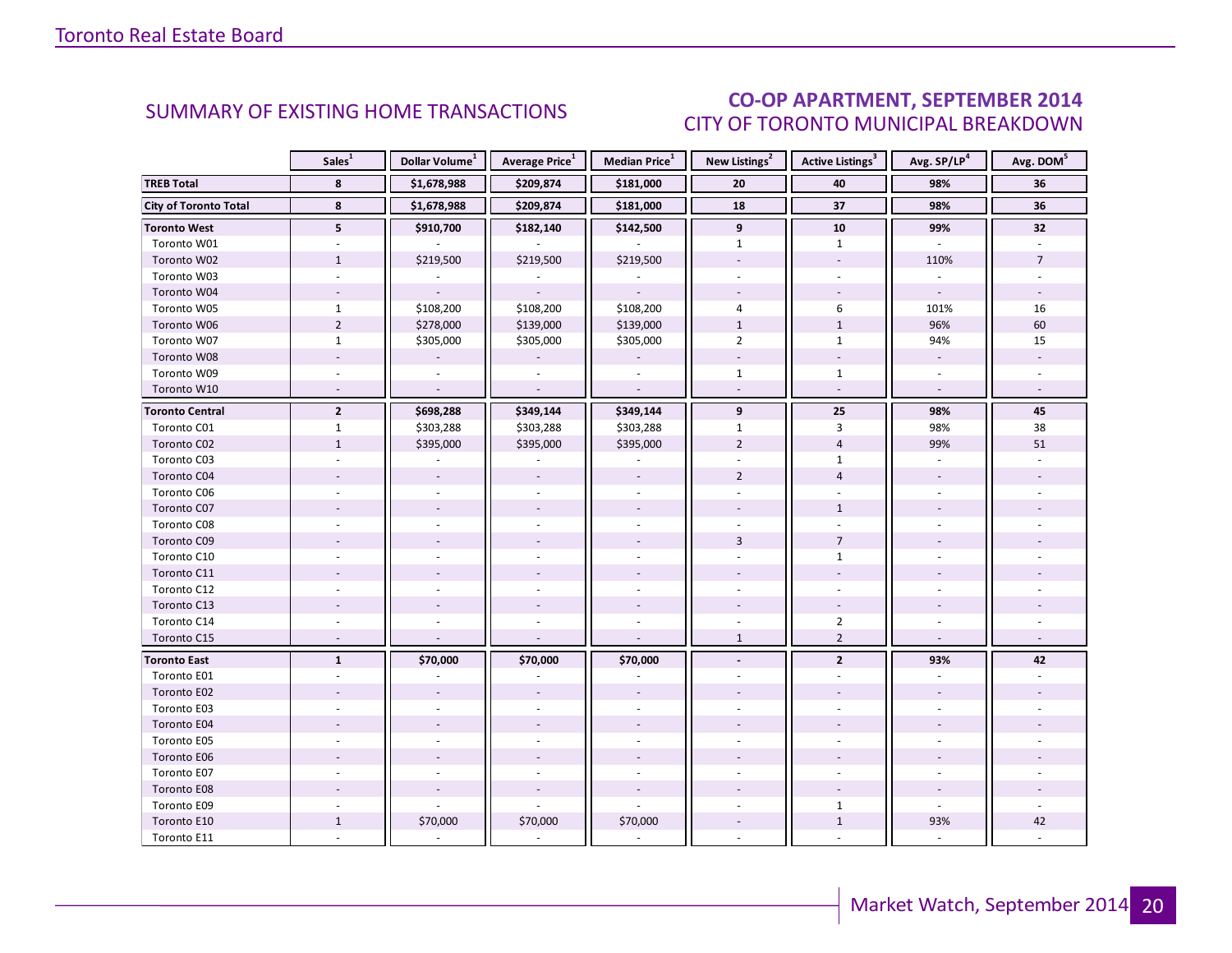### **Industrial Leasing SUMMARY OF EXISTING HOME TRANSACTIONS DETACHED CONDOMINIUM, SEPTEMBER 2014** ALL TREB AREAS

|                                  | Sales <sup>1</sup>       | Dollar Volume <sup>1</sup> | Average Price <sup>1</sup> | Median Price <sup>1</sup> | New Listings <sup>2</sup> | <b>Active Listings<sup>3</sup></b> | Avg. SP/LP <sup>4</sup> | Avg. DOM <sup>5</sup> |
|----------------------------------|--------------------------|----------------------------|----------------------------|---------------------------|---------------------------|------------------------------------|-------------------------|-----------------------|
| <b>TREB Total</b>                | 11                       | \$7,356,500                | \$668,773                  | \$532,500                 | 13                        | 29                                 | 98%                     | 66                    |
| <b>Halton Region</b>             | $\mathbf{1}$             | \$579,000                  | \$579,000                  | \$579,000                 | $\mathbf{1}$              | $\overline{\mathbf{3}}$            | 97%                     | $\overline{2}$        |
| Burlington                       | $\mathbf{1}$             | \$579,000                  | \$579,000                  | \$579,000                 | ä,                        | L.                                 | 97%                     | $\overline{2}$        |
| <b>Halton Hills</b>              |                          |                            |                            |                           |                           |                                    |                         |                       |
| Milton                           |                          |                            |                            |                           |                           |                                    |                         |                       |
| Oakville                         | $\overline{\phantom{a}}$ |                            |                            |                           | $\mathbf{1}$              | $\overline{3}$                     | $\sim$                  |                       |
| <b>Peel Region</b>               | $\overline{\mathbf{3}}$  | \$1,990,500                | \$663,500                  | \$532,500                 | 5                         | 10                                 | 97%                     | 83                    |
| <b>Brampton</b>                  | $\overline{2}$           | \$1,047,500                | \$523,750                  | \$523,750                 | 3                         | 8                                  | 97%                     | 65                    |
| Caledon                          | $\sim$                   |                            |                            |                           |                           | $\overline{a}$                     | $\sim$                  |                       |
| Mississauga                      | $\mathbf{1}$             | \$943,000                  | \$943,000                  | \$943,000                 | $\overline{2}$            | $\overline{2}$                     | 97%                     | 119                   |
| <b>City of Toronto</b>           | $\overline{\mathbf{2}}$  | \$2,456,000                | \$1,228,000                | \$1,228,000               | $\mathbf 1$               | $\blacksquare$                     | 101%                    | 44                    |
| TURN PAGE FOR CITY OF TORONTO    |                          |                            |                            |                           |                           |                                    |                         |                       |
| <b>TABLES OR CLICK HERE:</b>     | D                        |                            |                            |                           |                           |                                    |                         |                       |
| <b>York Region</b>               |                          |                            | $\blacksquare$             |                           | $\mathbf{1}$              | $\mathbf{1}$                       |                         |                       |
| Aurora                           |                          |                            |                            |                           |                           |                                    |                         |                       |
| E. Gwillimbury                   |                          |                            |                            |                           |                           |                                    |                         |                       |
| Georgina                         |                          |                            |                            |                           |                           |                                    |                         |                       |
| King                             |                          |                            |                            |                           |                           |                                    |                         |                       |
| Markham                          | $\sim$                   |                            | ä,                         | $\sim$                    | $\mathbf{1}$              | $\mathbf{1}$                       |                         |                       |
| Newmarket                        |                          |                            |                            |                           |                           |                                    |                         |                       |
| <b>Richmond Hill</b>             |                          |                            |                            |                           |                           |                                    |                         |                       |
| Vaughan                          | $\sim$                   |                            | $\overline{a}$             | $\overline{\phantom{a}}$  |                           |                                    |                         |                       |
| Whitchurch-Stouffville           | $\sim$                   | $\sim$                     | ÷,                         | $\omega$                  | $\sim$                    | $\sim$                             | $\sim$                  |                       |
| <b>Durham Region</b>             | $\overline{a}$           | $\blacksquare$             | $\blacksquare$             | $\blacksquare$            | $\blacksquare$            | $\blacksquare$                     | $\sim$                  |                       |
| Ajax                             |                          |                            |                            | $\sim$                    | $\sim$                    |                                    |                         |                       |
| <b>Brock</b>                     |                          |                            |                            |                           |                           |                                    |                         |                       |
| Clarington                       |                          |                            |                            |                           |                           |                                    |                         |                       |
| Oshawa                           |                          |                            |                            |                           |                           |                                    |                         |                       |
| Pickering                        | $\overline{a}$           |                            | L,                         | $\overline{a}$            | $\overline{a}$            | ÷.                                 |                         |                       |
| Scugog                           |                          |                            |                            |                           |                           |                                    |                         |                       |
| Uxbridge                         | ÷.                       |                            | ä,                         | ÷.                        | ÷                         | ÷.                                 |                         |                       |
| Whitby                           | $\overline{\phantom{a}}$ |                            |                            |                           | $\overline{\phantom{a}}$  | $\blacksquare$                     |                         |                       |
| <b>Dufferin County</b>           | $\overline{a}$           | $\overline{\phantom{a}}$   | $\overline{a}$             | $\blacksquare$            | $\blacksquare$            | $\blacksquare$                     | $\blacksquare$          | $\blacksquare$        |
| Orangeville                      | $\omega$                 |                            | L,                         | $\overline{a}$            | ÷                         | $\sim$                             | $\sim$                  | $\omega$              |
| <b>Simcoe County</b>             | 5                        | \$2,331,000                | \$466,200                  | \$481,000                 | 5                         | 15                                 | 97%                     | 78                    |
| Adjala-Tosorontio                | $\sim$                   |                            |                            |                           | ÷                         | $\overline{a}$                     | $\sim$                  |                       |
| <b>Bradford West Gwillimbury</b> |                          |                            |                            |                           |                           |                                    |                         |                       |
| Essa                             | ÷.                       |                            |                            |                           |                           | ÷.                                 |                         |                       |
| Innisfil                         |                          |                            |                            |                           |                           | $\sim$                             |                         |                       |
| New Tecumseth                    | 5                        | \$2,331,000                | \$466,200                  | \$481,000                 | 5                         | 15                                 | 97%                     | 78                    |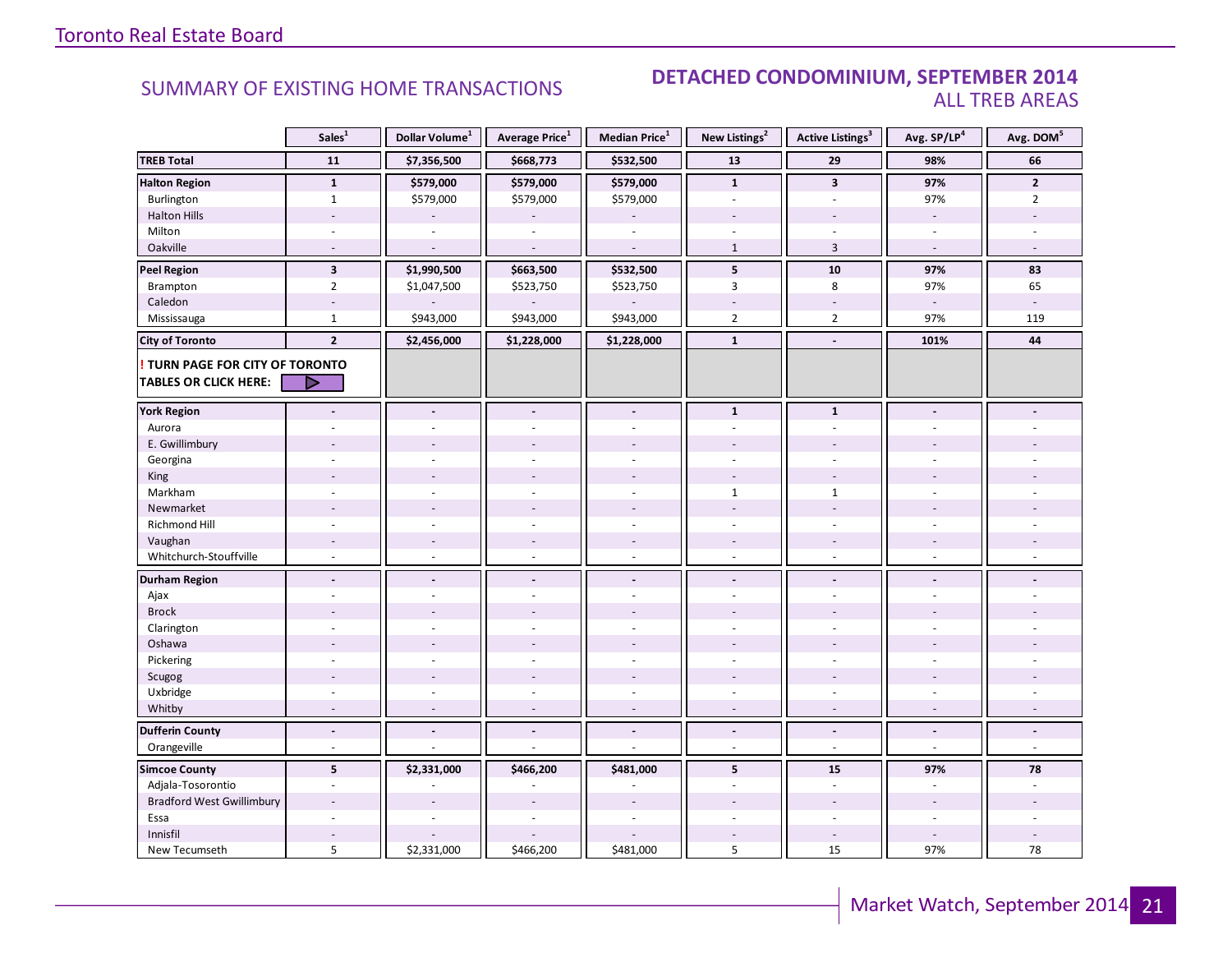#### DTEMRED 2014 CITY OF TORONTO MUNICIPAL BREAKDOWN SUMMARY OF EXISTING HOME TRANSACTIONS **DETACHED CONDOMINIUM, SEPTEMBER 2014**

<span id="page-21-0"></span>

|                              | Sales <sup>1</sup> | Dollar Volume <sup>1</sup> | Average Price <sup>1</sup> | Median Price <sup>1</sup> | New Listings <sup>2</sup> | Active Listings <sup>3</sup> | Avg. SP/LP <sup>4</sup> | Avg. DOM <sup>5</sup> |
|------------------------------|--------------------|----------------------------|----------------------------|---------------------------|---------------------------|------------------------------|-------------------------|-----------------------|
| <b>TREB Total</b>            | 11                 | \$7,356,500                | \$668,773                  | \$532,500                 | 13                        | 29                           | 98%                     | 66                    |
| <b>City of Toronto Total</b> | $\overline{2}$     | \$2,456,000                | \$1,228,000                | \$1,228,000               | $\mathbf{1}$              | $\Box$                       | 101%                    | 44                    |
| <b>Toronto West</b>          | $\mathbf{1}$       | \$136,000                  | \$136,000                  | \$136,000                 | $\overline{\phantom{a}}$  | $\overline{\phantom{a}}$     | 97%                     | 47                    |
| Toronto W01                  |                    |                            |                            |                           |                           |                              |                         |                       |
| Toronto W02                  |                    |                            |                            |                           |                           |                              |                         |                       |
| Toronto W03                  | $\overline{a}$     |                            |                            |                           |                           |                              |                         |                       |
| Toronto W04                  |                    |                            |                            |                           |                           |                              |                         |                       |
| Toronto W05                  |                    |                            |                            |                           |                           |                              |                         |                       |
| Toronto W06                  |                    |                            |                            |                           |                           |                              |                         |                       |
| Toronto W07                  |                    |                            |                            |                           |                           |                              |                         |                       |
| Toronto W08                  |                    |                            |                            |                           |                           |                              |                         |                       |
| Toronto W09                  |                    |                            |                            |                           |                           |                              |                         |                       |
| Toronto W10                  | $\mathbf{1}$       | \$136,000                  | \$136,000                  | \$136,000                 |                           |                              | 97%                     | 47                    |
| <b>Toronto Central</b>       | $\mathbf{1}$       | \$2,320,000                | \$2,320,000                | \$2,320,000               | $\mathbf{1}$              | $\blacksquare$               | 101%                    | 40                    |
| Toronto C01                  |                    |                            |                            |                           |                           |                              |                         |                       |
| Toronto C02                  |                    |                            |                            |                           |                           |                              |                         |                       |
| Toronto C03                  |                    |                            |                            |                           |                           |                              | ÷.                      |                       |
| Toronto C04                  |                    |                            |                            |                           |                           |                              |                         |                       |
| Toronto C06                  |                    |                            |                            |                           |                           |                              |                         |                       |
| Toronto C07                  |                    |                            |                            |                           |                           |                              |                         |                       |
| Toronto C08                  |                    |                            |                            |                           |                           |                              |                         |                       |
| Toronto C09                  |                    |                            |                            |                           |                           |                              |                         |                       |
| Toronto C10                  |                    |                            |                            |                           |                           |                              |                         |                       |
| Toronto C11                  |                    |                            |                            |                           |                           |                              |                         |                       |
| Toronto C12                  | $\mathbf{1}$       | \$2,320,000                | \$2,320,000                | \$2,320,000               | $\mathbf{1}$              |                              | 101%                    | 40                    |
| Toronto C13                  |                    |                            |                            |                           |                           |                              |                         |                       |
| Toronto C14                  |                    |                            |                            |                           |                           |                              |                         |                       |
| Toronto C15                  | $\sim$             | $\overline{a}$             |                            | $\overline{a}$            | $\sim$                    | $\overline{\phantom{a}}$     | $\sim$                  |                       |
| <b>Toronto East</b>          |                    | $\blacksquare$             |                            |                           |                           |                              |                         |                       |
| Toronto E01                  |                    |                            |                            |                           |                           |                              |                         |                       |
| Toronto E02                  |                    |                            |                            |                           |                           |                              |                         |                       |
| Toronto E03                  |                    |                            |                            |                           |                           |                              |                         |                       |
| Toronto E04                  |                    |                            |                            |                           |                           |                              |                         |                       |
| Toronto E05                  |                    |                            |                            |                           |                           |                              |                         |                       |
| Toronto E06                  |                    |                            |                            |                           |                           |                              |                         |                       |
| Toronto E07                  |                    |                            |                            |                           |                           |                              |                         |                       |
| Toronto E08                  |                    |                            |                            |                           |                           |                              |                         |                       |
| Toronto E09                  |                    |                            |                            |                           |                           |                              |                         |                       |
| Toronto E10                  |                    |                            |                            |                           |                           |                              |                         |                       |
| Toronto E11                  |                    |                            |                            |                           |                           |                              |                         |                       |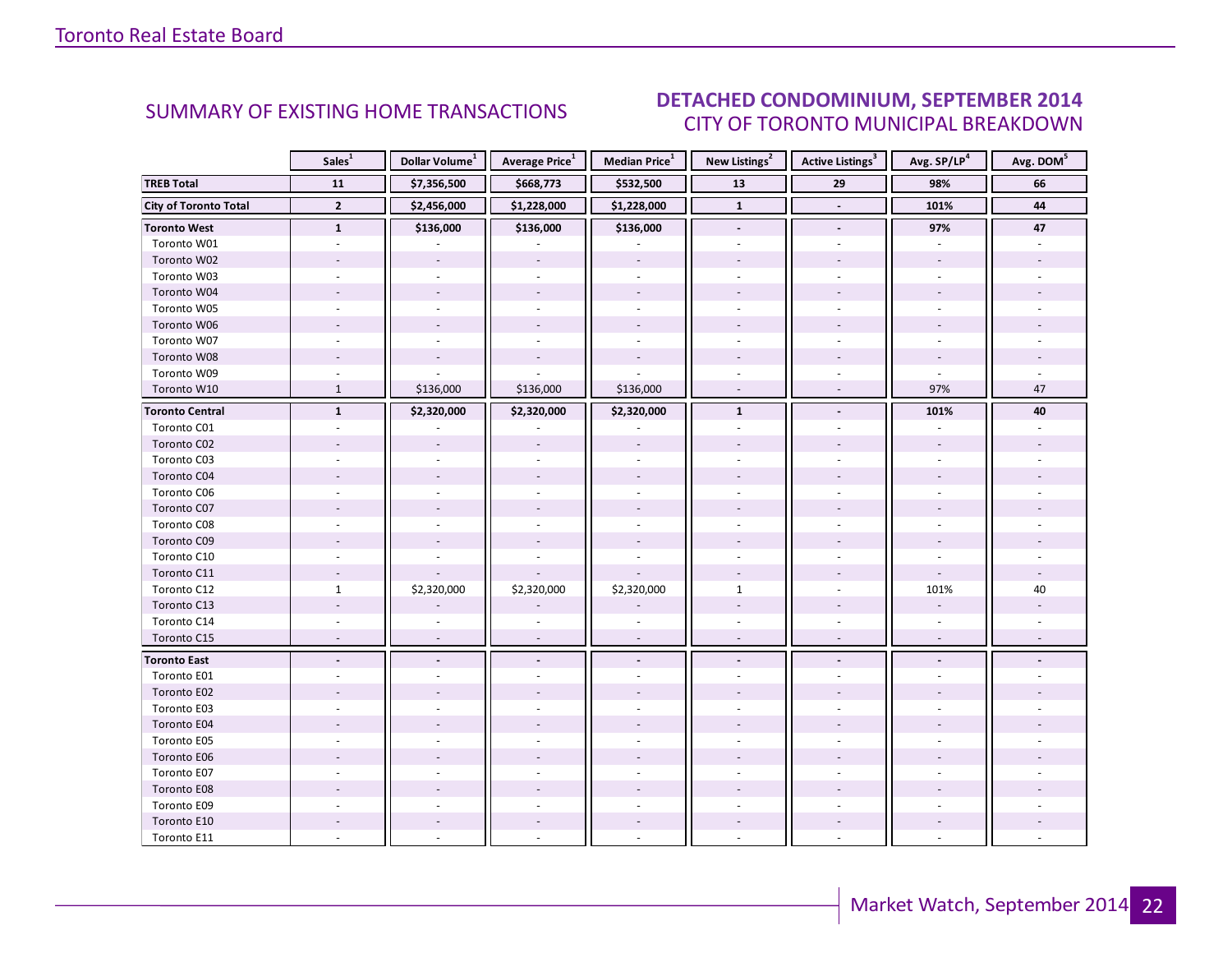### **Industrial Leasing CO-OWNERSHIP APARTMENT, SEPTEMBER 2014**<br>ALL TREB AREAS ALL TREB AREAS

|                                  | Sales <sup>1</sup>       | Dollar Volume <sup>1</sup> | Average Price <sup>1</sup> | Median Price <sup>1</sup> | New Listings <sup>2</sup> | <b>Active Listings<sup>3</sup></b> | Avg. SP/LP <sup>4</sup> | Avg. DOM <sup>5</sup> |
|----------------------------------|--------------------------|----------------------------|----------------------------|---------------------------|---------------------------|------------------------------------|-------------------------|-----------------------|
| <b>TREB Total</b>                | $\overline{\mathbf{3}}$  | \$999,400                  | \$333,133                  | \$249,500                 | 13                        | ${\bf 24}$                         | 102%                    | 124                   |
| <b>Halton Region</b>             | $\overline{\phantom{a}}$ |                            |                            |                           | $\blacksquare$            | $\overline{\phantom{a}}$           |                         |                       |
| Burlington                       | $\omega$                 | ÷,                         | $\omega$                   | $\omega$                  | $\mathcal{L}$             | ÷.                                 | ÷.                      | L.                    |
| <b>Halton Hills</b>              |                          | $\overline{a}$             |                            |                           |                           |                                    |                         |                       |
| Milton                           | $\sim$                   | $\overline{\phantom{a}}$   | $\overline{\phantom{a}}$   | ÷                         | $\sim$                    | $\sim$                             | $\sim$                  |                       |
| Oakville                         | $\sim$                   | $\overline{\phantom{a}}$   | $\overline{\phantom{a}}$   | $\overline{\phantom{a}}$  | $\sim$                    | $\sim$                             | $\sim$                  |                       |
| <b>Peel Region</b>               | $\blacksquare$           | $\overline{a}$             | $\overline{a}$             | $\blacksquare$            | $\blacksquare$            | $\blacksquare$                     | $\overline{a}$          | L.                    |
| Brampton                         | $\sim$                   | $\sim$                     | $\overline{\phantom{a}}$   | ÷                         | ÷.                        | $\sim$                             | ÷                       | ÷                     |
| Caledon                          | $\overline{a}$           | $\overline{a}$             | $\overline{a}$             |                           |                           | $\overline{a}$                     | $\overline{a}$          |                       |
| Mississauga                      | L.                       |                            | L                          |                           | ÷,                        | ÷.                                 |                         | $\omega$              |
| <b>City of Toronto</b>           | $\overline{\mathbf{3}}$  | \$999,400                  | \$333,133                  | \$249,500                 | 13                        | 24                                 | 102%                    | 124                   |
| TURN PAGE FOR CITY OF TORONTO    |                          |                            |                            |                           |                           |                                    |                         |                       |
| <b>TABLES OR CLICK HERE:</b>     |                          |                            |                            |                           |                           |                                    |                         |                       |
| <b>York Region</b>               |                          | $\blacksquare$             | $\overline{\phantom{a}}$   |                           | $\blacksquare$            |                                    |                         |                       |
| Aurora                           |                          |                            |                            |                           |                           |                                    |                         |                       |
| E. Gwillimbury                   |                          |                            |                            |                           |                           |                                    |                         |                       |
| Georgina                         |                          |                            | ÷.                         |                           |                           |                                    |                         |                       |
| King                             |                          |                            |                            |                           |                           |                                    |                         |                       |
| Markham                          | $\sim$                   | $\sim$                     | ÷,                         | ÷                         | $\sim$                    | $\sim$                             | $\sim$                  |                       |
| Newmarket                        |                          |                            |                            |                           |                           |                                    |                         |                       |
| Richmond Hill                    |                          |                            |                            |                           |                           |                                    |                         |                       |
| Vaughan                          | $\overline{\phantom{a}}$ | $\overline{\phantom{a}}$   | $\overline{a}$             | $\overline{\phantom{a}}$  | $\overline{\phantom{a}}$  | $\sim$                             | $\sim$                  |                       |
| Whitchurch-Stouffville           | $\omega$                 | $\omega$                   | ÷,                         | $\omega$                  | $\omega$                  | $\omega$                           | $\sim$                  |                       |
| <b>Durham Region</b>             | $\sim$                   | $\blacksquare$             | $\tilde{\phantom{a}}$      | $\blacksquare$            | $\blacksquare$            | $\blacksquare$                     | $\overline{a}$          |                       |
| Ajax                             |                          |                            | ÷.                         | ÷                         | ä,                        |                                    |                         |                       |
| <b>Brock</b>                     |                          |                            |                            |                           |                           |                                    |                         |                       |
| Clarington                       |                          |                            | ÷.                         |                           |                           |                                    |                         |                       |
| Oshawa                           |                          |                            |                            |                           |                           |                                    |                         |                       |
| Pickering                        | ÷,                       | $\overline{a}$             | ÷,                         | $\sim$                    | $\sim$                    | $\sim$                             | $\overline{a}$          |                       |
| Scugog                           |                          |                            |                            |                           |                           |                                    |                         |                       |
| Uxbridge                         | ÷.                       | ÷.                         | ÷,                         | ÷.                        | ÷.                        | ÷.                                 | $\sim$                  |                       |
| Whitby                           | $\overline{a}$           | $\overline{\phantom{a}}$   | $\overline{\phantom{a}}$   |                           | $\overline{\phantom{a}}$  | ÷,                                 | $\sim$                  |                       |
| <b>Dufferin County</b>           | $\blacksquare$           | $\Box$                     | $\Box$                     | $\blacksquare$            | $\blacksquare$            | $\blacksquare$                     | $\Box$                  | $\blacksquare$        |
| Orangeville                      | $\sim$                   | $\omega$                   | $\omega$                   | $\sim$                    | $\omega$                  | $\sim$                             | $\sim$                  | $\sim$                |
| <b>Simcoe County</b>             | $\blacksquare$           | $\blacksquare$             | $\overline{\phantom{a}}$   | $\overline{a}$            | $\blacksquare$            | $\overline{a}$                     | $\overline{a}$          |                       |
| Adjala-Tosorontio                | $\sim$                   | ÷.                         | $\overline{a}$             | $\sim$                    | $\overline{a}$            |                                    |                         |                       |
| <b>Bradford West Gwillimbury</b> |                          |                            |                            |                           |                           |                                    |                         |                       |
| Essa                             |                          |                            | ÷.                         |                           | $\equiv$                  |                                    |                         |                       |
| Innisfil                         |                          | $\overline{\phantom{a}}$   | $\overline{\phantom{a}}$   | $\sim$                    | $\overline{\phantom{a}}$  | $\overline{a}$                     |                         |                       |
| New Tecumseth                    | ÷,                       |                            | ÷,                         | $\overline{a}$            | $\bar{a}$                 | ÷,                                 |                         |                       |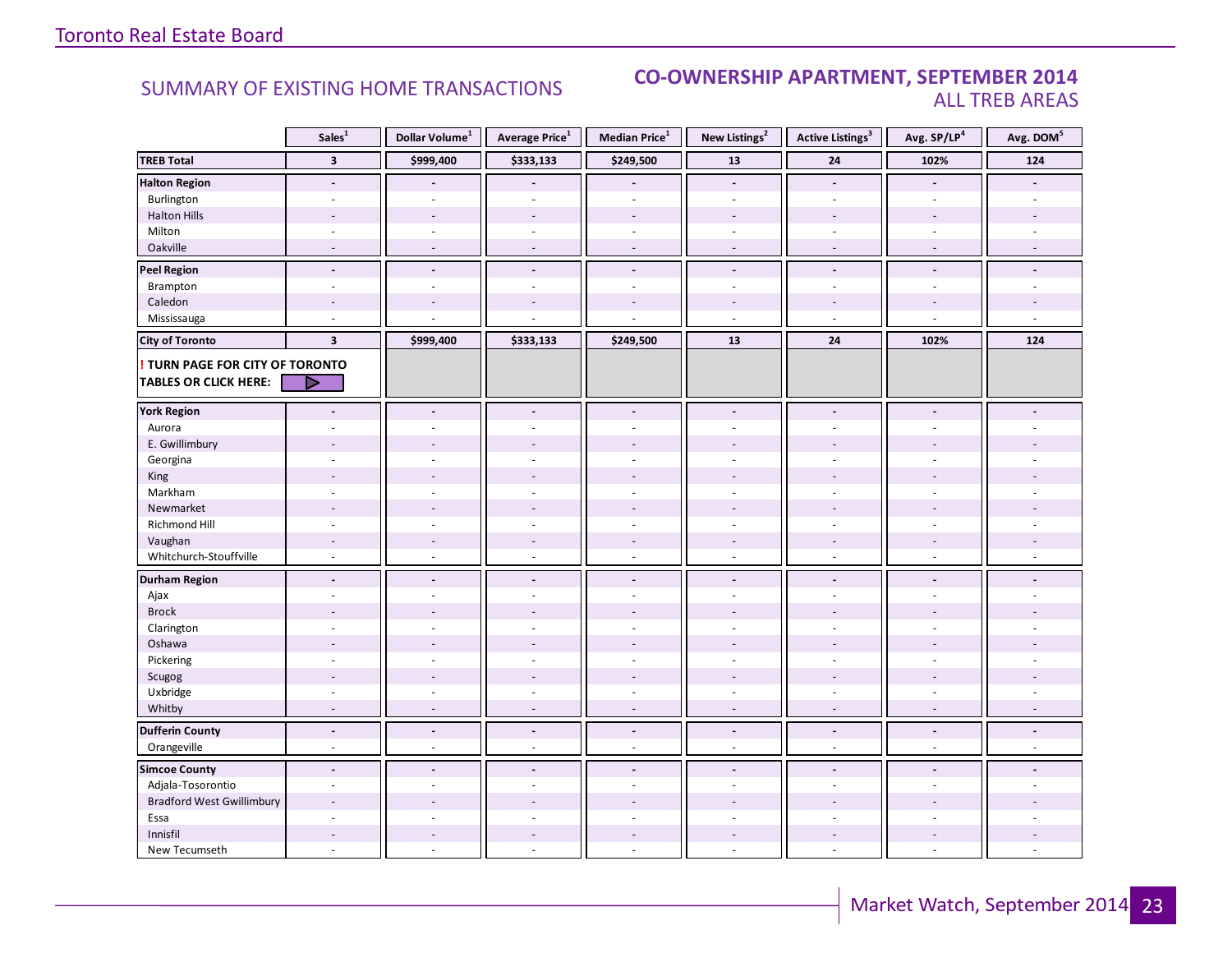#### DTEMRED 2014 CITY OF TORONTO MUNICIPAL BREAKDOWN SUMMARY OF EXISTING HOME TRANSACTIONS **CO-OWNERSHIP APARTMENT, SEPTEMBER 2014**

<span id="page-23-0"></span>

|                              | Sales <sup>1</sup>       | Dollar Volume <sup>1</sup> | Average Price <sup>1</sup> | Median Price <sup>1</sup> | New Listings <sup>2</sup> | Active Listings <sup>3</sup> | Avg. SP/LP <sup>4</sup>  | Avg. DOM <sup>5</sup> |
|------------------------------|--------------------------|----------------------------|----------------------------|---------------------------|---------------------------|------------------------------|--------------------------|-----------------------|
| <b>TREB Total</b>            | $\overline{\mathbf{3}}$  | \$999,400                  | \$333,133                  | \$249,500                 | 13                        | 24                           | 102%                     | 124                   |
| <b>City of Toronto Total</b> | $\overline{\mathbf{3}}$  | \$999,400                  | \$333,133                  | \$249,500                 | 13                        | $\overline{24}$              | 102%                     | 124                   |
| <b>Toronto West</b>          | $\overline{\phantom{a}}$ |                            |                            | $\overline{\phantom{a}}$  | $\mathbf{3}$              | $\overline{7}$               | $\overline{\phantom{a}}$ |                       |
| Toronto W01                  |                          |                            |                            |                           |                           |                              |                          |                       |
| Toronto W02                  |                          |                            |                            |                           |                           |                              |                          |                       |
| Toronto W03                  | ä,                       |                            |                            | $\overline{a}$            |                           |                              |                          |                       |
| Toronto W04                  |                          |                            |                            |                           |                           |                              |                          |                       |
| Toronto W05                  |                          |                            |                            |                           | $\overline{2}$            | $\sqrt{6}$                   |                          |                       |
| Toronto W06                  |                          |                            |                            |                           | $\mathbf{1}$              | $\mathbf{1}$                 |                          |                       |
| Toronto W07                  |                          |                            |                            |                           |                           |                              |                          |                       |
| Toronto W08                  |                          |                            |                            |                           |                           |                              |                          |                       |
| Toronto W09                  |                          |                            |                            |                           |                           |                              |                          |                       |
| Toronto W10                  | $\overline{a}$           |                            |                            |                           | $\sim$                    | $\sim$                       |                          |                       |
| <b>Toronto Central</b>       | $\overline{\mathbf{3}}$  | \$999,400                  | \$333,133                  | \$249,500                 | 10                        | ${\bf 16}$                   | 102%                     | 124                   |
| Toronto C01                  |                          |                            |                            |                           |                           |                              |                          |                       |
| Toronto C02                  | $\mathbf{1}$             | \$249,500                  | \$249,500                  | \$249,500                 | $\mathbf{1}$              | $\overline{2}$               | 98%                      | 124                   |
| Toronto C03                  | $\sim$                   |                            |                            |                           |                           | $\overline{2}$               |                          |                       |
| Toronto C04                  | $\mathbf{1}$             | \$524,900                  | \$524,900                  | \$524,900                 | $\overline{3}$            | 5                            | 107%                     | 26                    |
| Toronto C06                  |                          |                            |                            |                           |                           |                              |                          |                       |
| Toronto C07                  |                          |                            |                            |                           |                           |                              |                          |                       |
| Toronto C08                  |                          |                            |                            |                           | 4                         | 5                            |                          |                       |
| Toronto C09                  |                          |                            |                            |                           |                           |                              |                          |                       |
| Toronto C10                  |                          |                            |                            |                           |                           |                              |                          |                       |
| Toronto C11                  |                          |                            |                            |                           |                           |                              |                          |                       |
| Toronto C12                  |                          |                            |                            |                           |                           |                              |                          |                       |
| Toronto C13                  |                          |                            |                            |                           |                           |                              |                          |                       |
| Toronto C14                  | $\mathbf{1}$             | \$225,000                  | \$225,000                  | \$225,000                 | $\mathbf{1}$              | $\mathbf{1}$                 | 94%                      | 223                   |
| Toronto C15                  | $\sim$                   | $\overline{\phantom{a}}$   | $\overline{\phantom{a}}$   | $\sim$                    | $\mathbf 1$               | $1\,$                        | $\omega$                 | $\omega$              |
| <b>Toronto East</b>          | $\blacksquare$           |                            |                            | $\blacksquare$            | $\blacksquare$            | $\mathbf{1}$                 | $\blacksquare$           |                       |
| Toronto E01                  |                          |                            |                            |                           |                           |                              |                          |                       |
| Toronto E02                  |                          |                            |                            |                           |                           | $\mathbf{1}$                 |                          |                       |
| Toronto E03                  |                          |                            |                            |                           |                           |                              |                          |                       |
| Toronto E04                  |                          |                            |                            |                           |                           |                              |                          |                       |
| Toronto E05                  |                          |                            |                            |                           |                           |                              |                          |                       |
| Toronto E06                  |                          |                            |                            |                           |                           |                              |                          |                       |
| Toronto E07                  |                          |                            |                            |                           |                           |                              |                          |                       |
| Toronto E08                  |                          |                            |                            |                           |                           |                              |                          |                       |
| Toronto E09                  |                          |                            |                            |                           |                           |                              |                          |                       |
| Toronto E10                  |                          |                            |                            |                           |                           |                              |                          |                       |
| Toronto E11                  |                          |                            |                            |                           |                           |                              |                          |                       |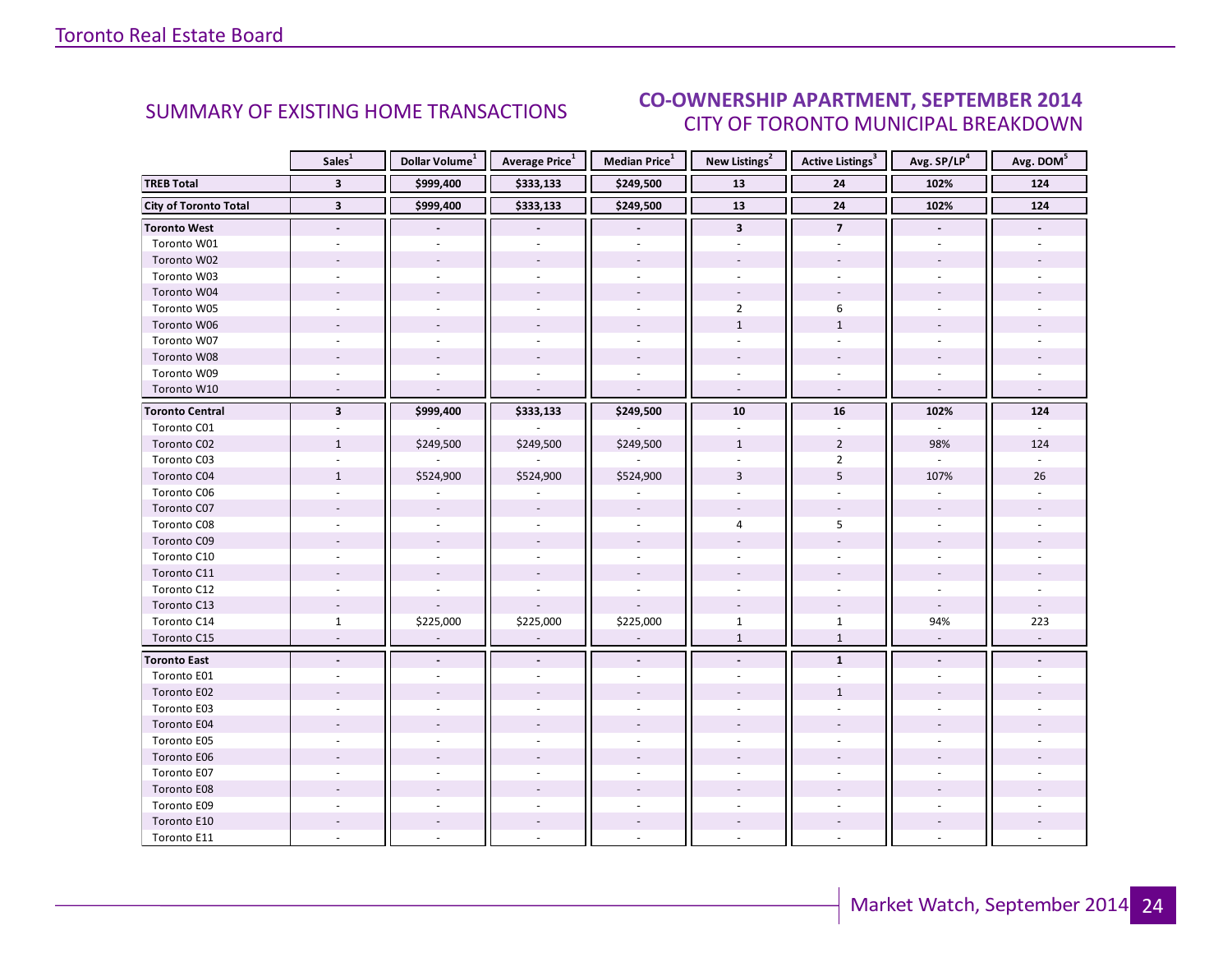#### [CLICK HERE FOR MORE BACKGROUND INFORMATION ON THE MLS® HPI](http://www.torontorealestateboard.com/market_news/home_price_index/index.htm)

#### FOCUS ON THE MLS® HOME PRICE INDEX (INDEX AN**D BENCHMARK PRICE, SEPTEMBER 2014**<br>Elick here for more background information on the mls® hpi ALL TREB AREAS

|                                  |       | Composite        |                |       | <b>Single-Family Detached</b> |                |        | <b>Single-Family Attached</b> |                |                          | Townhouse        |                              |                          | Apartment                |                |
|----------------------------------|-------|------------------|----------------|-------|-------------------------------|----------------|--------|-------------------------------|----------------|--------------------------|------------------|------------------------------|--------------------------|--------------------------|----------------|
|                                  | Index | <b>Benchmark</b> | Yr./Yr. % Chg. | Index | <b>Benchmark</b>              | Yr./Yr. % Chg. | Index  | <b>Benchmark</b>              | Yr./Yr. % Chg. | Index                    | <b>Benchmark</b> | Yr./Yr. % Chg.               | Index                    | <b>Benchmark</b>         | Yr./Yr. % Chg. |
| <b>TREB Total</b>                | 168.3 | \$513,400        | 7.82%          | 170.0 | \$632,100                     | 8.70%          | 175.1  | \$494,700                     | 8.49%          | 164.3                    | \$359,900        | 7.67%                        | 155.8                    | \$312,900                | 4.21%          |
| <b>Halton Region</b>             | 177.1 | \$580,900        | 7.40%          | 173.9 | \$644,900                     | 7.15%          | 177.2  | \$459,900                     | 7.00%          | 170.0                    | \$336,500        | 8.21%                        | $\blacksquare$           |                          |                |
| Burlington                       | 181.2 | \$522,200        | 5.29%          | 176.9 | \$604,600                     | 3.57%          | 180.2  | \$429,500                     | 7.52%          | 179.7                    | \$360,900        | 8.12%                        | ÷                        | ×.                       |                |
| <b>Halton Hills</b>              | 160.9 | \$468,500        | 4.68%          | 159.4 | \$510,000                     | 3.51%          | 170.8  | \$420,700                     | 5.50%          | 159.5                    | \$287,600        | 6.26%                        | $\sim$                   |                          |                |
| Milton                           | 167.8 | \$470,600        | 6.27%          | 155.6 | \$542,000                     | 5.42%          | 170.5  | \$425,700                     | 6.30%          | $\sim$                   |                  |                              | ÷                        |                          |                |
| Oakville                         | 186.5 | \$688,000        | 8.62%          | 185.4 | \$768,400                     | 8.74%          | 187.5  | \$507,500                     | 7.88%          | 170.0                    | \$375,500        | 8.14%                        | $\sim$                   |                          |                |
| <b>Peel Region</b>               | 161.2 | \$440,900        | 6.83%          | 162.6 | \$550,400                     | 7.04%          | 164.6  | \$420,000                     | 7.65%          | 164.3                    | \$340,000        | 5.86%                        | 144.1                    | \$248,000                | 4.12%          |
| Brampton                         | 154.6 | \$394,400        | 7.21%          | 154.5 | \$451,500                     | 6.63%          | 156.6  | \$368,900                     | 7.41%          | 149.8                    | \$278,300        | 8.95%                        | 130.5                    | \$204,200                | 5.33%          |
| Caledon                          | 149.9 | \$534,100        | 3.88%          | 150.3 | \$551,700                     | 3.87%          | 165.7  | \$409,700                     | 6.08%          |                          |                  |                              | $\sim$                   |                          |                |
| Mississauga                      | 167.4 | \$467,900        | 6.90%          | 174.5 | \$650,200                     | 8.05%          | 174.0  | \$475,500                     | 8.28%          | 169.0                    | \$362,900        | 5.23%                        | 146.7                    | \$256,900                | 4.12%          |
| <b>City of Toronto</b>           | 170.7 | \$559,400        | 7.16%          | 177.4 | \$769,100                     | 9.24%          | 183.8  | \$609,500                     | 8.12%          | 169.4                    | \$409,700        | 8.38%                        | 158.2                    | \$326,700                | 4.01%          |
| TURN PAGE FOR CITY OF TORONTO    |       |                  |                |       |                               |                |        |                               |                |                          |                  |                              |                          |                          |                |
| <b>TABLES OR CLICK HERE:</b>     | ▶     |                  |                |       |                               |                |        |                               |                |                          |                  |                              |                          |                          |                |
| <b>York Region</b>               | 181.4 | \$622,500        | 10.21%         | 181.9 | \$714,600                     | 9.91%          | 185.7  | \$538,000                     | 10.80%         | 166.6                    | \$424,700        | 9.10%                        | 157.2                    | \$341,500                | 5.36%          |
| Aurora                           | 170.6 | \$549,300        | 7.63%          | 169.7 | \$630,500                     | 7.68%          | 175.9  | \$455,300                     | 8.85%          | 147.1                    | \$372,600        | 2.87%                        | 151.4                    | \$314,600                | 2.92%          |
| E. Gwillimbury                   | 159.2 | \$514,700        | 8.23%          | 159.9 | \$525,200                     | 8.48%          | 166.1  | \$351,700                     | 6.13%          | $\overline{\phantom{a}}$ |                  |                              | $\sim$                   |                          |                |
| Georgina                         | 157.1 | \$326,000        | 5.79%          | 162.2 | \$334,100                     | 5.39%          | 171.4  | \$337,800                     | 9.03%          | $\sim$                   |                  |                              | $\sim$                   |                          |                |
| King                             | 169.8 | \$719,800        | 9.48%          | 171.7 | \$724,500                     | 9.78%          | $\sim$ |                               |                | $\overline{\phantom{a}}$ |                  |                              | $\sim$                   |                          |                |
| Markham                          | 189.6 | \$653,100        | 13.19%         | 194.2 | \$798,600                     | 13.77%         | 194.6  | \$579,500                     | 14.81%         | 172.4                    | \$428,300        | 12.09%                       | 159.5                    | \$368,900                | 3.71%          |
| Newmarket                        | 163.8 | \$483,100        | 8.62%          | 161.3 | \$543,000                     | 8.99%          | 169.4  | \$399,200                     | 8.87%          | 167.1                    | \$337,400        | 4.90%                        | 154.8                    | \$260,700                | 4.45%          |
| Richmond Hill                    | 190.0 | \$687,900        | 9.26%          | 201.2 | \$852,400                     | 10.19%         | 195.4  | \$591,900                     | 9.28%          | 155.0                    | \$438,300        | 5.80%                        | 151.3                    | \$315,100                | 2.58%          |
| Vaughan                          | 177.9 | \$643,100        | 8.34%          | 169.9 | \$707,000                     | 6.25%          | 181.1  | \$551,300                     | 7.35%          | 177.1                    | \$483,900        | 11.24%                       | 160.5                    | \$356,200                | 10.16%         |
| Whitchurch-Stouffville           | 183.5 | \$691,900        | 15.55%         | 183.0 | \$702,200                     | 14.45%         | 163.4  | \$448,800                     | 15.64%         | $\overline{\phantom{a}}$ |                  | $\omega$                     | $\sim$                   | $\sim$                   | $\sim$         |
| <b>Durham Region</b>             | 151.1 | \$355,500        | 9.02%          | 150.1 | \$391,400                     | 8.85%          | 156.3  | \$313,000                     | 9.61%          | 143.2                    | \$235,400        | 10.49%                       | 145.2                    | \$259,800                | 6.06%          |
| Ajax                             | 158.2 | \$390,900        | 8.80%          | 157.6 | \$422,100                     | 9.07%          | 163.9  | \$352,500                     | 8.33%          | 150.7                    | \$275,400        | 12.30%                       | 139.6                    | \$237,000                | 3.95%          |
| <b>Brock</b>                     | 131.9 | \$250,000        | 4.19%          | 132.4 | \$251,600                     | 4.01%          | 141.5  | \$225,500                     | 4.89%          | $\overline{\phantom{a}}$ |                  |                              | $\overline{\phantom{a}}$ |                          |                |
| Clarington                       | 145.1 | \$307,000        | 7.56%          | 141.2 | \$339,300                     | 7.46%          | 148.8  | \$284,100                     | 8.45%          | 157.5                    | \$281,900        | 6.56%                        | 146.7                    | \$207,600                | 6.85%          |
| Oshawa                           | 144.8 | \$277,100        | 8.55%          | 144.1 | \$306,800                     | 8.26%          | 150.3  | \$251,700                     | 9.07%          | 124.5                    | \$166,600        | 9.31%                        | 142.9                    | \$171,000                | 3.63%          |
| Pickering                        | 159.2 | \$430,700        | 9.19%          | 159.9 | \$500,200                     | 9.22%          | 163.4  | \$380,900                     | 9.59%          | 156.0                    | \$281,400        | 11.51%                       | 151.0                    | \$295,700                | 8.09%          |
| Scugog                           | 150.5 | \$390,600        | 9.14%          | 154.6 | \$398,100                     | 8.72%          | 141.0  | \$295,100                     | 11.73%         | $\overline{\phantom{a}}$ |                  |                              | $\sim$                   |                          |                |
| Uxbridge                         | 145.1 | \$443,700        | 7.56%          | 144.8 | \$448,500                     | 6.24%          | 143.3  | \$351,600                     | 9.98%          |                          |                  |                              |                          |                          |                |
| Whitby                           | 152.4 | \$397,600        | 10.60%         | 153.2 | \$440,100                     | 10.69%         | 156.6  | \$345,500                     | 12.18%         | 144.8                    | \$265,500        | 11.13%                       | 140.4                    | \$273,900                | 4.70%          |
| <b>Dufferin County</b>           | 155.1 | \$355,500        | 6.38%          | 160.2 | \$365,000                     | 6.80%          | 152.3  | \$285,500                     | 4.46%          | $\blacksquare$           |                  | $\qquad \qquad \blacksquare$ | $\sim$                   | $\overline{\phantom{a}}$ |                |
| Orangeville                      | 155.1 | \$355,500        | 6.38%          | 160.2 | \$365,000                     | 6.80%          | 152.3  | \$285,500                     | 4.46%          | $\overline{\phantom{a}}$ | ÷                | ä,                           |                          | ä,                       | $\sim$         |
| <b>Simcoe County</b>             | 149.8 | \$318,300        | 6.09%          | 146.2 | \$322,400                     | 6.17%          | 153.4  | \$294,500                     | 4.28%          | $\blacksquare$           |                  |                              | ÷.                       |                          |                |
| Adjala-Tosorontio                | 133.4 | \$420,100        | 9.08%          | 133.3 | \$420,300                     | 9.08%          | $\sim$ |                               |                | $\overline{\phantom{a}}$ |                  | ÷,                           |                          | ÷,                       |                |
| <b>Bradford West Gwillimbury</b> | 163.3 | \$405,900        | 5.83%          | 147.3 | \$451,200                     | 5.59%          | 166.3  | \$345,700                     | 4.33%          | $\overline{\phantom{a}}$ |                  |                              | $\sim$                   |                          |                |
| Essa                             | 142.0 | \$322,000        | 1.94%          | 139.3 | \$344,600                     | 2.43%          | 145.5  | \$247,900                     | 1.32%          | $\overline{\phantom{a}}$ |                  | ÷,                           | $\sim$                   | ÷,                       |                |
| Innisfil                         | 152.3 | \$282,200        | 8.55%          | 153.1 | \$284,200                     | 8.12%          | 161.0  | \$250,400                     | 11.57%         | $\overline{\phantom{a}}$ |                  |                              | $\sim$                   |                          |                |
| New Tecumseth                    | 133.4 | \$308,100        | 1.60%          | 129.8 | \$334,300                     | 1.33%          | 140.2  | \$268,200                     | 1.67%          |                          |                  |                              |                          |                          |                |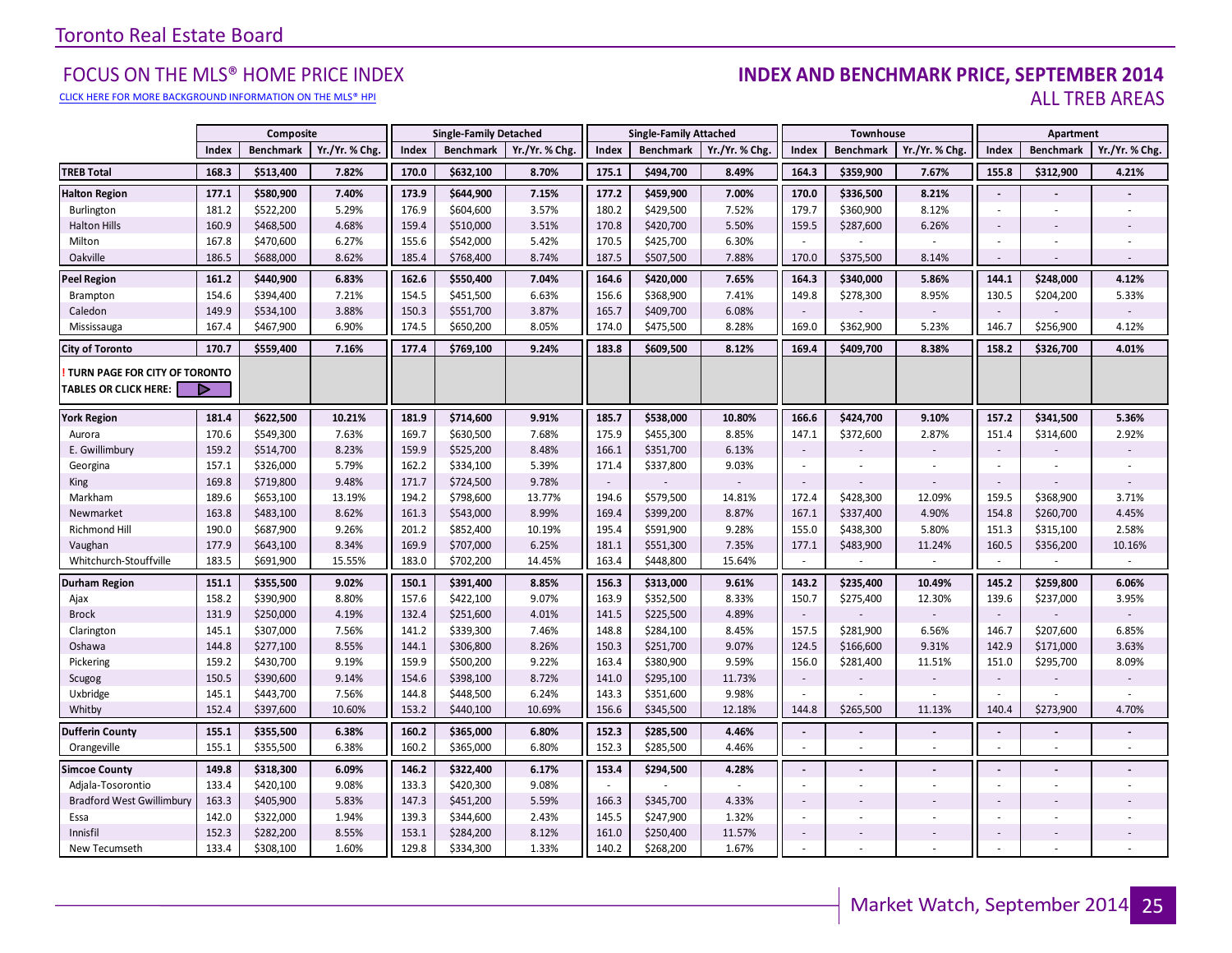[CLICK HERE FOR MORE BACKGROUND INFORMATION ON THE MLS® HPI](http://www.torontorealestateboard.com/market_news/home_price_index/index.htm)

# FOCUS ON THE MLS® HOME PRICE INDEX<br>**INDEX AND BENCHMARK PRICE, SEPTEMBER 2014** CITY OF TORONTO

|                        |       | Composite        |                |       | <b>Single-Family Detached</b> |                | <b>Single-Family Attached</b> |                  | <b>Townhouse</b> |                          |                  | Apartment      |       |                  |                |
|------------------------|-------|------------------|----------------|-------|-------------------------------|----------------|-------------------------------|------------------|------------------|--------------------------|------------------|----------------|-------|------------------|----------------|
|                        | Index | <b>Benchmark</b> | Yr./Yr. % Chg. | Index | <b>Benchmark</b>              | Yr./Yr. % Chg. | Index                         | <b>Benchmark</b> | Yr./Yr. % Chg.   | Index                    | <b>Benchmark</b> | Yr./Yr. % Chg. | Index | <b>Benchmark</b> | Yr./Yr. % Chg. |
| <b>TREB Total</b>      | 168.3 | \$513,400        | 7.82%          | 170.0 | \$632,100                     | 8.70%          | 175.1                         | \$494,700        | 8.49%            | 164.3                    | \$359,900        | 7.67%          | 155.8 | \$312,900        | 4.21%          |
| <b>City of Toronto</b> | 170.7 | \$559,400        | 7.16%          | 177.4 | \$769,100                     | 9.24%          | 183.8                         | \$609,500        | 8.12%            | 169.4                    | \$409,700        | 8.38%          | 158.2 | \$326,700        | 4.01%          |
| Toronto W01            | 164.3 | \$670,500        | 3.40%          | 166.7 | \$859,200                     | 7.06%          | 176.4                         | \$680,600        | 5.95%            | 209.2                    | \$430,800        | $-1.18%$       | 142.9 | \$333,400        | 1.06%          |
| Toronto W02            | 191.5 | \$690,700        | 4.82%          | 194.3 | \$797,500                     | 6.99%          | 217.3                         | \$665,600        | 5.43%            | 149.8                    | \$413,000        | 6.70%          | 137.7 | \$572,300        | 64.12%         |
| Toronto W03            | 179.7 | \$464,100        | 7.99%          | 183.5 | \$499,000                     | 8.64%          | 184.6                         | \$472,900        | 6.40%            |                          |                  |                | 139.3 | \$258,400        | 26.64%         |
| Toronto W04            | 158.7 | \$415,600        | 8.62%          | 164.8 | \$520,100                     | 8.71%          | 159.2                         | \$463,600        | 7.49%            | 140.5                    | \$341,800        | $-1.47%$       | 147.5 | \$217,300        | 17.72%         |
| Toronto W05            | 147.8 | \$351,900        | 5.05%          | 159.8 | \$532,700                     | 4.99%          | 148.7                         | \$434,900        | 4.79%            | 141.3                    | \$232,600        | 3.21%          | 131.1 | \$172,200        | 5.73%          |
| Toronto W06            | 152.4 | \$442,400        | 5.39%          | 182.4 | \$578,900                     | 8.38%          | 153.1                         | \$464,200        | 4.51%            | 166.4                    | \$490,300        | 10.64%         | 125.6 | \$310,700        | 1.70%          |
| Toronto W07            | 165.4 | \$704,900        | 7.47%          | 170.9 | \$738,600                     | 6.95%          | 160.5                         | \$658,100        | 7.72%            | 136.1                    | \$500,300        | 10.02%         | 112.0 | \$454,200        | 2.85%          |
| Toronto W08            | 147.5 | \$600,100        | 5.43%          | 158.7 | \$830,100                     | 6.01%          | 164.6                         | \$618,300        | 5.11%            | 146.5                    | \$358,100        | 8.44%          | 135.0 | \$271,800        | 5.88%          |
| Toronto W09            | 152.5 | \$391,900        | 5.03%          | 164.7 | \$616,200                     | 5.31%          | 155.7                         | \$440,700        | 9.34%            | 146.9                    | \$372,600        | 2.94%          | 130.7 | \$167,600        | 1.71%          |
| Toronto W10            | 149.9 | \$347,900        | 8.00%          | 163.7 | \$481,700                     | 8.27%          | 161.3                         | \$438,300        | 9.21%            | 137.1                    | \$247,000        | 8.90%          | 127.3 | \$194,400        | 4.60%          |
| Toronto C01            | 184.7 | \$458,100        | 2.84%          | 196.8 | \$694,700                     | 5.07%          | 206.2                         | \$715,400        | 5.58%            | 178.3                    | \$535,100        | 6.64%          | 180.5 | \$375,700        | 1.80%          |
| Toronto C02            | 187.2 | \$888,800        | 9.73%          | 173.8 | \$1,377,600                   | 10.42%         | 197.7                         | \$1,040,300      | 11.38%           | 185.5                    | \$867,500        | 16.16%         | 182.6 | \$509,200        | 8.30%          |
| Toronto C03            | 190.3 | \$979,400        | 8.13%          | 186.5 | \$1,124,000                   | 8.24%          | 191.9                         | \$710,400        | 5.56%            | $\overline{\phantom{a}}$ |                  |                | 194.8 | \$514,600        | 10.62%         |
| Toronto C04            | 167.1 | \$1,035,300      | 9.14%          | 171.6 | \$1,199,600                   | 8.33%          | 171.5                         | \$819,900        | 8.89%            | 156.1                    | \$583,200        | 2.97%          | 145.7 | \$346,400        | 12.25%         |
| Toronto C06            | 180.6 | \$714,700        | 11.62%         | 185.6 | \$794,400                     | 12.35%         | 159.2                         | \$585,500        | 14.86%           | 150.4                    | \$410,400        | 3.23%          | 177.0 | \$391,400        | 10.97%         |
| Toronto C07            | 167.6 | \$575,600        | 7.50%          | 195.6 | \$895,400                     | 13.06%         | 166.9                         | \$593,200        | 8.94%            | 143.3                    | \$420,700        | 4.07%          | 146.6 | \$345,300        | 1.24%          |
| Toronto C08            | 171.1 | \$440,500        | 4.33%          | 152.7 | \$474,600                     | $-1.36%$       | 184.1                         | \$762,000        | 10.37%           | 181.6                    | \$550,700        | 0.39%          | 170.0 | \$375,000        | 3.79%          |
| Toronto C09            | 135.7 | \$1,007,700      | 7.78%          | 131.0 | \$1,645,600                   | 14.01%         | 152.8                         | \$1,243,400      | 13.19%           | 173.5                    | \$895,600        | 13.03%         | 135.3 | \$448,300        | 1.05%          |
| Toronto C10            | 189.4 | \$738,800        | 5.93%          | 179.4 | \$1,100,900                   | 13.62%         | 182.8                         | \$902,800        | 12.70%           | 234.8                    | \$538,400        | 15.49%         | 192.7 | \$461,700        | 2.12%          |
| Toronto C11            | 171.9 | \$616,000        | 17.74%         | 174.5 | \$1,168,300                   | 15.03%         | 200.1                         | \$878,000        | 15.33%           | 120.6                    | \$192,400        | 4.06%          | 169.1 | \$240,700        | 20.27%         |
| Toronto C12            | 158.0 | \$1,354,100      | 8.15%          | 147.0 | \$1,579,800                   | 7.46%          | 170.3                         | \$735,900        | 5.19%            | 185.8                    | \$629,400        | 22.00%         | 179.5 | \$564,600        | 3.76%          |
| Toronto C13            | 161.0 | \$594,000        | 10.12%         | 171.3 | \$917,800                     | 11.31%         | 159.0                         | \$510,100        | 8.61%            | 182.2                    | \$518,800        | 26.70%         | 147.7 | \$292,200        | 7.57%          |
| Toronto C14            | 177.8 | \$604,200        | 6.85%          | 208.1 | \$1,129,000                   | 13.53%         | 191.4                         | \$933,700        | 5.22%            | 213.8                    | \$722,400        | 0.33%          | 163.0 | \$409,900        | 4.02%          |
| Toronto C15            | 171.5 | \$573,400        | 8.48%          | 195.6 | \$916,900                     | 11.77%         | 181.2                         | \$591,300        | 12.62%           | 182.5                    | \$449,600        | 7.92%          | 142.3 | \$332,600        | 2.74%          |
| Toronto E01            | 201.7 | \$626,400        | 8.21%          | 198.9 | \$670,100                     | 8.69%          | 210.0                         | \$658,900        | 9.60%            | 218.0                    | \$440,800        | 2.73%          | 185.2 | \$439,300        | 3.41%          |
| Toronto E02            | 185.0 | \$688,200        | 6.44%          | 171.0 | \$753,100                     | 6.48%          | 194.9                         | \$650,000        | 7.80%            | 167.5                    | \$559,900        | 1.95%          | 183.6 | \$485,900        | 7.49%          |
| Toronto E03            | 170.9 | \$526,400        | 7.62%          | 173.6 | \$583,200                     | 7.96%          | 173.0                         | \$563,400        | 8.40%            |                          |                  |                | 136.6 | \$204,300        | 4.04%          |
| Toronto E04            | 175.0 | \$439,300        | 9.17%          | 181.2 | \$535,000                     | 9.35%          | 173.1                         | \$420,000        | 8.12%            | 174.8                    | \$377,800        | 8.37%          | 172.2 | \$260,900        | 8.03%          |
| Toronto E05            | 168.6 | \$450,900        | 12.78%         | 189.3 | \$668,400                     | 13.56%         | 185.4                         | \$511,000        | 15.44%           | 172.3                    | \$374,600        | 13.96%         | 142.4 | \$279,800        | 8.70%          |
| Toronto E06            | 183.5 | \$518,500        | 7.44%          | 184.4 | \$527,000                     | 7.52%          | 190.3                         | \$450,100        | 6.73%            | $\overline{\phantom{a}}$ |                  |                | 165.1 | \$364,100        | 8.91%          |
| Toronto E07            | 180.0 | \$443,700        | 11.25%         | 200.8 | \$657,200                     | 14.61%         | 190.4                         | \$497,700        | 13.94%           | 185.0                    | \$400,000        | 16.72%         | 156.4 | \$267,800        | 7.34%          |
| Toronto E08            | 165.9 | \$406,600        | 8.86%          | 176.5 | \$551,000                     | 7.43%          | 166.4                         | \$425,900        | 11.01%           | 170.5                    | \$345,200        | 9.51%          | 142.1 | \$226,900        | 12.69%         |
| Toronto E09            | 161.9 | \$390,900        | 8.66%          | 177.6 | \$505,400                     | 11.84%         | 164.3                         | \$403,200        | 10.19%           | 158.3                    | \$291,700        | 10.70%         | 143.9 | \$269,900        | 3.67%          |
| Toronto E10            | 171.0 | \$484,100        | 8.30%          | 172.2 | \$551,200                     | 7.69%          | 166.5                         | \$433,100        | 5.25%            | 175.1                    | \$306,700        | 11.10%         | 134.1 | \$216,100        | 11.29%         |
| Toronto E11            | 163.9 | \$361,300        | 13.03%         | 183.8 | \$510,400                     | 13.11%         | 176.1                         | \$399,600        | 10.69%           | 131.8                    | \$259,000        | 15.41%         | 133.0 | \$198,500        | 9.11%          |